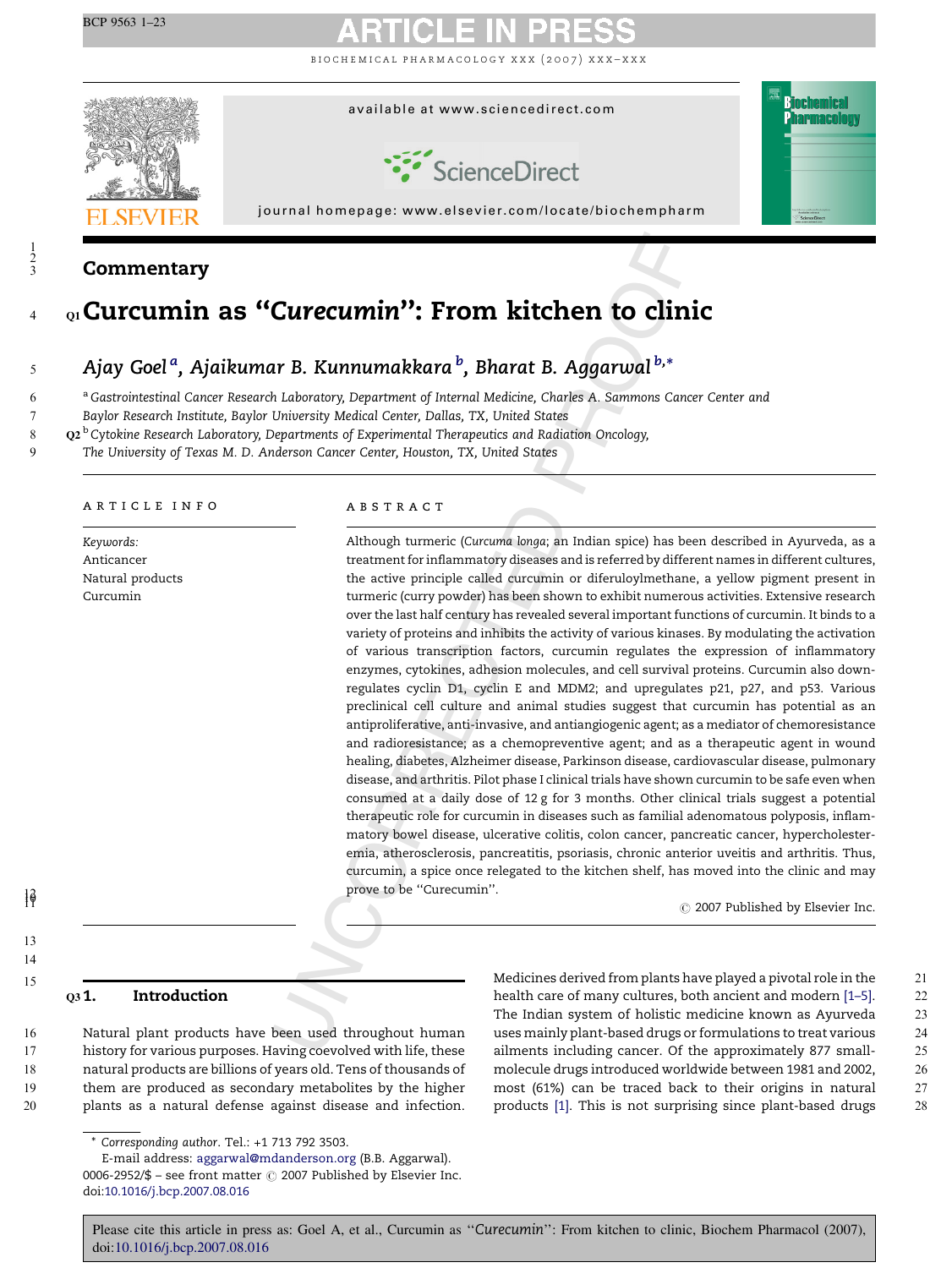may be more suitable – at least in biochemical terms – for medicinal human use than the many exotic synthetic drugs produced through combinatorial chemistry. Nonetheless, modern medicine has neither held in very high esteem nor encouraged the medicinal use of natural products. 29 30 31 32 33

Over the last two decades, however, successful attempts to better understand molecular mechanisms of action of some natural products have kindled interest in their therapeutic use in modern medical settings. Remarkably, most of the natural products experimentally evaluated so far have been found to be nontoxic or to have effective doses far below their toxic doses. The role of natural products in human health care cannot be underestimated. An estimated 80% of individuals in developing countries depend primarily on natural products to meet their healthcare needs [\[6\]](#page-16-0). Recent surveys suggest that one in three Americans uses medicinal natural products daily and that possibly one in two cancer patients (i.e., up to 50% of patients treated in cancer centers) uses them as well. The current review is limited to curcumin, a natural product in use for thousands of years 34 35 36 37 38 39 40 41 42 43 44 45 46 47 48

Curcumin (diferuloylmethane), a polyphenol, is an active principle of the perennial herb Curcuma longa (commonly known as turmeric) (Fig. 1). The yellow-pigmented fraction of 49 50 51

turmeric contains curcuminoids, which are chemically related to its principal ingredient, curcumin. The major curcuminoids present in turmeric are demethoxycurcumin (curcumin II), bisdemethoxycurcumin (curcumin III), and the recently identified cyclocurcumin [\[7\]](#page-16-0). The major components of commercial curcumin are curcumin I ( $\sim$ 77%), curcumin II ( $\sim$ 17%), and curcumin III ( $\sim$ 3%). The curcuminoid complex is also referred to as Indian saffron, yellow ginger, yellow root, kacha haldi, ukon, or natural yellow 3. Curcuminoids are present in 3–5% of turmeric. Though principally cultivated in India, Southeast Asia, China, and other Asian and tropical countries and regions, turmeric is also common in other parts of the world and is recognized by different names in different languages worldwide (Table 1). [\[8\]](#page-16-0)

Curcumin was first isolated in 1815, obtained in crystalline form in 1870 [9,10], and ultimately identified as 1,6-heptadiene-3,5-dione-1,7-bis(4-hydroxy-3-methoxyphenyl)-(1E,6E) or diferuloylmethane. In 1910, the feruloylmethane skeleton of curcumin was confirmed and synthesized by Lampe [\[11\]](#page-17-0). Curcumin is a yellow-orange powder that is insoluble in water and ether but soluble in ethanol, dimethylsulfoxide, and acetone. Curcumin has a melting point of 183 °C, a molecular formula of  $C_{21}H_{20}O_6$ , and a molecular weight of 368.37 g/mol.



Fig. 1 – Isolation, extraction, and structure of curcumin. Curcumin capsules, pills, lozogens, band-aid and cream commonly sold in the market are shown. The change in color of turmeric at acidic and alkaline pH is also shown. Tetrahydrocurcumin Q15 (THC), a major metabolite of curcumin, exhibits whitish color. Alkaline turmeric (red color) is also referred as ''Kumkum''. The traditional Kumkum, or Kungumam as it is called in Tamil Nadu (India), is made from dried turmeric. The turmeric is dried and powdered with a bit of slaked lime, which turns the rich yellow powder into red color. The kungumam (also called Bindi, Bindu, Tilak or Sandoor) is an auspicious symbol. When a girl or a married woman visits a house, it is a sign of respect (in case of an elderly lady) or blessings (in case of a young girl) to offer kumkum to them when they leave. Kumkum is also widely used for worshipping the Hindu goddesses, especially Shakti and Lakshmi. (For interpretation of the references to colour in this figure legend, the reader is referred to the web version of the article.)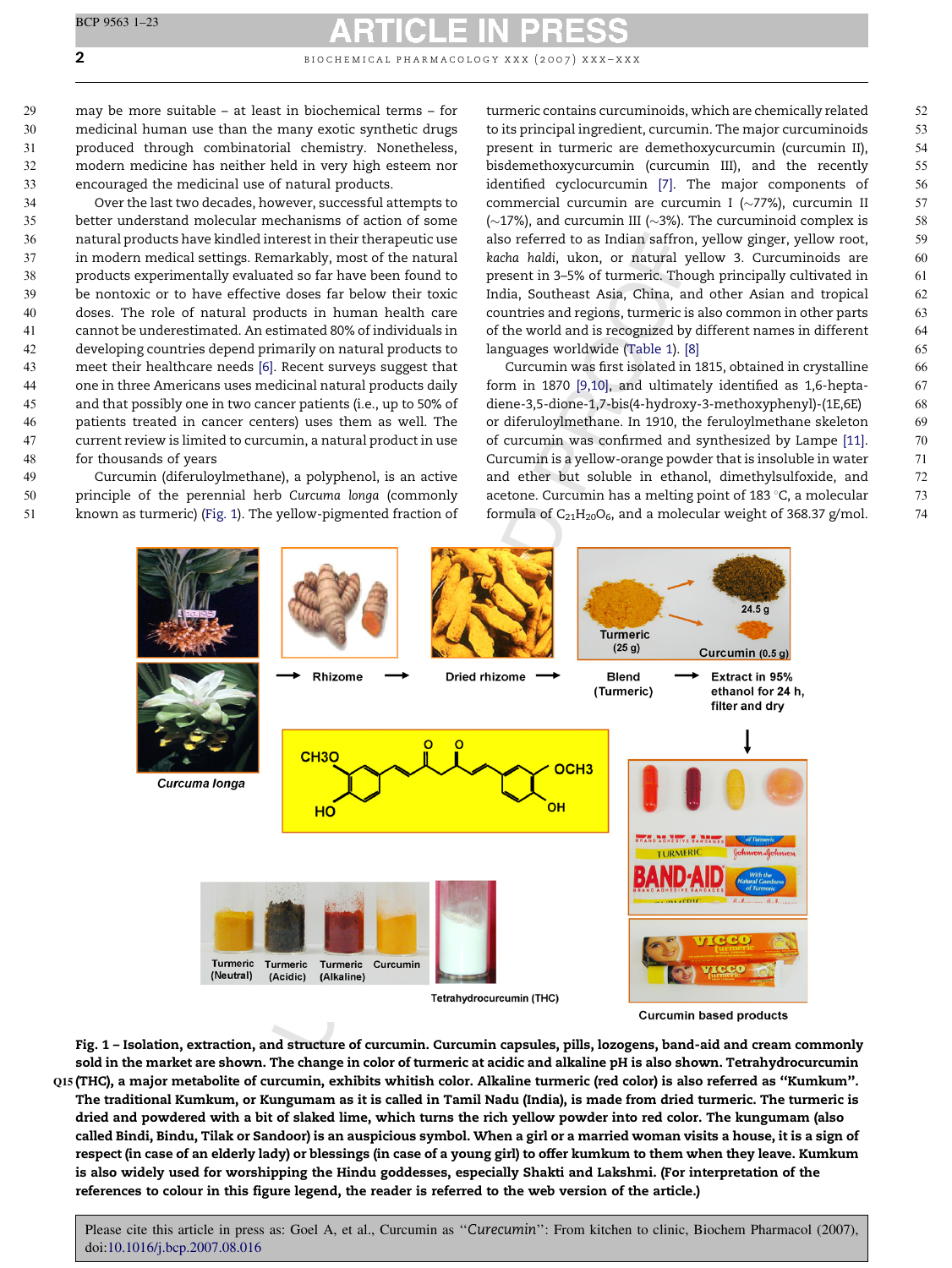$BIOCHEMICAL PHARMACOLOGY XXX (2007) XXX–XXX$  3

## <span id="page-2-0"></span>Q16 Table 1 – Various names of turmeric/curcumin in different languages

| Language                | Name                                                          |
|-------------------------|---------------------------------------------------------------|
| Arabic                  | Kurkum, Uqdah safra                                           |
| Armenian                | Toormerik, Turmerig                                           |
| Assamese                | Halodhi                                                       |
| Bengali                 | Halud                                                         |
| Bulgarian               | Kurkuma                                                       |
| <b>Burmese</b>          | Hsanwen, Sanwin, Sanae,                                       |
|                         | Nanwin                                                        |
| Catalan                 | Cúrcuma                                                       |
| Chinese                 | Yu chin, Yu jin, Wohng geung,                                 |
|                         | Geung wohng, Wat gam,                                         |
|                         | Huang jiang, Jiang huang, Yu jin,<br>Yu jin xiang gen         |
| Croatian                | Indijski šafran, Kurkuma                                      |
| Czech                   | Kurkuma, Indický Šafrán, Žlutý kořen,                         |
|                         | Žlutý zázvor                                                  |
| Dhivehi                 | Reen'dhoo                                                     |
| Danish                  | Gurkemeje                                                     |
| Dutch                   | Geelwortel, Kurkuma                                           |
|                         | Tarmeriek, Koenjit, Koenir                                    |
| English                 | Indian saffron                                                |
| Esperanto<br>Estonian   | Kurkumo                                                       |
|                         | Harilik kurkuma, Kurkum,<br>Pikk kollajuur, Lõhnav kollajuur, |
|                         | Harilik kurkuma, Kurkum,                                      |
|                         | Pikk kollajuur, Lõhnav kollajuur                              |
| Farsi                   | Zardchubeh                                                    |
| Finnish                 | Kurkuma, Keltajuuri                                           |
| French                  | Curcuma, Safran des Indes,                                    |
|                         | Terre-mérite, Souchet des Indes                               |
| Galician                | Cúrcuma                                                       |
| German                  | Curcuma, Kurkuma,<br>Indischer Safran, Gelbwurz               |
| Greek                   | Kitrinoriza, Kourkoumi,                                       |
|                         | Kourkoumas                                                    |
| Gujarati                | Halad, Haldar                                                 |
| Hebrew                  | Kurkum                                                        |
| Hindi                   | Haldi                                                         |
| Hungarian               | Kurkuma, Sárga gyömbérgyökér                                  |
| Icelandic<br>Indonesian | Túrmerik<br>Kunyit, Kunir; Daun kunyit                        |
| Italian                 | Curcuma                                                       |
| Japanese                | Ukon, Tamerikku                                               |
| Kannada                 | Arishina, Arisina                                             |
| Khmer                   | Romiet, Lomiet, Lamiet                                        |
| Korean                  | Kang-hwang, Keolkuma Kolkuma,                                 |
|                         | Sim-hwang, Teomerik, Tomerik,                                 |
| Laotian                 | Tumerik, Ulgum, Ulgumun<br>Khi min khun, Khmin khün           |
| Latvian                 | Kurkuma                                                       |
| Lithuanian              | Ciberžole, Kurkuma,                                           |
|                         | Dažine ciberžole                                              |
| Malay                   | Kunyit basah                                                  |
| Malayalam               | Manjal                                                        |
| Marathi                 | Halad                                                         |
| Nepali<br>Norwegian     | Haldi, Hardi, Besar<br>Gurkemeie                              |
| Pahlavi                 | Zard-choobag                                                  |
| Pashto                  | Zarchoba                                                      |
| Polish                  | Kurkuma, Ostryz długi,                                        |
|                         | Szafran indyjski                                              |
| Portuguese              | Açafrão da Índia, Curcuma                                     |
| Punjabi                 | Haldi                                                         |
| Romanian                | Curcuma                                                       |
| Russian                 | Koren, kurkumy, Kurkuma                                       |

| turmeric/curcumin in                       | Table 1 (Continued)<br>Language     | Name                                                                                 |
|--------------------------------------------|-------------------------------------|--------------------------------------------------------------------------------------|
| Name                                       | Sanskrit                            | Ameshta, bahula, bhadra, dhirgharaja,                                                |
| Uqdah safra                                |                                     | gandaplashika, gauri, gharshani, haldi,                                              |
| k, Turmerig                                |                                     | haridra, harita, hemaragi, hemaragini,                                               |
|                                            |                                     | hrivilasini, jayanti, jwarantika, kanchani,<br>kaveri, krimighana, kshamada, kshapa, |
|                                            |                                     | lakshmi, mangalaprada, mangalya,                                                     |
|                                            |                                     | mehagni, nisha, nishakhya, nishawa,                                                  |
| ı, Sanwin, Sanae,                          |                                     | pavitra, pinga, pinja, pita, patavaluka,                                             |
|                                            |                                     | pitika, rabhangavasa, ranjani,                                                       |
| Yu jin, Wohng geung,                       |                                     | ratrimanika, shifa, shiva, shobhana,                                                 |
| ohng, Wat gam,                             |                                     | shyama, soughagouhaya, suvarna,                                                      |
| ang, Jiang huang, Yu jin,                  |                                     | suvarnavarna, tamasini, umavara,                                                     |
| ang gen                                    |                                     | vauragi, varavarnini, varnadatri, varnini,<br>vishagni, yamini, yohitapriya, yuvati  |
| afran, Kurkuma                             | Singhalese                          | Kaha                                                                                 |
| ı, Indický Šafrán, Žlutý kořen,            | Slovak                              | Kurkuma                                                                              |
| vor:<br>Ō                                  | Slovenian                           | Kurkuma                                                                              |
| je                                         | Spanish                             | Cúrcuma, Azafrán arabe                                                               |
| el, Kurkuma                                | Swahili                             | Manjano                                                                              |
| k, Koenjit, Koenir                         | Swedish                             | Gurkmeja                                                                             |
| ffron                                      | Tagalog                             | Dilaw                                                                                |
|                                            | Tamil<br>Telugu                     | Manjal<br>Haridra, Pasupu                                                            |
| .rkuma, Kurkum,                            | Thai                                | Kha min chan, Kha min; Wanchakmadluk                                                 |
| ajuur, Lõhnav kollajuur,                   | Tibetan                             | Gaser, Sga ser                                                                       |
| .rkuma, Kurkum,<br>ajuur, Lõhnav kollajuur | Turkish                             | Hint safranı, Sarı boya, Zerdeçal,                                                   |
| eh.                                        |                                     | Safran kökü, Zerdali, Zerdeçöp, Zerdecube                                            |
| ı, Keltajuuri                              | Ukrainian                           | Kurkuma                                                                              |
| , Safran des Indes,                        | Urdu                                | Haldi, Zard chub                                                                     |
| rite, Souchet des Indes                    | Vietnamese                          | Bot nghe, Cu nghe, Nghe, Uat kim,                                                    |
|                                            | Yiddish                             | Khuong hoang<br>Kurkume                                                              |
| , Kurkuma,                                 |                                     |                                                                                      |
| Safran, Gelbwurz<br>za, Kourkoumi,         | Modified from Ravindran et al. [8]. |                                                                                      |
| nas                                        |                                     |                                                                                      |
| aldar                                      |                                     |                                                                                      |
|                                            |                                     | Spectrophotometrically, the maximum absorption ( $\lambda_{\text{max}}$ ) of         |
|                                            |                                     | curcumin in methanol occurs at 430 nm and in acetone at 415-                         |
| ı, Sárga gyömbérgyökér                     |                                     | 420 nm [12]. A 1% solution of curcumin contains 1650                                 |
|                                            |                                     | absorbance units. Curcumin appears brilliant yellow hue at                           |
| unir; Daun kunyit.                         |                                     | pH 2.5-7 and red at pH $>$ 7. Curcumin exists in enolic and $\beta$ -                |
| merikku                                    |                                     | diketonic forms. The fact that curcumin in solution exists                           |
| Arisina                                    |                                     | primarily in its enolic form [13] has an important bearing on                        |
| omiet, Lamiet.                             |                                     | the radical-scavenging ability of curcumin.                                          |
| ang, Keolkuma Kolkuma,                     |                                     | The stability of curcumin in aqueous media improves at                               |
| ng, Teomerik, Tomerik,                     |                                     | high pH $(>11.7)$ [14,15]. Although quite soluble in organic                         |
| Ulgum, Ulgumun                             |                                     | solvents such as DMSO, ethanol, methanol, or acetone, it is                          |
| khun, Khmin khün                           |                                     | poorly soluble in aqueous solvents [16]. Curcumin is stable at                       |
| , Kurkuma,                                 |                                     | acidic pH but unstable at neutral and basic pH, under which                          |
| :iberžole <sup>:</sup>                     |                                     | conditions it is degraded to ferulic acid and feruloylmethane                        |
| asah                                       |                                     | [15-17]. Most curcumin (>90%) is rapidly degraded within                             |
|                                            |                                     | 30 min of placement in phosphate buffer systems of pH 7.2                            |
|                                            |                                     | [15,17]. The ability of antioxidants such as ascorbic acid, N-                       |
| rdi, Besar                                 |                                     | acetylcysteine (NAC), and glutathione to prevent this degrada-                       |
| ie                                         |                                     |                                                                                      |

The stability of curcumin in aqueous media improves at high pH (>11.7) [14,15]. Although quite soluble in organic solvents such as DMSO, ethanol, methanol, or acetone, it is poorly soluble in aqueous solvents [\[16\]](#page-17-0). Curcumin is stable at acidic pH but unstable at neutral and basic pH, under which conditions it is degraded to ferulic acid and feruloylmethane [15-17]. Most curcumin (>90%) is rapidly degraded within 30 min of placement in phosphate buffer systems of pH 7.2 [15,17]. The ability of antioxidants such as ascorbic acid, Nacetylcysteine (NAC), and glutathione to prevent this degradation suggests that an oxidative mechanism is at work. Degradation of curcumin is extremely slow at pH 1–6 [\[15\],](#page-17-0) as normally encountered in the stomach. In contrast, one of curcumin's major metabolites (tetrahydrocurcumin, or THC) is quite stable at neutral or basic pH [\[18\]](#page-17-0) and still possesses antioxidant activities [\[19–21\].](#page-17-0) Curcumin is soluble in 0.1 M sodium hydroxide, although it remains stable for only 1–2 h. In comparison, curcumin is more stable in cell culture medium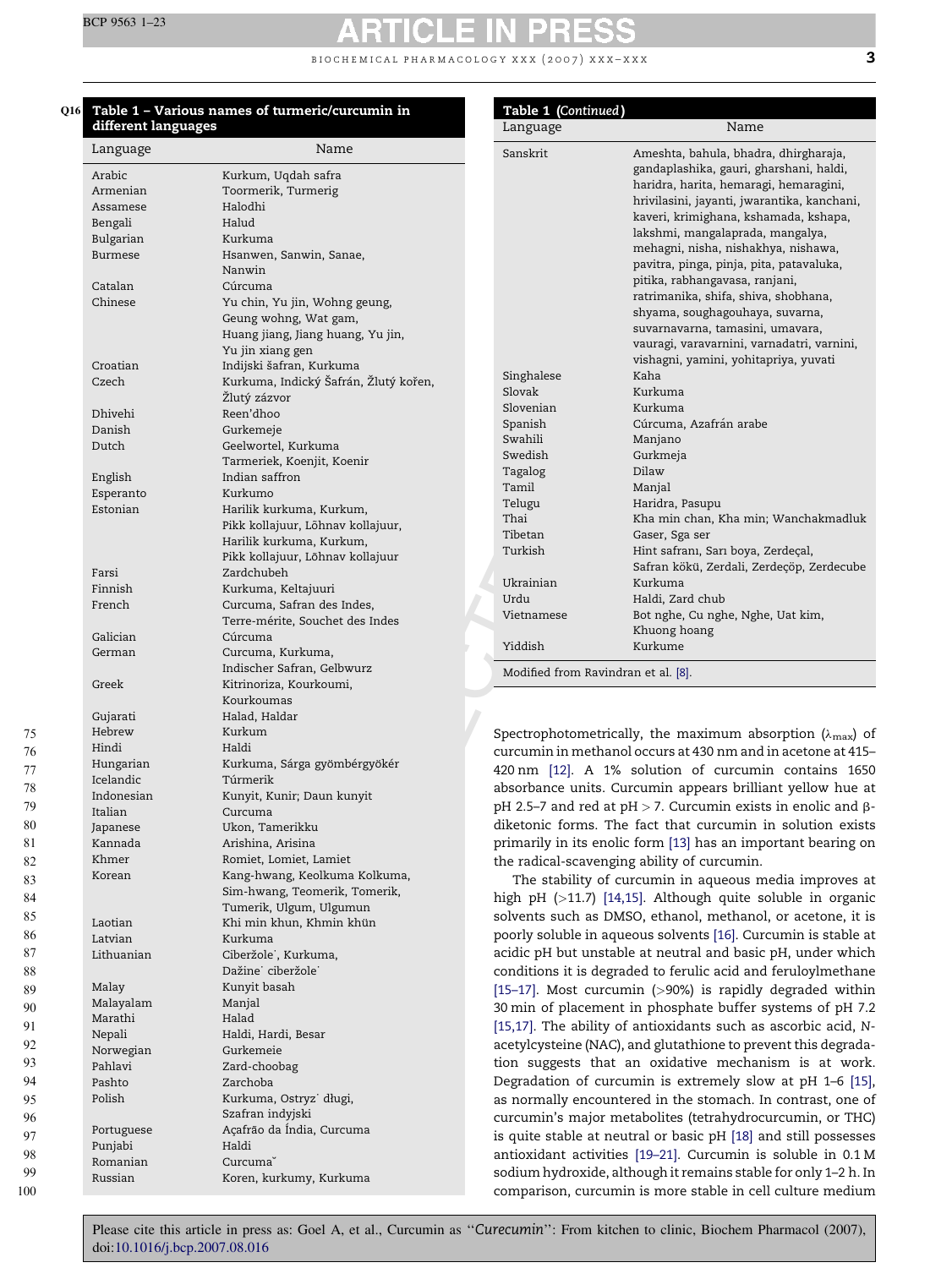<span id="page-3-0"></span> $\overline{4}$  biochemical pharmacology xxx (2007) xxx–xxx

## Table 2 – A list of molecular targets of curcumin

| Transcriptional factors                                                                             | Growth factors                                                      |
|-----------------------------------------------------------------------------------------------------|---------------------------------------------------------------------|
| Activating protein-1                                                                                | Connective tissue growth factor!                                    |
| $\beta$ -Catenin $\downarrow$                                                                       | Epidermal growth factor $\downarrow$                                |
| CREB-binding protein!                                                                               | Fibroblast growth factor $\downarrow$                               |
| Early growth response gene-1                                                                        | Hepatocyte growth factor                                            |
| Electrophile response element <sup>1</sup>                                                          | Nerve growth factor                                                 |
| Hypoxia inducible factor-1                                                                          | Platelet derived growth factor                                      |
| Notch-1                                                                                             | Tissue factor!                                                      |
| Nuclear factor-kappa B                                                                              | Transforming growth factor- $\beta1\downarrow$                      |
| Nuclear factor 2-related factor <sup>1</sup>                                                        | Vascular endothelial growth factor!                                 |
| Peroxisome preoliferator-activated receptor-gamma <sup><math>\uparrow</math></sup>                  |                                                                     |
| Signal transducers and activators of transcription-11                                               | Receptors                                                           |
| Signal transducers and activators of transcription-31                                               | Androgen receptor!                                                  |
| Signal transducers and activators of transcription-4                                                | Aryl hydrocarbon receptor!                                          |
| Signal transducers and activators of transcription-51                                               | Chemokine (C-X-C motif) receptor 4                                  |
|                                                                                                     | Death receptor-51                                                   |
| Wilms' tumor gene 1                                                                                 | EGF-receptor <sup>[</sup>                                           |
| Inflammatory cytokines                                                                              | Endothelial protein C-receptor <sup>1</sup>                         |
| Interleukin-11                                                                                      | Estrogen receptor-alpha $\downarrow$                                |
| Interleukin-21                                                                                      | Fas receptor <sup>1</sup>                                           |
| Interleukin-51                                                                                      | Histamine (2)- receptor                                             |
| Interleukin-61                                                                                      | Human epidermal growth factor receptor-2                            |
| Interleukin-81                                                                                      | Interleukin 8-receptor!                                             |
| Interleukin-12                                                                                      | Inositol 1,4,5-triphosphate receptor                                |
| Interleukin-18                                                                                      | Integrin receptor!                                                  |
| Monocyte chemoattractant protein!                                                                   | Low density lipoprotein-receptor <sup>1</sup>                       |
| Migration inhibition protein!                                                                       |                                                                     |
| Macrophage inflammatory protein $\downarrow$                                                        | Adhesion molecules                                                  |
| Tumor necrosis factor alpha $\downarrow$                                                            | Endothelial leukocyte adhesion molecule-1↓                          |
|                                                                                                     | Intracellular adhesion molecule-11                                  |
| Enzymes                                                                                             | Vascular cell adhesion molecule-11                                  |
| Arylamine N-acetyltransferases-1                                                                    |                                                                     |
| ATFasel                                                                                             | Antiapoptotic proteins                                              |
| ATPase.                                                                                             | B-cell lymphoma protein 2                                           |
| Cyclooxygenase-21                                                                                   | $Bcl-xL$                                                            |
| Desaturasel                                                                                         | Inhibitory apoptosis protein-1 $\downarrow$                         |
| DNA polymerase!                                                                                     | Others                                                              |
| Farnesyl protein transferasel                                                                       | Cyclin $D1$                                                         |
| Gluthathione-S-transferase <sup>1</sup>                                                             | DNA fragmentation factor 40-kd subunit <sup>1</sup>                 |
| Glutamyl cysteine ligase                                                                            | Heat-shock protein 701                                              |
| Hemeoxygenase-11                                                                                    | Multi-drug resistance protein $\downarrow$                          |
| Inducible nitric oxide synthase!                                                                    | Urokinase-type plasminogen activator!                               |
| Lipoxygenase                                                                                        | $P^{53}$                                                            |
| Matrix metalloproteinase!                                                                           |                                                                     |
| NAD(P)H:quinone oxidoreductase Į                                                                    | For more information, see Ref. [43,44].                             |
| Ornithine decarboxylase!                                                                            |                                                                     |
|                                                                                                     |                                                                     |
| Phospholipase $D\downarrow$<br>Src homology 2 domain-containing tyrosine phosphatase 2 <sup>1</sup> | containing 10% fetal calf serum and in human blood, <20% of         |
|                                                                                                     |                                                                     |
| Telomerase.<br>Tissue inhibitor of metalloproteinase-31                                             | curcumin being degraded within 1 h and approximately 50%            |
|                                                                                                     | by 8 h [15]. trans-6-(4'-Hydroxy-3'-methoxyphenyl)-2,4-dioxo-       |
| Glutamate-cysteine ligase <sup><math>\uparrow</math></sup>                                          | 5-hexenal is a major degradation product; vanillin, ferulic         |
| Kinases                                                                                             | acid, feruloylmethane are minor degradation products. The           |
| Autophosphorylation-activated protein kinasel                                                       | amount of vanillin increases with incubation time. In addition,     |
| $Ca^{2+}$ -dependent protein kinase $\downarrow$                                                    |                                                                     |
| EGF receptor-kinase $\downarrow$                                                                    | curcumin appears to be stabilized by forming complexes with         |
| Extracellular receptor kinase $\downarrow$                                                          | cyclodextrin [22].                                                  |
| Focal adhesion kinasel                                                                              |                                                                     |
| IL-1 receptor-associated kinasel                                                                    |                                                                     |
| Janus kinase!                                                                                       | <b>Traditional uses of curcumin</b><br>2.                           |
|                                                                                                     |                                                                     |
| c-jun N-terminal kinase <sup>1</sup>                                                                |                                                                     |
| Mitogen-activated protein kinasel                                                                   | Traditionally, turmeric has been put to use as a foodstuff          |
| Phosphorylase kinasel                                                                               | cosmetic, and medicine. As a spice, it is used to provide curry     |
| Protamine kinasel                                                                                   | with its distinctive yellow color and flavor. It is used a coloring |
| Protein kinase Al                                                                                   | agent in cheese, butter, and other foods [23,24]. In folk           |
| Protein kinase B <sub>J</sub>                                                                       |                                                                     |
| Prorein kinase C <sub>J</sub>                                                                       | medicine, turmeric and natural curcuminoids have been               |
| pp60c-src tyrosine kinase↓                                                                          | applied as therapeutic preparations over the centuries in           |
| Protein tyrosine kinase!                                                                            | different parts of the world. In Ayurvedic medicine, curcumin       |
|                                                                                                     |                                                                     |

109

## Table 2 (Continued )

5-hexenal is a major degradation product; vanillin, ferulic acid, feruloylmethane are minor degradation products. The Q4 amount of vanillin increases with incubation time. In addition, curcumin appears to be stabilized by forming complexes with cyclodextrin [22].

# 2. Traditional uses of curcumin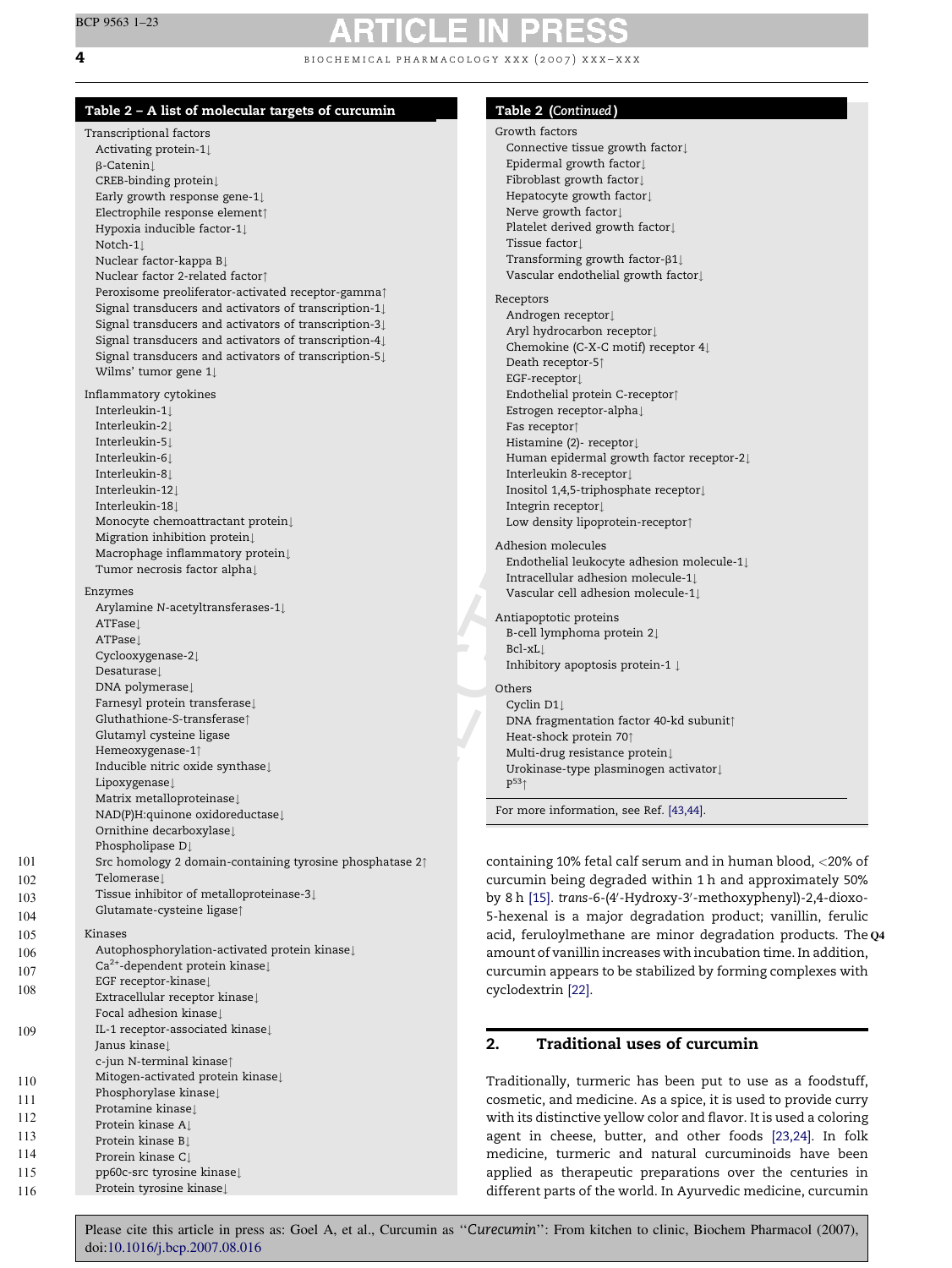170 171

172 173

is a well-documented treatment for various respiratory conditions (e.g., asthma, bronchial hyperactivity, and allergy) as well as for liver disorders, anorexia, rheumatism, diabetic wounds, runny nose, cough, and sinusitis [\[25\].](#page-17-0) In traditional Chinese medicine, it is used to treat diseases associated with abdominal pain [\[26\]](#page-17-0). In ancient Hindu medicine, it was used to treat sprains and swelling [\[25\]](#page-17-0). Throughout the Orient, it has traditionally been used to good therapeutic effect, particularly as an anti-inflammatory [\[12\],](#page-17-0) and many of its therapeutic effects have been confirmed by modern scientific research. Such effects include antioxidant [27], anti-inflammatory [\[24,28,29\],](#page-17-0) anticarcinogenic and antimicrobial [30–32], hepatoprotective [\[32\]](#page-17-0), thrombosuppressive [33], cardiovascular (i.e., as protection against myocardial infarction) [29,34,35], hypoglycemic [\[36–38\]](#page-17-0), and antiarthritic (i.e., as protection against rheumatoid arthritis) [39], The most compelling and key rationale for the continuing traditional therapeutic use of curcumin is its extremely good safety profile. To date, no studies in either animals [\[40,41\]](#page-17-0) or humans [42] have discovered any toxicity associated with the use of curcumin, and it is clear that curcumin is not toxic even at very high doses. 117 118 119 120 121 122 123 124 125 126 127 128 129 130 131 132 133 134 135 136 137 138

# 3. Molecular targets of curcumin

139

Accumulating evidence suggests that curcumin has a diverse range of molecular targets, which supports the notion that curcumin influences numerous biochemical and molecular cascades [\(Table 2](#page-3-0)). Among its molecular targets are transcription factors, growth factors and their receptors, cytokines, enzymes, and genes regulating cell proliferation and apoptosis. 140 141 142 143 144 145 146

## 3.1. Curcumin interacts with numerous targets 147

Curcumin is apparently a highly pleiotropic molecule that interacts physically with its numerous targets (Table 3). It binds to and inhibits the activity of enzymes, growth factor receptors, metals, albumin, and other molecules. It binds proteins such as P-glycoprotein [68,69], multidrug resistance proteins 1 and 2 (MRP1 and MRP2) [59], glutathione [59], protein kinase C, ATPase [\[52,53\]](#page-17-0), ErbB2 [61], and alpha1-acid glyco-protein (AGP) [\[50\]](#page-17-0). By directly binding small  $\beta$ -amyloid species, curcumin blocks aggregation and fibril formation in vitro and in vivo [\[51\]](#page-17-0). Curcumin irreversibly binds CD13/aminopeptidase N (APN) and inhibits tumor invasion and angiogenesis [\[55\].](#page-18-0) Curcumin has also been shown to inhibit the activity of lipoxygenase by binding lipoxygenase itself [65] or binding to phosphatidylcholine (PC) micelles and thereby inhibiting lipoxygenase 1 [\[74\]](#page-18-0). 148 149 150 151 152 153 154 155 156 157 158 159 160 161 162

## 3.2. Curcumin inhibits activation of transcription factors 163

Curcumin is a potent inhibitor of the activation of various transcription factors including nuclear factor-kB (NF-kB), activated protein-1 (AP-1), signal transducer and activator of transcription (STAT) proteins, peroxisome proliferator-activated receptor- $\gamma$  (PPAR- $\gamma$ ), and  $\beta$ -catenin [\[44\]](#page-17-0). These transcription factors regulate the expression of genes that contribute to 164 165 166 167 168 169

| Table 3 - Ligands that physically interact with curcumin |             |
|----------------------------------------------------------|-------------|
| Albumin                                                  | $[45 - 49]$ |
| Alfa-acid glycoprotein                                   | [50]        |
| Amyloid protein                                          | $[51]$      |
| ATPase                                                   | [52, 53]    |
| Autophosphorylation-activated protein kinase (AK)        | $[54]$      |
| CD13/aminopeptidase N                                    | $[55]$      |
| DNA polymerase-Y                                         | [56]        |
| Focal adhesion kinase                                    | $[57]$      |
| Glutathione                                              | [58]        |
| GST-P1                                                   | [60]        |
| HER <sub>2</sub>                                         | [61]        |
| Human alpha1-acid glycoprotein (AGP)                     | [50]        |
| Iron, $Cu^{2+}$ , $Zn^{2+}$                              | [62, 53]    |
| Lipoxygenase                                             | [64, 65]    |
| Microtubulin                                             | [66]        |
| MRP 1 and 2                                              | $[59]$      |
| Nucleic acid                                             | [67]        |
| P-glycoprotein                                           | $[68 - 70]$ |
| Phosphorylase kinase (PhK),                              | [54]        |
| Protein kinase A (PkA),                                  | [54]        |
| Protein kinase C (PkC),                                  | [54]        |
| Protamine kinase (cPK),                                  | [54]        |
| pp60c-src tyrosine kinase                                | [54, 57]    |
| Thioredoxin reductase                                    | $[71]$      |
| Topoisomerase II                                         | $[72]$      |
| Ubiquitin isopeptidase                                   | $[73]$      |

tumorigenesis, inflammation, cell survival, cell proliferation, invasion, and angiogenesis.

## 3.3. Curcumin downregulates the activity of multiple kinases

It therapettic free particularly<br>
not an many of its therapettic Coluthoine<br>
by modern scientific research.<br>
(ST-P1), anti-inflammatory<br>
darithic (201, anti-inflammator)<br>
darithic (1.6, as protoscularly HER2<br>
iddarithic (1 A variety of tyrosine kinases are activated by mutations that contribute to the malignant transformation, growth, and metastasis of human cancers. Accordingly, protein kinases involved in key growth signaling cascades are good candidate targets for novel chemopreventive approaches to treat many human cancers. For example, most human cancers overexpress epidermal growth factor receptor (EGFR) and HER2/ neu, which ultimately stimulates the proliferation of cancer cells [75]. Cellular experiments in vitro have shown that shortterm treatment with curcumin inhibits EGFR kinase activity and EGF-induced tyrosine phosphorylation of EGFR in A431 cells and depletes cells of Her2/neu protein. Similar to geldanamycin, curcumin is extremely potent at degrading intracellular HER2 and disrupting its tyrosine kinase activity [76]. Additionally, as recently shown in our laboratory, curcumin may downregulate bcl-2 expression, thereby contributing to antiproliferative activity. Curcumin has also been shown to induce apoptosis in acute T cell leukemias by inhibiting the phosphatidylinositol 3 kinase/AKT pathway and to induce G2/M arrest and nonapoptotic autophagic cell death in malignant glioma cells by abrogating Akt and Erk signaling pathways [\[77\]](#page-18-0).

Curcumin's effects are also apparently mediated through its inhibition of various other serine/threonine protein kinases. As we have previously shown, curcumin completely inhibits the activity of several protein kinases including phosphorylase kinase, protein kinase C (PKC), protamine kinase (cPK), autophosphorylation-activated protein kinase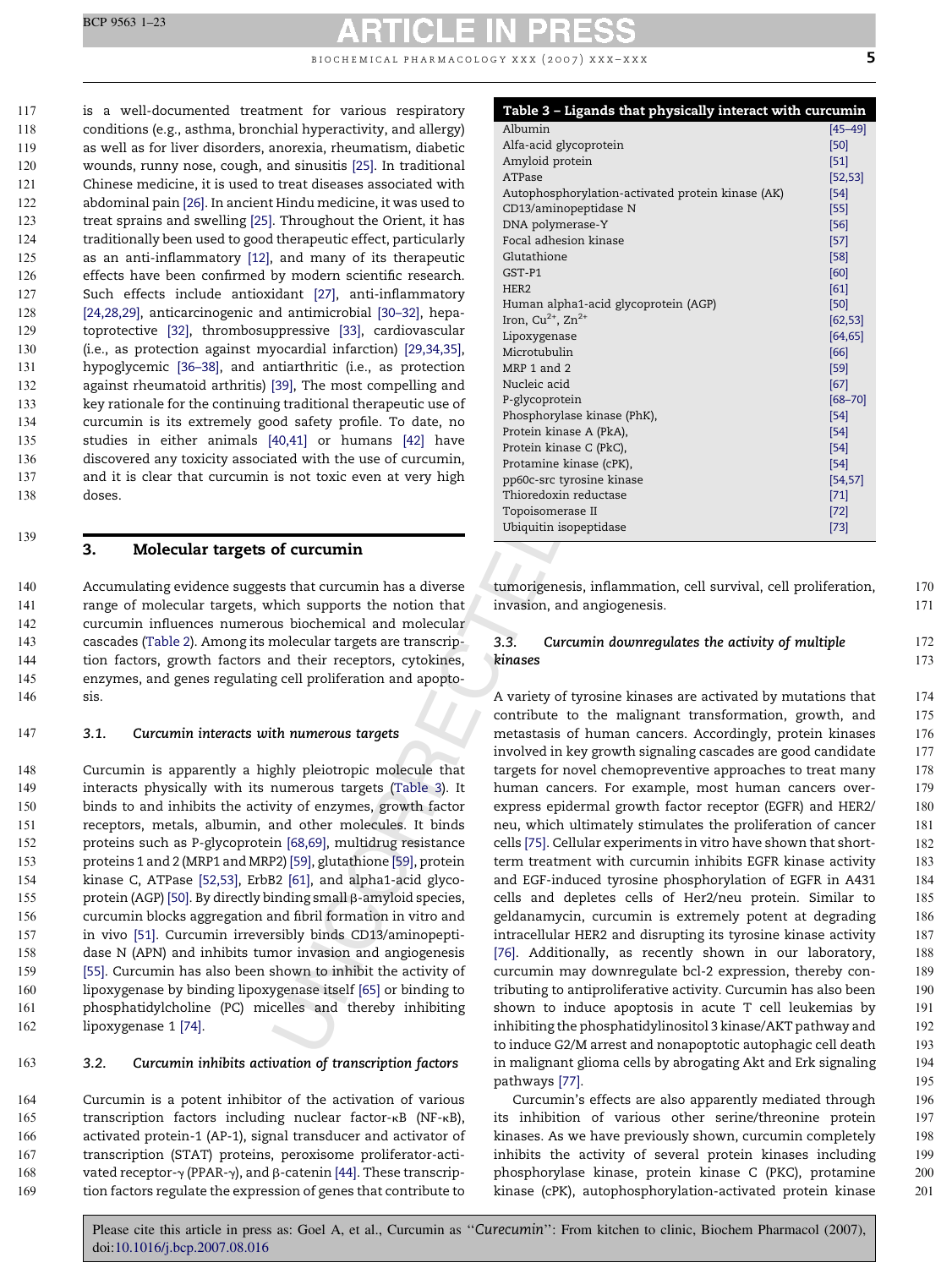cells [\[84\]](#page-18-0).

mediate tumor growth

6 biochemical pharmacology xxx (2007) xxx–xxx

258 259

260 261

292

293

In addition to directly regulating the expression of candidate genes, curcumin also appears to effectively regulate the activities of enzymes that control tumor growth and prolif-

eration. Curcumin blocks fibrosis in anti-Thy1 glomerulonephritis through its upregulation of hemoxygenase-1 (HO-1) gene expression, suggesting that it has antifibrotic effects in glomerular disease [85]. Similarly, curcumin can reportedly induce HO-1 expression through the generation of reactive oxygen species, p38 activation, and phosphatase inhibition [86].

translocation and activation of p53 in human neuroblastoma

3.6. Curcumin regulates activities of several enzymes that

Curcumin can also apparently suppress tumor cell growth through its effects on Ras protein pathways. Ras proteins, in order to extend their biological activity, must be isoprenylated at a conserved cysteine residue near the carboxyl terminus (Cys-186 in mammalian Ras p21 proteins). Previous studies have indicated that an intermediate in the mevalonate pathway, most likely farnesyl pyrophosphate, donates this isoprenyl group and that inhibitors of the mevalonate pathway might be able to block the transforming effects of Ras oncogenes expression. Indeed, in one study evaluating such a role for curcumin, curcumin derivatives strongly inhibited FPTase activity, thereby suggesting another potential mechanism by which curcumin might suppress cellular growth [\[43,44\]](#page-17-0).

In another investigation, curcumin remarkably inhibited the activity of xanthine oxidase (XO) in vitro in PMA-treated NIH3T3 cells. Induction of XO activity is considered a major cause of PMA-mediated tumor promotion, and curcumin's marked ability to inhibit PMA-induced increases in such activity appears to lie in its direct inactivation of the XO protein [43,44].

# 4. Preclinical studies of curcumin

## 4.1. Curcumin is a potent chemopreventive agent

Numerous studies in rodent models argue for curcumin's chemopreventive potential in cancer ([Table 4\)](#page-6-0). Curcumin can reportedly suppress the tumorigenic activity of a wide variety of carcinogens in cancers of the colon, duodenum, esophagus, forestomach, stomach, liver, breast, leukemia, oral cavity, and prostate. In studies in mice, curcumin was able to inhibit 7,12 dimethylbenz[a]anthracene (DMBA)-initiated and 12-O-tetradecanoylphorbol-13-acetate (TPA)-promoted skin tumor formation [31,120,126]. Curcumin has also shown an ability to inhibit the mammary tumor-initiating activity of DMBA [\[110\]](#page-19-0) and the in vivo formation of mammary DMBA–DNA adducts in female rats [\[111\]](#page-19-0) and to exert chemopreventive activity when administered during the promotion/progression stage of colon carcinogenesis [\[91\].](#page-19-0) Meanwhile, one group has studied not only curcumin's chemopreventive effects but also its effects on the initiation or post-initiation phase of N-nitrosomethylbenzylamine (NMBA)-induced esophageal carcinogenesis in male F344 rats [\[100\].](#page-19-0) Using a slightly different approach, 294 295 296 297 298 299 300 301 302 303 304 305 306 307 308 309 310 311

(AK), pp60c-src tyrosine kinase. Other investigators have shown similar suppression of phorbol-12-myristate-13-acetate (PMA)-induced activation of cellular PKC by curcumin [\[43,44\].](#page-17-0) 202 203 204 205

Most inflammatory stimuli typically activate 1 of 3 independent MAPK pathways leading to activation of the p44/42 MAPK (also called ERK1/ERK2), JNK, or p38 MAPK pathway, respectively. Curcumin can apparently inhibit all of these pathways directly or indirectly, thus providing evidence of its potent anti-inflammatory and anticarcinogenic effects [\[43,44\].](#page-17-0) 206 207 208 209 210 211 212

## 3.4. Curcumin inhibits expression of growth and metastases promoting genes 213 214

n can apparently inhibit all of genes, curcumin also appears<br>section, the sproviding evidence activities of enzymes that contract and anticarcinogenic effects eration. Curcumin blocks fibrosis phirical section of growth a Overexpression of oncogenes promotes tumor cell growth and provides an ideal platform on which to design chemopreventive regimens. Cyclooxygense-2 (COX-2) is associated with a wide variety of cancers including cancers of the colon, lung and breast. Because of the importance of COX-2 inhibition in human carcinogenesis, much research in the past decade has been focused on the development of specific COX-2 inhibitors [\[78\]](#page-18-0). Several studies have shown that curcumin downregulates the expression of COX-2 protein in different tumor cell lines, most likely through the downregulation of NF-kB activation that is required for COX-2 activation. There is also evidence in the literature that curcumin-induced suppression of cell proliferation results in decreased cyclin D1 expression and CDK4-mediated retinoblastoma protein phosphorylation. As shown in hepatocellular cancer cells, curcumin appears to alter the metastatic potential of tumor cells by inhibiting the activity of matrix metalloproteinase-9 (MMP-9) and MMP-2 [\[79\]](#page-18-0). In experiments with ex vivo cultured BALB/c mouse peritoneal macrophages, curcumin reduced the production of iNOS mRNA in a concentration-dependent manner. Finally, curcumin appears to be able to exert anti-inflammatory and growth-inhibitory effects on cancer cells by inhibiting the expression of interleukin 1 $\beta$  (IL-1 $\beta$ ), interleukin 6 (IL-6), and tumor necrosis factor- $\alpha$  (TNF- $\alpha$ ) on the one hand and cyclin E on the other [\[80,81\].](#page-18-0) 215 216 217 218 219 220 221 222 223 224 225 226 227 228 229 230 231 232 233 234 235 236 237 238 239

## 3.5. Curcumin inhibits expression of multiple genes/ pathways involved in apoptosis, cell invasion, and adhesion 240 241

Curcumin also operates through regulating the activities of additional molecular targets that control cell adhesion, apoptosis, and invasion. In this regard, curcumin has been shown to be an extremely potent inhibitor of  $TNF-\alpha$ -induced expression of intracellular cell adhesion molecule-1 (ICAM-1), vascular cell adhesion molecule-1 (VCAM-1), and E-selectin in human umbilical vein endothelial cells. By apparently inhibiting the induction of steady-state transcription levels of ICAM-1, VCAM-1 and E-selectin, curcumin may be interfering detrimentally with the TNF- $\alpha$ -induced signaling event at an early stage. Additionally, curcumin has been shown to mediate its anticancer, chemosensitive, and radiosensitive effects via activation of p53 and simultaneous downregulation of MDM2 oncogene expression via the PI3K/mTOR/ETS2 pathway in human prostate cancer (PC3) and colon cancer (HT-29) cell lines [\[82,83\]](#page-18-0) and to induce apoptosis and nuclear 242 243 244 245 246 247 248 249 250 251 252 253 254 255 256 257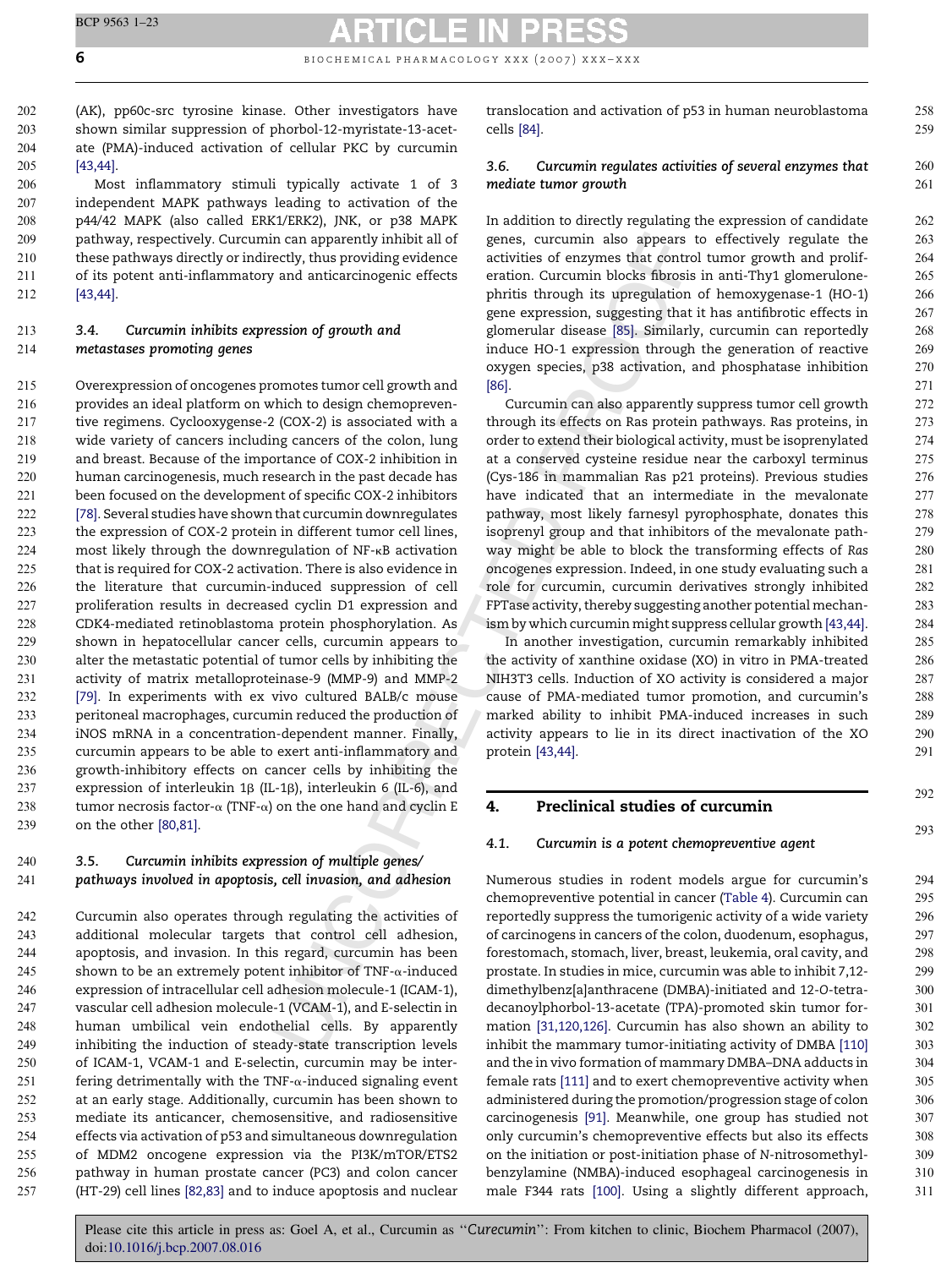<span id="page-6-0"></span>

| Table 4 - Curcumin exhibits chemopreventive effects against various cancers |                       |                |                         |           |
|-----------------------------------------------------------------------------|-----------------------|----------------|-------------------------|-----------|
| Cancer                                                                      | Carcinogen            | Animal         | Dose                    | Reference |
| Gastrointestinal cancers                                                    |                       |                |                         |           |
| Aberrant crypt foci (ACF)                                                   | Azoxymethane          | Rat            | 2000 ppm                | [87]      |
| Colon cancer                                                                | Azoxymethane          | Mice           | $0.5 - 0.2\%$ (w/w)     | [88]      |
| Colon cancer                                                                | <b>DMH</b>            | Mice           | 0.5%                    | [89]      |
| Colon cancer                                                                | Azoxymethane          | Rat            | 2000 ppm                | [90]      |
| Colon cancer                                                                | Azoxymethane          | Rat            | 0.2 or 0.6% (w/w)       | $[91]$    |
| Colon cancer                                                                | PhIP                  | Apc (min) mice | 2000 ppm                | $[92]$    |
| Colon cancer                                                                | Azoxymethane          | Rat            | 1 or $2\%$ (w/w)        | $[93]$    |
| Colon cancer                                                                | Azoxymethane          | Rat            | $0.6\%$ (w/w)           | [94]      |
| Colon cancer                                                                | 1,2-Dimethylhydrazine | Rat            | 0.6%                    | $[95]$    |
| Colitis                                                                     | <b>TNBS</b>           | Mice           | 0.5-5%, diet            | [96]      |
| Colitis                                                                     | <b>DNB</b>            | Mice           | 0.25%; diet             | $[97]$    |
| Colitis                                                                     | <b>TNBS</b>           | Mice           | 50 $mg/kg$              | [98]      |
| Ulcerative colitis                                                          | <b>DNCB</b>           | Rat            | 25-100 mg/kg            | [99]      |
| Duodenal tumor                                                              | <b>MNNG</b>           | Mice           | $0.5 - 2.0\%$ (w/w)     | [88]      |
| Esophageal cancer                                                           | <b>NMBA</b>           | Rat            | 500 ppm                 | $[100]$   |
| FAD                                                                         | Azoxymethane          | Mice           | 2%                      | $[101]$   |
| FAP                                                                         |                       | $Min/+$ mice   | 0.1, 0.2 or 0.5% (w/w)  | $[102]$   |
| Forestomach neoplasia                                                       | B[a]P                 | Mice           |                         | $[103]$   |
| Forestomach cancer                                                          | B[a]P                 | Mice           | $2\%$ (w/w)             | $[104]$   |
| Forestomach neoplasia                                                       | B[a]P                 | Mice           |                         | $[105]$   |
| Stomach cancer                                                              | <b>MNNG</b>           | Rat            | $0.05\%$ (w/w)          | [106]     |
|                                                                             |                       |                |                         |           |
| Liver cancers<br>Hepatic hyperplasia                                        | Diethylnitrosamine    | Rat            | 200 or 600 mg/kg        | $[107]$   |
| Liver cancer                                                                | Diethylnitrosamine    | Mice           | $0.2\%$ (w/w)           | $[107]$   |
|                                                                             |                       |                |                         |           |
| Lung cancers<br>Lung cancer                                                 | B[a]P and NNK         | A/J mice       | 2000 ppm                | [108]     |
|                                                                             |                       |                |                         |           |
| Blood cancers                                                               |                       |                |                         |           |
| Lymphoma/leukemia                                                           | <b>DMBA</b>           | Sencar mice    | $2\%$ (w/w)             | $[109]$   |
| Breast cancers                                                              |                       |                |                         |           |
| Mammary tumor                                                               | <b>DMBA</b>           | Rat            | $0.8 - 1.6\%$ (w/w)     | $[93]$    |
| Mammary tumor                                                               | <b>DMBA</b>           | Rat            | 50-200 mg/kg            | $[110]$   |
| Mammary tumor                                                               | <b>DMBA</b>           | Rat            | $1\%$ (w/w)             | [111]     |
| Mammary tumor                                                               | <b>DMBA</b>           | Sencar mice    | $2\%$ (w/w)             | $[109]$   |
| Mammary tumor                                                               | Gamma radiation       | Rat            |                         | [112]     |
| Mammary tumor                                                               | Gamma radiation       | Rat            | $1\%$ (w/w)             | $[113]$   |
| Mammary tumor                                                               | <b>DMBA</b>           | Rats           |                         | [114]     |
| Mammary tumor                                                               | <b>DMBA</b>           | Sencar mice    |                         | $[115]$   |
| Mammary tumor                                                               | Gamma radiation       | Rat            |                         | $[113]$   |
|                                                                             |                       |                |                         |           |
| Oral cancers                                                                |                       |                |                         |           |
| Oral cancer                                                                 | <b>MNA</b>            | Hamster        |                         | [116]     |
| Oral cancer                                                                 | NQO                   | Rat            | 500 ppm                 | [117]     |
| Prostate cancers                                                            |                       |                |                         |           |
| Prostate cancer                                                             | DMAB and PhIP         | Rat            | 15-500 ppm              | [118]     |
| Skin cancers                                                                |                       |                |                         |           |
| Dermatitis                                                                  | TPA + UV-A            | Mice           |                         | [119]     |
| Skin tumor                                                                  | TPA                   | Mice           |                         | $[120]$   |
| Skin tumor                                                                  | <b>DMBA</b>           | Mice           |                         | $[103]$   |
| Skin tumors                                                                 | TPA                   | Mice           | 10 and 30 $\mu$ mol     | [121]     |
| Skin tumor                                                                  | TPA                   | Mice           |                         | [122]     |
| Skin tumor                                                                  | TPA                   | Mice           | 1, 10, 100 or 3000 nmol | [123]     |
| Skin tumor                                                                  |                       | Mice           |                         | $[124]$   |
| Skin tumor                                                                  | <b>DMBA</b>           | Mice           |                         | $[105]$   |
| Skin tumor                                                                  | B[a]P and DMBA        | Mice           |                         | [101]     |
| Other cancers                                                               |                       |                |                         |           |
| Multi-organ cancer                                                          | DHPN, EHEN            | Rat            | $1\% (w/w)$             | $[125]$   |
|                                                                             |                       |                |                         |           |

Abbreviations: FAP, familial adenomatous polyposis; ACF, aberrant crypt foci; FAD, focal areas of dysplasia; B[a]P, benzo[a]pyrene; DMBA, 7,12 dimethylbenz[a]nthracene; TPA, 12-O-tetradecanoylphorbol-13-acetate; NNK, 4-(methyl-nitrosamino)-I-(3-pyridyl)-1-butanone; NQO, 4 nitroquinoline-1-oxidase; DMAB, 3,2′-dimethyl-4-aminobiphenol; PhIP, 2-amino-1-methylimidazo[4,5-b]pyridine; DHPN, 2,2′-dihydroxy-di-npropylnitrosamine; EHEN, N-ethyl-N-hydroxyethylnitrosamine.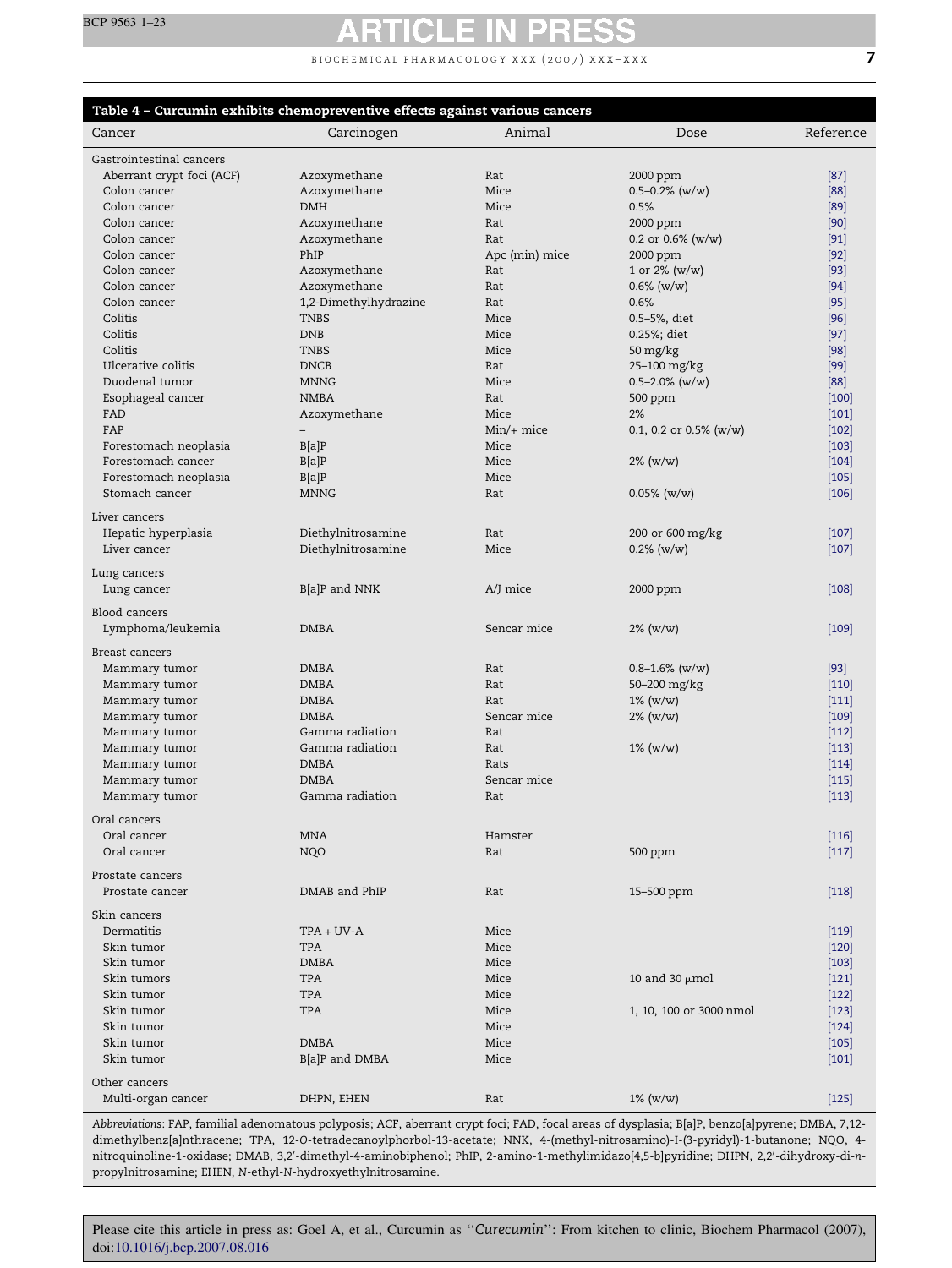another group investigated curcumin's ability to prevent tumors in C57BL/6J-Min/+ (Min/+) mice that bear a germline mutation in the APC gene and spontaneously develop numerous intestinal adenomas by 15 weeks of age [\[127\]](#page-20-0). The data obtained in that study were corroborated by a later study of the effects of curcumin on apoptosis and tumorigenesis in male apc (min) mice treated with the human dietary carcinogen 2-amino 1-methyl-6-phenylimidazo[4,5-b]pyridine (PhIP) [\[92\].](#page-19-0) 312 313 314 315 316 317 318 319 320

At least one study has examined curcumin's preventive effect on the development of adenomas in the intestinal tract of C57BL/6J-Min/+ mice, a model of human familial adenomatous polyposis (FAP) [\[102\].](#page-19-0) Another group reported that, during the initiation phases of azoxymethane-induced colonic carcinogenesis, azoxymethane inhibits the expression of colonic COX-1 expression without affecting that of COX-2 [\[128\]](#page-20-0). However, they also found that simultaneous treatment with dietary curcumin may increase COX-2 expression to compensate for the azoxymethane-induced reduction of COX-1 expression. 321  $322$ 323 324 325 326 327 328 329 330 331

In another recent study, the effects of curcumin administered at a daily dose of 100 mg/kg were investigated in an animal (Wistar rat) model of N-nitrosodiethylamine (DENA) initiated and phenobarbital (PB)-induced hepatocarcinogenesis [\[129\]](#page-20-0). In a recent follow-up study, the investigators in that study have substantiated this finding by reporting that 100 mg/kg curcumin daily prevented the reduction of defensive hepatic glutathione antioxidant activity, decreased lipid peroxidation, and minimized the histological alterations induced by DENA/PB [\[130\]](#page-20-0). In another study, investigators found that the administration of curcumin and a synthetic analog to nicotine-treated Wistar rats over a period of 22 weeks enhanced biochemical marker enzyme and lipid profiles [\[131\]](#page-20-0). In a study in rodents, curcumin was able to inhibit the development of N-methyl-N'-nitro-N-nitrosoguanidine (MNNG)-induced stomach cancer [106], an effect that 332 333 334 335 336 337 338 339 340 341 342 343 344 345 346 347

may be mediated in part by an ability to suppress the proliferation of Helicobacter pylori (the major pathogen in human gastric cancer) [\[132\]](#page-20-0).

348 349 350

351

357

## 4.2. Curcumin inhibits proliferation of tumor cells in vitro

Curcumin has the ability to inhibit the proliferation of an extremely wide array of cancer cell types in vitro. This includes cells from cancers of the bladder, breast, lung, pancreas, prostate, cervix, head and neck, ovary, kidney, and brain; and osteosarcoma, leukemia and melanoma [\[12\].](#page-17-0)

## 4.3. Curcumin exhibits antitumor activity in animals

| (PhIP) [92].<br>1 expression. | carcinogen 2-amino 1-methyl-6-phenylimidazo[4,5-b]pyridine<br>At least one study has examined curcumin's preventive<br>effect on the development of adenomas in the intestinal tract<br>of C57BL/6J-Min/+ mice, a model of human familial adeno-<br>matous polyposis (FAP) [102]. Another group reported that,<br>during the initiation phases of azoxymethane-induced colonic<br>carcinogenesis, azoxymethane inhibits the expression of<br>colonic COX-1 expression without affecting that of COX-2<br>[128]. However, they also found that simultaneous treatment<br>with dietary curcumin may increase COX-2 expression to<br>compensate for the azoxymethane-induced reduction of COX-<br>In another recent study, the effects of curcumin adminis-<br>tered at a daily dose of 100 mg/kg were investigated in an<br>animal (Wistar rat) model of N-nitrosodiethylamine (DENA)-<br>initiated and phenobarbital (PB)-induced hepatocarcinogen-<br>esis [129]. In a recent follow-up study, the investigators in that<br>study have substantiated this finding by reporting that<br>100 mg/kg curcumin daily prevented the reduction of defen-<br>sive hepatic glutathione antioxidant activity, decreased lipid<br>peroxidation, and minimized the histological alterations<br>induced by DENA/PB [130]. In another study, investigators<br>found that the administration of curcumin and a synthetic<br>analog to nicotine-treated Wistar rats over a period of 22<br>weeks enhanced biochemical marker enzyme and lipid<br>profiles [131]. In a study in rodents, curcumin was able to<br>inhibit the development of N-methyl-N'-nitro-N-nitrosogua-<br>nidine (MNNG)-induced stomach cancer [106], an effect that | 4.3.<br>recently [143].                                                         | extremely wide array of cancer cell types in vitro. This<br>includes cells from cancers of the bladder, breast, lung<br>pancreas, prostate, cervix, head and neck, ovary, kidney, and<br>brain; and osteosarcoma, leukemia and melanoma [12].<br>Curcumin exhibits antitumor activity in animals<br>Besides the extensive in vitro demonstrations of curcumin's<br>antiproliferative effects, numerous other studies have eval-<br>uated its efficacy in various animal models in vivo (Table 5).<br>The first animal studies of curcumin's antitumor effects -<br>performed with ascitic lymphoma cells in mice - were<br>reported in 1985 by Kuttan et al. [133]. More recently, others<br>have studied the antitumoral and inhibitory effects of<br>curcumin on melanoma cells [141] and melanoma lung<br>metastasis in mice [147].<br>Other studies in vivo have investigated the effects of<br>curcumin on tumor angiogenesis and the biomarkers COX-2<br>and VEGF in hepatocellular carcinoma cells implanted in<br>nude mice [148]. One group demonstrated that systemic<br>administration of curcumin for 6 consecutive days to rats<br>bearing the highly cachectic Yoshida AH-130 ascites hepa-<br>toma significantly inhibited tumor growth [149]. Meanwhile<br>others have shown that curcumin can suppress the growth of<br>head and neck carcinoma [140], modulate the growth of<br>prostate cancer in rodents [145], and inhibit the growth of<br>human pancreatic cancer in nude mice, in part by suppres-<br>sing angiogenesis and inducing apoptosis as reported |                |
|-------------------------------|--------------------------------------------------------------------------------------------------------------------------------------------------------------------------------------------------------------------------------------------------------------------------------------------------------------------------------------------------------------------------------------------------------------------------------------------------------------------------------------------------------------------------------------------------------------------------------------------------------------------------------------------------------------------------------------------------------------------------------------------------------------------------------------------------------------------------------------------------------------------------------------------------------------------------------------------------------------------------------------------------------------------------------------------------------------------------------------------------------------------------------------------------------------------------------------------------------------------------------------------------------------------------------------------------------------------------------------------------------------------------------------------------------------------------------------------------------------------------------------------------------------------------------------------------------------------------------------------------------------------------------------------------------------------------------------------------------------------------|---------------------------------------------------------------------------------|------------------------------------------------------------------------------------------------------------------------------------------------------------------------------------------------------------------------------------------------------------------------------------------------------------------------------------------------------------------------------------------------------------------------------------------------------------------------------------------------------------------------------------------------------------------------------------------------------------------------------------------------------------------------------------------------------------------------------------------------------------------------------------------------------------------------------------------------------------------------------------------------------------------------------------------------------------------------------------------------------------------------------------------------------------------------------------------------------------------------------------------------------------------------------------------------------------------------------------------------------------------------------------------------------------------------------------------------------------------------------------------------------------------------------------------------------------------------------------------------------------------------------------------------------------------------------------|----------------|
|                               |                                                                                                                                                                                                                                                                                                                                                                                                                                                                                                                                                                                                                                                                                                                                                                                                                                                                                                                                                                                                                                                                                                                                                                                                                                                                                                                                                                                                                                                                                                                                                                                                                                                                                                                          |                                                                                 |                                                                                                                                                                                                                                                                                                                                                                                                                                                                                                                                                                                                                                                                                                                                                                                                                                                                                                                                                                                                                                                                                                                                                                                                                                                                                                                                                                                                                                                                                                                                                                                    |                |
|                               |                                                                                                                                                                                                                                                                                                                                                                                                                                                                                                                                                                                                                                                                                                                                                                                                                                                                                                                                                                                                                                                                                                                                                                                                                                                                                                                                                                                                                                                                                                                                                                                                                                                                                                                          |                                                                                 |                                                                                                                                                                                                                                                                                                                                                                                                                                                                                                                                                                                                                                                                                                                                                                                                                                                                                                                                                                                                                                                                                                                                                                                                                                                                                                                                                                                                                                                                                                                                                                                    |                |
|                               |                                                                                                                                                                                                                                                                                                                                                                                                                                                                                                                                                                                                                                                                                                                                                                                                                                                                                                                                                                                                                                                                                                                                                                                                                                                                                                                                                                                                                                                                                                                                                                                                                                                                                                                          | Table 5 - A list of studies describing antitumor effects of curcumin in animals |                                                                                                                                                                                                                                                                                                                                                                                                                                                                                                                                                                                                                                                                                                                                                                                                                                                                                                                                                                                                                                                                                                                                                                                                                                                                                                                                                                                                                                                                                                                                                                                    |                |
| Tumor                         | Route                                                                                                                                                                                                                                                                                                                                                                                                                                                                                                                                                                                                                                                                                                                                                                                                                                                                                                                                                                                                                                                                                                                                                                                                                                                                                                                                                                                                                                                                                                                                                                                                                                                                                                                    | Dose                                                                            | Model                                                                                                                                                                                                                                                                                                                                                                                                                                                                                                                                                                                                                                                                                                                                                                                                                                                                                                                                                                                                                                                                                                                                                                                                                                                                                                                                                                                                                                                                                                                                                                              | Reference      |
| Ascites <sup>2</sup>          | i.p.                                                                                                                                                                                                                                                                                                                                                                                                                                                                                                                                                                                                                                                                                                                                                                                                                                                                                                                                                                                                                                                                                                                                                                                                                                                                                                                                                                                                                                                                                                                                                                                                                                                                                                                     | 50 mg/kg                                                                        | Ascites                                                                                                                                                                                                                                                                                                                                                                                                                                                                                                                                                                                                                                                                                                                                                                                                                                                                                                                                                                                                                                                                                                                                                                                                                                                                                                                                                                                                                                                                                                                                                                            | $[133]$        |
| Ascites<br>Breat <sup>1</sup> | i.p.                                                                                                                                                                                                                                                                                                                                                                                                                                                                                                                                                                                                                                                                                                                                                                                                                                                                                                                                                                                                                                                                                                                                                                                                                                                                                                                                                                                                                                                                                                                                                                                                                                                                                                                     | 50 mg/kg                                                                        | Ascites                                                                                                                                                                                                                                                                                                                                                                                                                                                                                                                                                                                                                                                                                                                                                                                                                                                                                                                                                                                                                                                                                                                                                                                                                                                                                                                                                                                                                                                                                                                                                                            | $[134]$        |
| Breat <sup>1</sup>            | Diet<br>Diet                                                                                                                                                                                                                                                                                                                                                                                                                                                                                                                                                                                                                                                                                                                                                                                                                                                                                                                                                                                                                                                                                                                                                                                                                                                                                                                                                                                                                                                                                                                                                                                                                                                                                                             | $2\%$ (w/w)<br>$1\% (w/w)$                                                      | Orthotopic<br>Orthotopic                                                                                                                                                                                                                                                                                                                                                                                                                                                                                                                                                                                                                                                                                                                                                                                                                                                                                                                                                                                                                                                                                                                                                                                                                                                                                                                                                                                                                                                                                                                                                           | [135]<br>[136] |
| $\text{Colon}^2$              | i.v.                                                                                                                                                                                                                                                                                                                                                                                                                                                                                                                                                                                                                                                                                                                                                                                                                                                                                                                                                                                                                                                                                                                                                                                                                                                                                                                                                                                                                                                                                                                                                                                                                                                                                                                     | 40 mg/kg                                                                        | Xenograft                                                                                                                                                                                                                                                                                                                                                                                                                                                                                                                                                                                                                                                                                                                                                                                                                                                                                                                                                                                                                                                                                                                                                                                                                                                                                                                                                                                                                                                                                                                                                                          | $[137]$        |
| Gastric cancer                | Oral                                                                                                                                                                                                                                                                                                                                                                                                                                                                                                                                                                                                                                                                                                                                                                                                                                                                                                                                                                                                                                                                                                                                                                                                                                                                                                                                                                                                                                                                                                                                                                                                                                                                                                                     | 50-200 mg/kg                                                                    |                                                                                                                                                                                                                                                                                                                                                                                                                                                                                                                                                                                                                                                                                                                                                                                                                                                                                                                                                                                                                                                                                                                                                                                                                                                                                                                                                                                                                                                                                                                                                                                    | [138]          |
| Gliobalstoma                  | i.t.                                                                                                                                                                                                                                                                                                                                                                                                                                                                                                                                                                                                                                                                                                                                                                                                                                                                                                                                                                                                                                                                                                                                                                                                                                                                                                                                                                                                                                                                                                                                                                                                                                                                                                                     | 10 mg/kg                                                                        | Xenograft<br>Orthotopic                                                                                                                                                                                                                                                                                                                                                                                                                                                                                                                                                                                                                                                                                                                                                                                                                                                                                                                                                                                                                                                                                                                                                                                                                                                                                                                                                                                                                                                                                                                                                            | $[77]$         |
| HCC <sup>3</sup>              |                                                                                                                                                                                                                                                                                                                                                                                                                                                                                                                                                                                                                                                                                                                                                                                                                                                                                                                                                                                                                                                                                                                                                                                                                                                                                                                                                                                                                                                                                                                                                                                                                                                                                                                          | 100-200 mg/kg                                                                   | Orthotopic                                                                                                                                                                                                                                                                                                                                                                                                                                                                                                                                                                                                                                                                                                                                                                                                                                                                                                                                                                                                                                                                                                                                                                                                                                                                                                                                                                                                                                                                                                                                                                         | $[139]$        |
| Hepatoma                      | Oral                                                                                                                                                                                                                                                                                                                                                                                                                                                                                                                                                                                                                                                                                                                                                                                                                                                                                                                                                                                                                                                                                                                                                                                                                                                                                                                                                                                                                                                                                                                                                                                                                                                                                                                     | 50-200 mg/kg                                                                    | Xenograft                                                                                                                                                                                                                                                                                                                                                                                                                                                                                                                                                                                                                                                                                                                                                                                                                                                                                                                                                                                                                                                                                                                                                                                                                                                                                                                                                                                                                                                                                                                                                                          | $[138]$        |
| HNSCC <sup>4</sup>            | Sub cute                                                                                                                                                                                                                                                                                                                                                                                                                                                                                                                                                                                                                                                                                                                                                                                                                                                                                                                                                                                                                                                                                                                                                                                                                                                                                                                                                                                                                                                                                                                                                                                                                                                                                                                 | 50-250 μmol/L                                                                   | Xenograft                                                                                                                                                                                                                                                                                                                                                                                                                                                                                                                                                                                                                                                                                                                                                                                                                                                                                                                                                                                                                                                                                                                                                                                                                                                                                                                                                                                                                                                                                                                                                                          | $[140]$        |
| Leukemia                      | Oral                                                                                                                                                                                                                                                                                                                                                                                                                                                                                                                                                                                                                                                                                                                                                                                                                                                                                                                                                                                                                                                                                                                                                                                                                                                                                                                                                                                                                                                                                                                                                                                                                                                                                                                     | 50-200 mg/kg                                                                    | Xenograft                                                                                                                                                                                                                                                                                                                                                                                                                                                                                                                                                                                                                                                                                                                                                                                                                                                                                                                                                                                                                                                                                                                                                                                                                                                                                                                                                                                                                                                                                                                                                                          | $[138]$        |
| Melanoma                      | i.p.                                                                                                                                                                                                                                                                                                                                                                                                                                                                                                                                                                                                                                                                                                                                                                                                                                                                                                                                                                                                                                                                                                                                                                                                                                                                                                                                                                                                                                                                                                                                                                                                                                                                                                                     | 25 mg/kg                                                                        | Xenograft                                                                                                                                                                                                                                                                                                                                                                                                                                                                                                                                                                                                                                                                                                                                                                                                                                                                                                                                                                                                                                                                                                                                                                                                                                                                                                                                                                                                                                                                                                                                                                          | $[141]$        |
| Ovarian                       | i.p.                                                                                                                                                                                                                                                                                                                                                                                                                                                                                                                                                                                                                                                                                                                                                                                                                                                                                                                                                                                                                                                                                                                                                                                                                                                                                                                                                                                                                                                                                                                                                                                                                                                                                                                     | 500 mg/kg                                                                       | Orthotopic                                                                                                                                                                                                                                                                                                                                                                                                                                                                                                                                                                                                                                                                                                                                                                                                                                                                                                                                                                                                                                                                                                                                                                                                                                                                                                                                                                                                                                                                                                                                                                         | $[142]$        |
| Pancreas <sup>2</sup>         | i.v.                                                                                                                                                                                                                                                                                                                                                                                                                                                                                                                                                                                                                                                                                                                                                                                                                                                                                                                                                                                                                                                                                                                                                                                                                                                                                                                                                                                                                                                                                                                                                                                                                                                                                                                     | 40 mg/kg                                                                        | Xenograft                                                                                                                                                                                                                                                                                                                                                                                                                                                                                                                                                                                                                                                                                                                                                                                                                                                                                                                                                                                                                                                                                                                                                                                                                                                                                                                                                                                                                                                                                                                                                                          | $[143]$        |
| Pancreas                      | Gavage                                                                                                                                                                                                                                                                                                                                                                                                                                                                                                                                                                                                                                                                                                                                                                                                                                                                                                                                                                                                                                                                                                                                                                                                                                                                                                                                                                                                                                                                                                                                                                                                                                                                                                                   | 1 gm/kg                                                                         | Orthotopic                                                                                                                                                                                                                                                                                                                                                                                                                                                                                                                                                                                                                                                                                                                                                                                                                                                                                                                                                                                                                                                                                                                                                                                                                                                                                                                                                                                                                                                                                                                                                                         | $[144]$        |
| Prostate                      | Diet                                                                                                                                                                                                                                                                                                                                                                                                                                                                                                                                                                                                                                                                                                                                                                                                                                                                                                                                                                                                                                                                                                                                                                                                                                                                                                                                                                                                                                                                                                                                                                                                                                                                                                                     | $2\%$ (w/w)                                                                     | Xenograft                                                                                                                                                                                                                                                                                                                                                                                                                                                                                                                                                                                                                                                                                                                                                                                                                                                                                                                                                                                                                                                                                                                                                                                                                                                                                                                                                                                                                                                                                                                                                                          | $[145]$        |
| Prostate                      | Gavage                                                                                                                                                                                                                                                                                                                                                                                                                                                                                                                                                                                                                                                                                                                                                                                                                                                                                                                                                                                                                                                                                                                                                                                                                                                                                                                                                                                                                                                                                                                                                                                                                                                                                                                   | 5 mg/kg                                                                         | IV                                                                                                                                                                                                                                                                                                                                                                                                                                                                                                                                                                                                                                                                                                                                                                                                                                                                                                                                                                                                                                                                                                                                                                                                                                                                                                                                                                                                                                                                                                                                                                                 | $[146]$        |
| Prostate                      | Gavage                                                                                                                                                                                                                                                                                                                                                                                                                                                                                                                                                                                                                                                                                                                                                                                                                                                                                                                                                                                                                                                                                                                                                                                                                                                                                                                                                                                                                                                                                                                                                                                                                                                                                                                   | 5 mg/day                                                                        | Xenograft                                                                                                                                                                                                                                                                                                                                                                                                                                                                                                                                                                                                                                                                                                                                                                                                                                                                                                                                                                                                                                                                                                                                                                                                                                                                                                                                                                                                                                                                                                                                                                          | $[82]$         |
|                               |                                                                                                                                                                                                                                                                                                                                                                                                                                                                                                                                                                                                                                                                                                                                                                                                                                                                                                                                                                                                                                                                                                                                                                                                                                                                                                                                                                                                                                                                                                                                                                                                                                                                                                                          |                                                                                 |                                                                                                                                                                                                                                                                                                                                                                                                                                                                                                                                                                                                                                                                                                                                                                                                                                                                                                                                                                                                                                                                                                                                                                                                                                                                                                                                                                                                                                                                                                                                                                                    |                |

1, Lung metastases; 2, liposomal curcumin; 3, intrahepatic metastasis; i.p., intraperitoneal; i.t., intratumoral; i.v., intravenous; HCC, hepatocellular carcinoma; HNSCC, head and neck squamous cell carcinoma.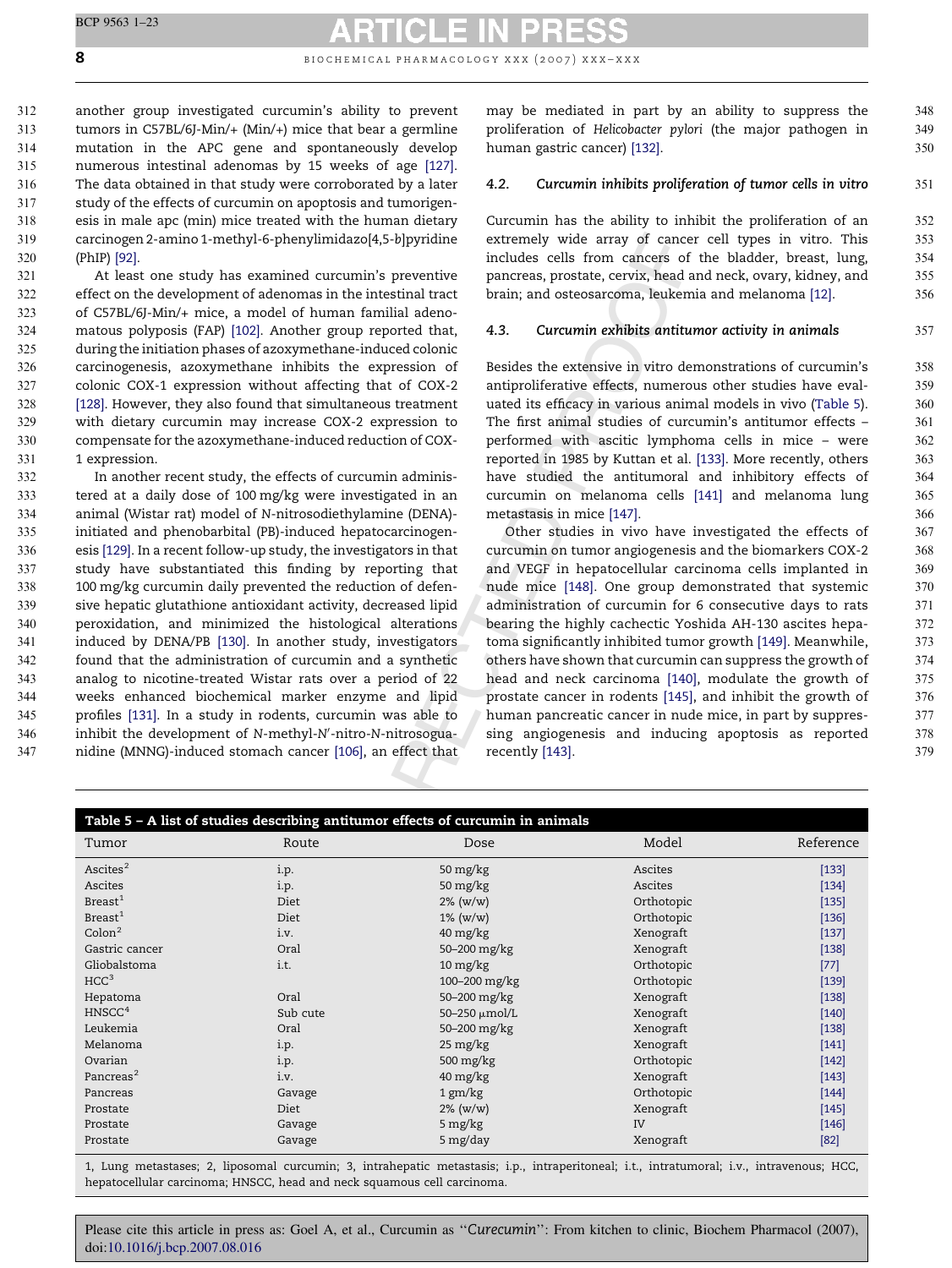407

## PR RTICLE IN

biochemical pharmacology xxx (2007) xxx–xxx 9

More recent studies have evaluated curcumin's chemosensitizing and radiosensitizing effects. Our group [\[135\]](#page-20-0) evaluated the chemosensitizing effect of curcumin in combination with paclitaxel on breast cancer metastases to the lung. Others examined the effects of curcumin on human breast cancer (MDA-MB-231) cells in an immunodeficient mouse model of metastasis [\[136\]](#page-20-0) and observed that the number of lung metastases significantly decreased after intercardiac injection of curcumin, a clear demonstration of curcumin's promise for dietary chemoprevention of metastases [136].

In our laboratory, we have recently investigated curcumin's effects alone and in combination against several cancers. We have found that (a) the combination of curcumin and gemcitabine inhibits pancreatic cancer growth in nude mice by inhibiting NF-kB regulated gene expression, cell proliferation, and angiogenesis [\[144\];](#page-20-0) (b) the combination of curcumin and docetaxel is effective against human ovarian cancer in nude mice [\[142\];](#page-20-0) (c) curcumin can suppress the growth of human glioblastoma in rodents [77]; and (d) curcumin sensitizes colon cancers in nude mice to oxaliplatin [137]. In addition, other recent studies have shown that curcumin sensitizes prostate cancers to chemotherapeutics and radiation by downregulating expression of the MDM2 oncogene [\[82\].](#page-18-0) Together, these in vivo animal studies clearly suggest curcumin's anticancer potential when administered either alone or in combination with currently employed chemotherapeutic agents or radiation.

## 5. Pharmacokinetic and pharmacodynamic studies of curcumin in animals and humans 408

The pharmacokinetics and pharmacodynamics of curcumin have been widely investigated. Perhaps the first study to examine the uptake, distribution, and excretion of curcumin was conducted in 1978 by Wahlstrom and Blennow in Sprague-Dawley rats [\[150\]](#page-20-0). When administered orally at a dose of 1 g/kg, approximately 75% of the ingested curcumin was excreted in the feces and only negligible amounts in the urine. As indicated by blood plasma levels and biliary excretion, curcumin was poorly absorbed from the gut. No apparent toxic effects were seen after doses of up to 5 g/kg. When intravenously injected, curcumin was actively transported into the bile. Most of the drug was metabolized, however, again suggesting poor absorption and rapid metabolism. Later, Holder et al. [\[151\]](#page-21-0) administered deuterium- and tritium-labeled curcumin orally and intraperitoneally to rats and, like Wahlstrom and Blennow, found that most of it was excreted in the feces. When they administered curcumin intravenously and intraperitoneally to cannulated rats, the curcumin was excreted in the bile. The major biliary metabolites were glucuronides of tetrahydrocurcumin (THC) and hexahydrocurcumin (HHC); the minor biliary metabolite was dihydroferulic acid accompanied by traces of ferulic acid. In another study in which 400 mg curcumin was administered orally to rats, most of the administered curcumin (40%) was excreted unchanged in the feces, none in the urine (although curcumin glucuronide and sulfates were detected there), and none in heart blood (although traces were found in portal blood, liver, and kidney) [\[152\]](#page-21-0). Thirty minutes after adminis-409 410 411 412 413 414 415 416 417 418 419 420 421 422 423 424 425 426 427 428 429 430 431 432 433 434 435 436

tration, 90% of the curcumin had appeared in the stomach and small intestine; by 24 h, only 1% remained there [\[152\]](#page-21-0). In another study by the same investigators, tritium-labeled curcumin administered at doses of 400, 80, and 10 mg was later detectable in the blood, liver, and kidney. At all three doses, the labeled curcumin was eliminated mainly through the feces and negligibly through the urine. At the two lowest doses (80 and 10 mg), most of the labeled curcumin was excreted within 72 h; conversely, at 400 mg, considerable amounts of labeled curcumin were still present in the tissues of interest 12 days after administration. The percentage of curcumin absorbed (60– 66% of the given dose) remained constant regardless of the dose administered [153], indicating that increasing the dose of curcumin did not necessarily result in higher absorption.

decreased after intercrediate<br>
and 20 mg), moves the findeled comparition of curcumin's 72 h; conversely, at 400 mg convention of metastases [136].<br>
curcumin were still present in the commission of metastases [136].<br>
curc In 1999, Pan et al. [18] investigated the pharmacokinetics of curcumin in mice. They found that, within the first 15 min after intraperitoneal (i.p.) administration of curcumin (0.1 g/ kg), plasma curcumin levels had already reached 2.25  $\mu$ g/mL (Fig. 2). One hour after administration, curcumin levels in the Q5 intestines, spleen, liver, and kidneys had reached 177.04, 26.06, 26.90, and 7.51  $\mu$ g/g, respectively, but only trace levels (0.41  $\mu$ g/g) in the brain. In comparison, after oral administration of 1 g/kg curcumin, serum plasma levels peaked at 0.5  $\mu$ M. Pan et al. also found curcumin-glucuronoside, dihydrocurcumin-glucuronoside, THC-glucuronoside, and THC to be the major metabolites of curcumin in vivo. Together, these results agree with those of Ireson et al. [\[154,155\],](#page-21-0) who examined curcumin metabolites in both rats and humans. As several groups have shown, the liver appears to be the major organ responsible for metabolism of curcumin [\[150,156,157\]](#page-20-0). Examining rat liver tissue slices for the presence of curcumin metabolites, Hoehle and coworkers observed several reductive metabolites including THC, HHC, and octahydrocurcumin (OHC) and noted a predominance of OHC in males versus THC in females. They also identified both glucuronide and sulfate conjugates of THC, HHC, and OHC. This suggests that curcumin undergoes extensive reduction, most likely via alcohol dehydrogenase, before conjugation. In a Min/+ mouse model of FAP, Perkins et al. [\[102\]](#page-19-0) examined the pharmacokinetics of curcumin administered either in the diet or in 14Clabeled form as a single intraperitoneal dose. Though detected in only trace amounts in the plasma, curcumin was detected at levels ranging from 39 to 240 nmol/g in the small intestinal mucosa. The radiolabled curcumin disappeared rapidly from tissues and plasma within 2–8 h after dosing. On the basis of their findings, Perkins et al. concluded that a daily dose of 1.6 g of curcumin is required for efficacy in humans. More recently, in a study examining the tissue distribution of radiolabeled fluoropropyl-substituted curcumin mice, Ryu et al. found that curcumin bound to  $\beta$ -amyloid plaques in the brain, thereby suggesting its possible use for brain imaging [\(Fig. 2\)](#page-9-0) [\[158\]](#page-21-0).

Pharmacokinetic studies in humans have generally produced similar data though not always. In contrast to the case in rodents, oral dosing of curcuminat 4–8 g in one study resulted in peak plasma levels of 0.41-1.75  $\mu$ M [\[159\]](#page-21-0). In a small study of 15 patients given oral curcumin (36–180 mg) daily for up to 4 months, metabolites were not detected in the blood or urine but were detected in the feces [\[160\].](#page-21-0) In another study, Garcea et al. [\[161\]](#page-21-0) examined the pharmacologically active levels of curcumin in patients with colorectal cancer who ingested curcumin at

Please cite this article in press as: Goel A, et al., Curcumin as "Curecumin": From kitchen to clinic, Biochem Pharmacol (2007), doi:[10.1016/j.bcp.2007.08.016](http://dx.doi.org/10.1016/j.bcp.2007.08.016)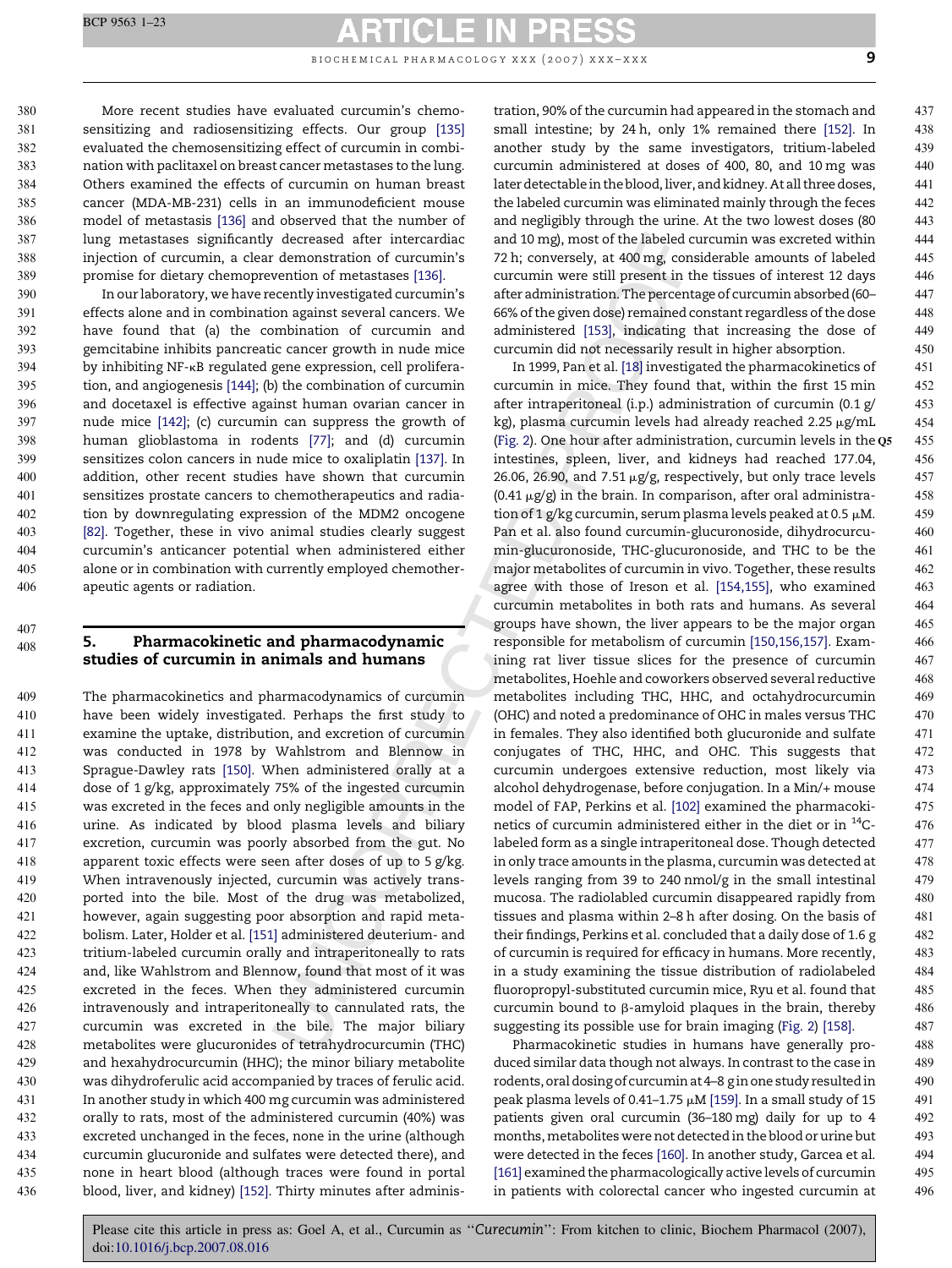<span id="page-9-0"></span>**biochemical pharmacology xxx** (2007) xxx–xxx



 Fig. 2 – Plasma and tissue distribution of curcumin administered via intraperitoneal (i.p.) and systemic routes. (A) Curcumin (0.1 g/kg) was administered (i.p.) to mice (N = 5), sacrificed 1 h later and concentration of curcumin in various tissues was analysed by HPLC. The data is replotted from [\[18\]](#page-17-0). (B) ICR mice were injected with  $[$ <sup>18</sup>F] labeled curcumin in 0.2 mL of 10% ethanol-saline via tail vein. The mice were sacrificed at the indicated times (2, 30, 60, and 120 min). Samples of blood, heart, lung, liver, spleen, kidney, muscle, brain, and bone were removed, weighed, and counted. Data are expressed as the percent injected dose per gram of tissue (% ID/g). The data is replotted from [\[158\]](#page-21-0).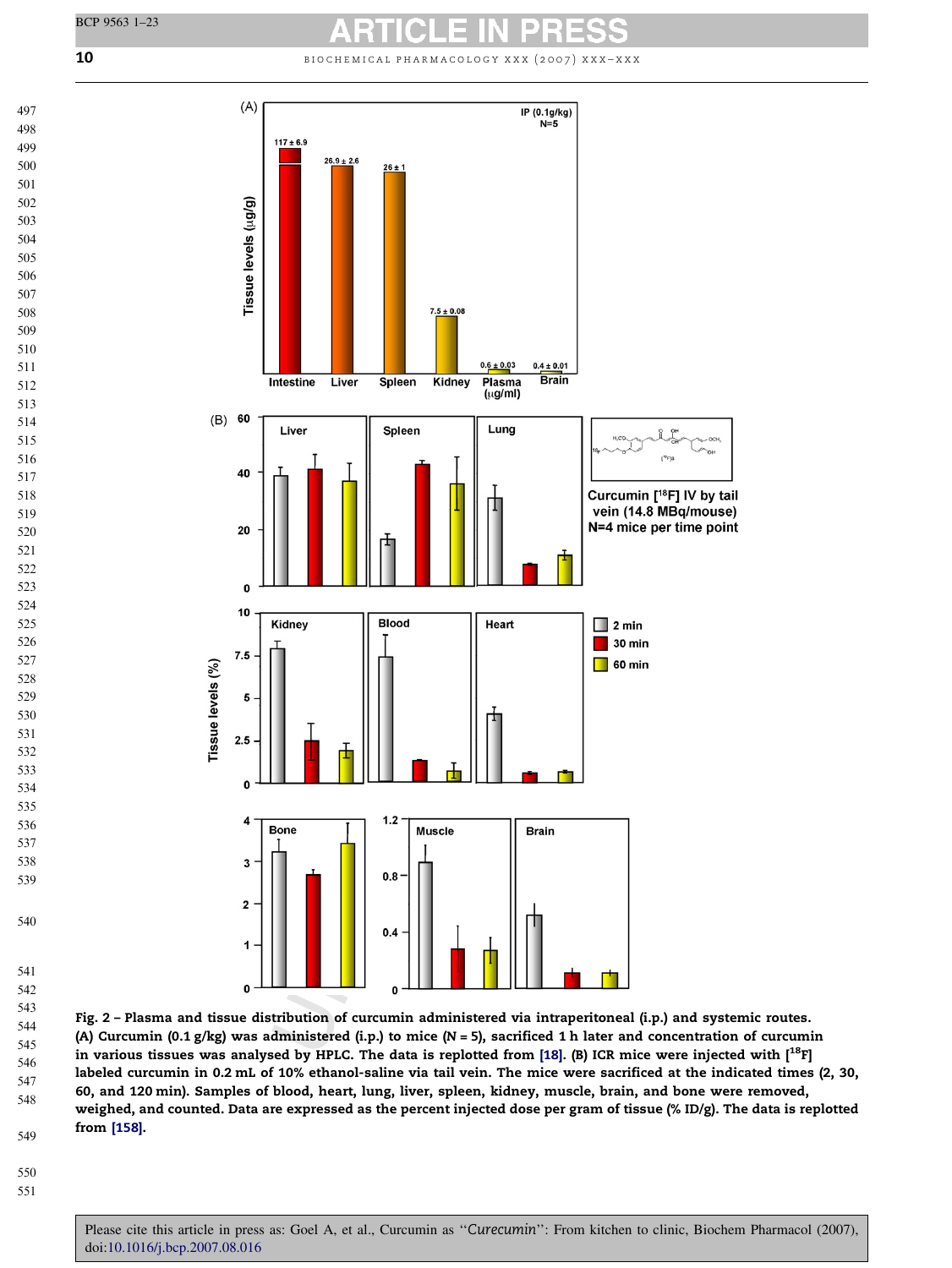# ICI E I

 $b$ biochemical pharmacology xxx (2007) xxx–xxx  $11$ 

565 566

595 596

501

daily doses of 3600, 1800, or 450 mg for 7 days. By measuring curcumin's effects on the colorectal levels of DNA adduct 3-(2 deoxy-b-di-erythro-pentafuranosyl)-pyr[1,2-a]-purin-10(3H)one M(1)G and COX-2 protein, they showed that curcumin was taken up by both normal and malignant colorectal tissues

super<br>singularity enhance that initial read to a [R](#page-17-0)aining balm and initial read to the standard with the singularity on the singularity of a more from 500 to 12,000 mg, Remarkat<br>tudies involving both rats and related toxic and that it decreased M(1)G but not COX2 levels. As most of these studies indicate, curcumin has poor bioavailability, and several groups have investigated ways to enhance it. Piperine has been shown to significantly enhance curcumin's bioavailability in studies involving both rats and healthy human volunteers. In brief, Shoba et al. [162] combined curcumin with piperine, a known inhibitor of hepatic and intestinal glucuronidation, and examined the resulting serum levels of curcumin. In the rat studies, administration of curcumin alone at a dose of 2 g/kg, resulted in moderate serum concentrations over 4 h. In contrast, concomitant administration with piperine 20 mg/kg increased for a short period the serum concentration of curcumin, significantly increased the time to maximum concentration while significantly decreasing elimination half-life and clearance, and increased bioavailability by 154%. In humans, on the other hand, administration of curcumin alone resulted in undetectable or trace amounts in the serum, whereas concomitant administration with piperine 20 mg/kg produced much higher concentrations and increased bioavailability by an astonishing 2000%. In another study in rats, other investigators found that a formulation of curcumin phosphatidylcholine given orally enhanced curcumin's bioavailability five-fold in plasma and in liver; but levels were lower in gastrointestinal mucosa [\[163\].](#page-21-0) Meanwhile, other attempts to increase the bioavailability of curcumin have been made, including the use of liposomal curcumin [143], nanoparticles of curcumin [\[164\],](#page-21-0) and synthetic analogues of curcumin [165]. 502 503 504 505 506 507 508 509 510 511 512 513 514 515 516 517 518 519 520 521 522 523 524 525 526 527 528 529

Whether curcumin metabolites are as active as curcumin itself is not clear. Although most studies indicate that curcumin glucuronides and THC are less active than curcumin [\[154,166\]](#page-21-0), others suggest otherwise [20,21,89,167–172]. The differences in results so far are most likely due to the assays employed. For example, the phenolic glucuronides of curcumin and its natural congeners, but not the parent compounds, have been shown to inhibit the assembly of microtubule proteins under cell-free conditions, implying that the glucuronides are chemically reactive [167]. 530 531 532 533 534 535 536 537 538 539

540

# 6. Clinical studies of curcumin

In response to the growing mass of in vitro and in vivo evidence for curcumin's chemopreventive and therapeutic efficacy, a number of clinical trials over the past two and a half decades have addressed the pharmacokinetics, safety, and efficacy of curcumin in humans (Table 6). Although these trials have concerned numerous inflammatory diseases including cancer, our focus in the sections to come will be on those dealing with cancers. 541 542 543 544 545 546 547 548

## 6.1. Curcumin is extremely safe and well tolerated 549

The potential use of curcumin in chemopreventive or therapeutic settings has raised the obvious issues of toxicity 550 551

and tolerance. At least three different phase I clinical trials indicate that curcumin is well tolerated when taken at doses as high as 12 g/day [\[159,162\]](#page-21-0) [\(Table 6](#page-11-0)). These results were recently confirmed in an elegant dose-escalation trial to determine curcumin's maximum tolerated dose and safety [\[193\]](#page-22-0). In that trial, a standardized powder extract of uniformly milled curcumin (C3 Complex<sup>™</sup>, Sabinsa Corporation), was administered to 24 healthy volunteers at single doses ranging from 500 to 12,000 mg. Remarkably, only minimal, non-doserelated toxicity was seen and then only in seven subjects (30%). No curcumin was detected in the serum of subjects administered 500, 1000, 2000, 4000, 6000 or 8000 mg and only low levels in two subjects administered 10,000 or 12,000 mg.

## 6.2. Curcumin has anti-inflammatory and antirheumatic activity

Rheumatoid arthritis is a frequent complication in the elderly, and most treatments aim at reducing the temporary symptoms attributable to the underlying inflammatory activity [194]. The need for new treatment approaches has led to the recent introduction of potent disease-modifying antirheumatic drugs (DMARDs), whose clinical benefits are unfortunately offset by their high cost and frequently undesirable side effects. Curcumin has been considered as an alternative.

In the first clinical trial of curcumin's efficacy as an antirheumatic, investigators compared its antirheumatic potential with that of phenylbutazone in a short-term, double-blind, crossover study involving 18 relatively young patients (age range, 22–48 years) [\[39\]](#page-17-0). Each subject received a daily dose of either curcumin (1200 mg) or phenylbutazone (300 mg) for 2 weeks. At the dose used, curcumin was well tolerated, had no side effects, and exerted an antirheumatic activity comparable to that of phenylbutazone.

Meanwhile, in a study of curcumin's anti-inflammatory properties, Satoskar et al. [173] evaluated curcumin's effects on spermatic cord edema and tenderness in 46 men between 15 and 68 years old who had just undergone surgical repair of an inguinal hernia and/or hydrocele. After surgery, subjects were randomly assigned to receive curcumin (400 mg), phenylbutazone (100 mg), or placebo (250 mg lactose) three times a day on postoperative days 1–5. As in a previous study by Deodhar et al. [39], curcumin was deemed quite safe and, along with phenylbutazone, elicited much better anti-inflammatory responses than placebo did [\[173\]](#page-21-0).

## 6.3. Curcumin has potential as palliative therapy for cancerous skin lesions

External sebaceous neoplasms (e.g., actinic keratosis, superficial basal cell carcinoma, and external genital warts) have traditionally been treated topically with corticosteroid creams. In a study by Kuttan et al. [\[174\]](#page-21-0), curcumin's efficacy when applied as either an ethanol extract of turmeric or as an ointment to external cancerous skin lesions was evaluated in 62 patients. Regardless of the application, curcumin provided remarkable symptomatic relief that was in many cases relatively durable (lasting several months) and in all cases (except for a single adverse reaction in one subject) extremely safe. Its effects included less itching in almost all cases,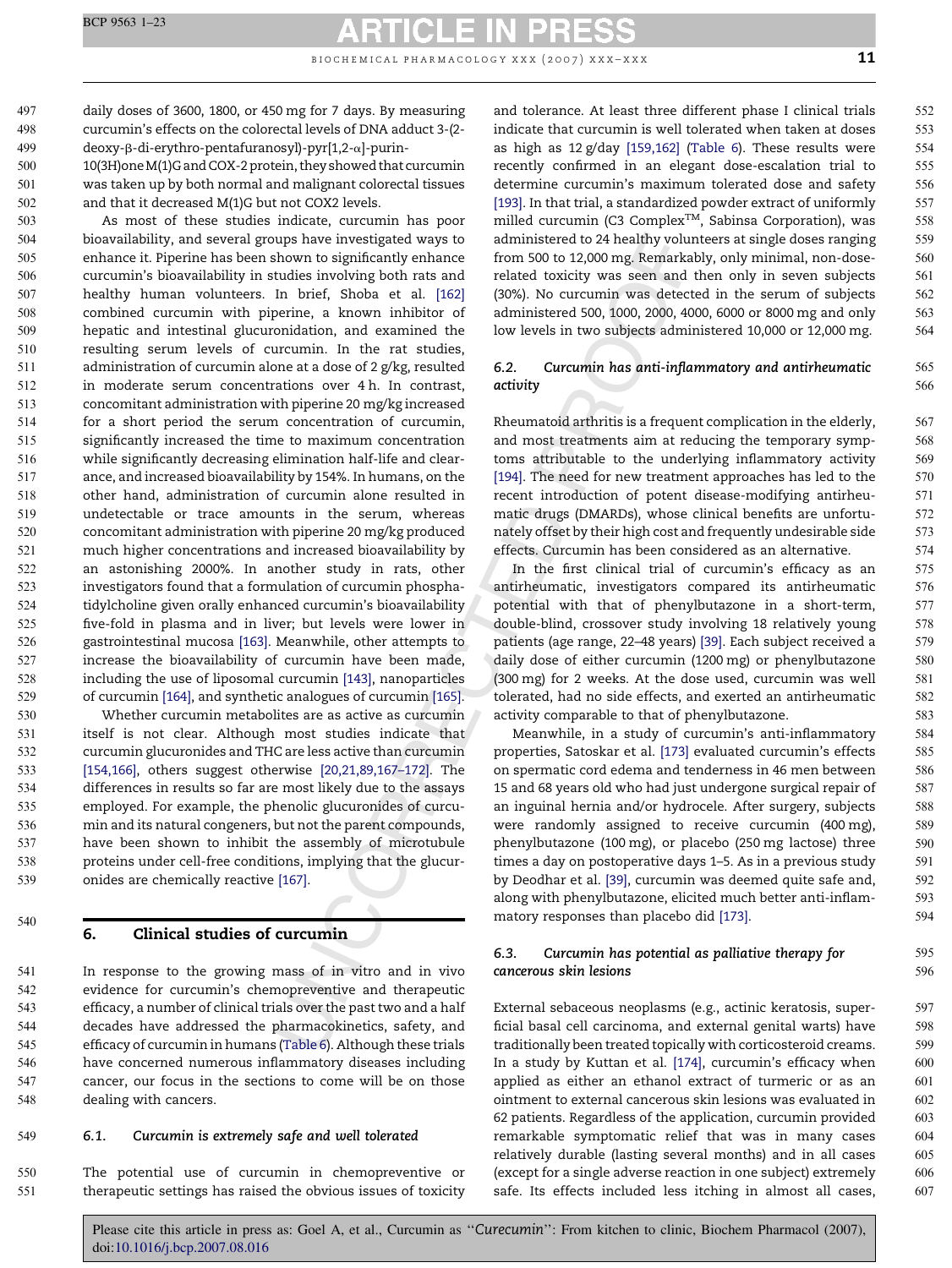<span id="page-11-0"></span>

| Table 6 - A list of clinical trials with curcumin in patients with different diseases |                                                                        |          |                                                                                                                                                                                                                                                                                                                                                                                                                                                                                                                                                                                                    |                    |
|---------------------------------------------------------------------------------------|------------------------------------------------------------------------|----------|----------------------------------------------------------------------------------------------------------------------------------------------------------------------------------------------------------------------------------------------------------------------------------------------------------------------------------------------------------------------------------------------------------------------------------------------------------------------------------------------------------------------------------------------------------------------------------------------------|--------------------|
| <b>Disease</b>                                                                        | Dose/frequency                                                         | Patients | End point modulation                                                                                                                                                                                                                                                                                                                                                                                                                                                                                                                                                                               | Reference          |
| Safety trials                                                                         |                                                                        |          |                                                                                                                                                                                                                                                                                                                                                                                                                                                                                                                                                                                                    |                    |
| Phase 1                                                                               | $2000$ mg/day <sup>1</sup>                                             | 10       | Piperine enhanced bioavailability<br>by 2000%                                                                                                                                                                                                                                                                                                                                                                                                                                                                                                                                                      | $[162]$            |
| Phase-I                                                                               | 500-12,000 mg/day $\times$ 90 days                                     | 25       | Histologic improvement of<br>precancerous lesions <sup>4</sup>                                                                                                                                                                                                                                                                                                                                                                                                                                                                                                                                     | $[159]$            |
| Phase 1                                                                               | 500-12,000 mg/day                                                      | 24       | Safe, well-tolerated even at 12 g/day                                                                                                                                                                                                                                                                                                                                                                                                                                                                                                                                                              | $[42]$             |
| Efficacy trials                                                                       |                                                                        |          |                                                                                                                                                                                                                                                                                                                                                                                                                                                                                                                                                                                                    |                    |
| Rheumatoid arthritis                                                                  | 1200 mg/day $\times$ 14 days                                           | 18       | Improved symptoms                                                                                                                                                                                                                                                                                                                                                                                                                                                                                                                                                                                  | $[39]$             |
| Postoperative inflammation                                                            | 400 mg; $3\times$ /day $\times$ 5 days                                 | 46       | Decrease in inflammation                                                                                                                                                                                                                                                                                                                                                                                                                                                                                                                                                                           | $[173]$            |
| External cancerous lesions                                                            | 1% ointment $\times$ several months                                    | 62       | Reduction in smell in 90% patients,<br>reduction of itching in all cases,<br>dry lesions in 70% patients                                                                                                                                                                                                                                                                                                                                                                                                                                                                                           | $[174]$            |
|                                                                                       |                                                                        |          | reduction in lesion size and pain<br>in 10% patients                                                                                                                                                                                                                                                                                                                                                                                                                                                                                                                                               |                    |
| Cardiovascular                                                                        | 500 mg/day $\times$ 7 days                                             | 10       | Decreased serum lipid peroxidase (33%),<br>increased HDL cholesterol (29%),<br>decreased total serum cholesterol (12%)                                                                                                                                                                                                                                                                                                                                                                                                                                                                             | $[175]$            |
| Atherosclerosis                                                                       | 10 mg; $2\times$ /day $\times$ 28 days                                 | 12       | Lowered LDL and apoB,                                                                                                                                                                                                                                                                                                                                                                                                                                                                                                                                                                              |                    |
|                                                                                       |                                                                        |          | increased HDL and ApoA                                                                                                                                                                                                                                                                                                                                                                                                                                                                                                                                                                             | [176]              |
| <b>HIV</b>                                                                            | 625 mg; $4\times$ /day $\times$ 56 days                                | 40       | Well tolerated                                                                                                                                                                                                                                                                                                                                                                                                                                                                                                                                                                                     | [177]              |
| Gall bladder function                                                                 | 20 mg, single dose (2 h)                                               | 12       | Decreased gall bladder volume by 29%                                                                                                                                                                                                                                                                                                                                                                                                                                                                                                                                                               | $[178]$            |
| Gall bladder function<br>Chronic anterior uveitis                                     | 20-80 mg, single dose (2 h)<br>375 mg; $3\times$ /day $\times$ 84 days | 12<br>32 | Decreased gall bladder volume by 72%<br>Eighty-six percent decrease in chronic<br>anterior uveitis                                                                                                                                                                                                                                                                                                                                                                                                                                                                                                 | $[179]$<br>$[180]$ |
| Idiopathic Inflammatory Orbital<br>Pseudotumors                                       | 375 mg; $3\times$ /day $\times$ 180–660 days                           | 8        | Four patients recovered completely<br>One patient showed decrease in swelling,<br>no recurrence                                                                                                                                                                                                                                                                                                                                                                                                                                                                                                    | [181]              |
| Psoriasis                                                                             | 1% curcumin gel                                                        | 40       | Decreased PhK <sup>2</sup> , TRR <sup>3</sup> , parakeratosis,<br>and density of epidermal CD8+ T cells                                                                                                                                                                                                                                                                                                                                                                                                                                                                                            | $[182]$            |
| Colorectal cancer                                                                     | 36-180 mg/day $\times$ 120 days                                        | 15       | Lowered GST                                                                                                                                                                                                                                                                                                                                                                                                                                                                                                                                                                                        | $[160]$            |
| Colorectal cancer                                                                     | 450-3600 mg/day $\times$ 120 days                                      | 15       | Lowered inducible serum PGE2 levels                                                                                                                                                                                                                                                                                                                                                                                                                                                                                                                                                                | $[183]$            |
| Irritable bowel syndrome                                                              | 72-144 mg/day $\times$ 56 days                                         | 207      | Reduced symptoms                                                                                                                                                                                                                                                                                                                                                                                                                                                                                                                                                                                   | $[184]$            |
| Liver metastasis of CRC                                                               | 450-3600 mg/day × 7 day                                                | 12       | Low bioavailability                                                                                                                                                                                                                                                                                                                                                                                                                                                                                                                                                                                | $[156]$            |
| Colorectal cancer                                                                     | 450-3600 mg/day $\times$ 7 days                                        | 12       | Decreased M1G DNA adducts                                                                                                                                                                                                                                                                                                                                                                                                                                                                                                                                                                          | $[161]$            |
| Cadaveric renal transplantation                                                       | 480 mg; $\times$ 1-2/day $\times$ 30 days                              | 43       | Improved renal function, reduced<br>neurotoxicity                                                                                                                                                                                                                                                                                                                                                                                                                                                                                                                                                  | $[185]$            |
| Tropical pancreatitis                                                                 | 500 mg/day $\times$ 42 days                                            | 20       | Reduction in the erythrocyte MDA levels<br>Increased in erythrocyte GSH levels                                                                                                                                                                                                                                                                                                                                                                                                                                                                                                                     | $[186]$            |
| Ulcerative proctitis                                                                  | 550 mg; $\times$ 2-3/day $\times$ 60 days                              | 5        | Improved symptoms                                                                                                                                                                                                                                                                                                                                                                                                                                                                                                                                                                                  | $[187]$            |
| Crohn's disease                                                                       | 360 mg; $\times$ 3/day $\times$ 30 days;<br>$\times$ 4 for 60 days     | 5        | Improved symptoms                                                                                                                                                                                                                                                                                                                                                                                                                                                                                                                                                                                  | $[187]$            |
| Ulcerative colitis                                                                    | 2000 mg/day $\times$ 180 days                                          | 89       | Low recurrence; improved symptoms                                                                                                                                                                                                                                                                                                                                                                                                                                                                                                                                                                  | $[188]$            |
| Familial adenomatous polyposis                                                        | 480 mg; $\times$ 3/day $\times$ 180 days                               | 5        | Decrease in the number of polyps was 60.4%<br>Decrease in the size of polyps was 50.9%                                                                                                                                                                                                                                                                                                                                                                                                                                                                                                             | $[189]$            |
| Improves cogenitive function                                                          |                                                                        | 1010     | Better MMSE score <sup>5</sup>                                                                                                                                                                                                                                                                                                                                                                                                                                                                                                                                                                     | $[190]$            |
| Prostatic intraepithelial<br>neoplasia $(PIN)^1$                                      |                                                                        | 24       |                                                                                                                                                                                                                                                                                                                                                                                                                                                                                                                                                                                                    | [191]              |
| Helicobacter pylori infection <sup>2</sup>                                            | 300 mg/day $\times$ 7 days                                             | 25       | Significant improvement of dyspeptic<br>symptoms                                                                                                                                                                                                                                                                                                                                                                                                                                                                                                                                                   | $[192]$            |
| neoplasia.                                                                            |                                                                        |          | Note: 1, + piperine 20 mg/kg; 2, PhK: phosphorylase kinase; 3, TRR: keratinocyte transferrin receptor; 4, histologic improvement of precancerous<br>lesions was seen in one out of two patients with recently resected bladder cancer, two out of seven patients of oral leucoplakia, one out of six<br>patients of intestinal metaplasia of the stomach, one out of four patients with CIN and two out of six patients with Bowen's disease; 5, MMSE:<br>Mini-Mental State Examination Score; 1, Zyflamend, a polyherbal preparation containing curcumin was used; PIN: prostatic intraepithelial |                    |
|                                                                                       |                                                                        |          |                                                                                                                                                                                                                                                                                                                                                                                                                                                                                                                                                                                                    |                    |

reduced lesion odor in 90%, dry lesions in 70%, and smaller lesion size and pain mitigation in 10%. 608 609

## 6.4. Curcumin lowers serum cholesterol and lipid peroxide levels in healthy individuals 610 611

While investigating the mechanisms of curcumin's chemopreventive effects, in another study, Kuttan and coworker 612 613

[\[175\]](#page-21-0) monitored curcumin's effect on serum cholesterol and lipid peroxide levels in 10 healthy volunteers. Daily administration of curcumin (500 mg) for 7 days led to a significant 33% decrease in serum lipid peroxides, a 29% increase in serum HDL cholesterol, and a nearly 12% decrease in total serum cholesterol. Together, these striking findings suggest a potential chemopreventive role for curcumin in arterial diseases [\[175\]](#page-21-0). In Concordant with these findings are results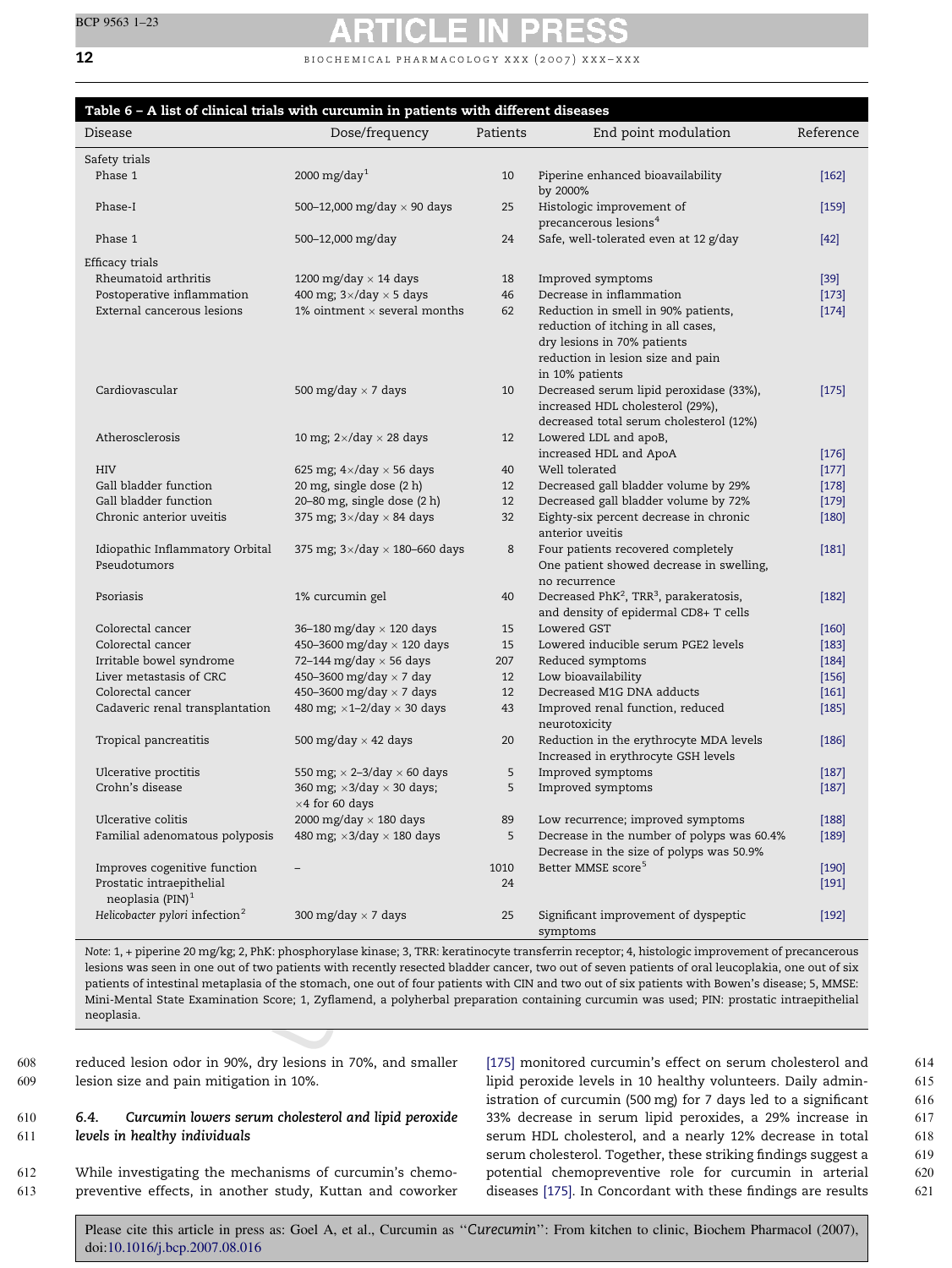# IC I

 $BIOCHEMICAL PHARMACOLOGY XXX (2007) XXX–XXX$ 

678

701 702

727

of another study in which curcumin (10 mg) administered twice a day for 28 days lowered serum LDL and increased Q6 serum HDL levels in patients with atherosclerosis [\[176\].](#page-21-0) 622 623 624

## 6.5. Curcumin may prevent gallstone formation 625

Curcumin has been evaluated for its ability to induce gall bladder emptying and thus reduce gallstone formation, a potential risk factor for gall bladder cancer. Agents that can induce the gall bladder to contract and empty itself (e.g., erythromycin, fatty meals, and amino acids) have been shown to reduce gallstone formation. In a randomized, double-blind, crossover study involving 12 healthy volunteers [\[178\]](#page-21-0), 20 mg curcumin produced a positive cholekinetic effect that led to 29% contraction of the gall bladder. A subsequent study indicated that doses of 40 and 80 mg curcumin produced 50% and 72% contraction of the gall bladder volume, respectively. Together, these results suggest that curcumin can effectively induce the gall bladder to empty and thereby reduce the risk of gallstone formation and ultimately gall bladder cancer. 626 627 628 629 630 631 632 633 634 635 636 637 638 639 640

## 6.6. Curcumin is effective in patients with chronic anterior uveitis and idiopathic inflammatory orbital pseudotumors 641 642

Curcumin's anti-inflammatory effect has also been evaluated in two rare inflammatory diseases—chronic anterior uveitis (CAU) and idiopathic inflammatory orbital pseudotumors (IIOTs). In a study by Lal et al. [180] involving patients with CAU, curcumin was administered orally at a dose of 375 mg three times a day for 12 weeks. Patients were segregated into two groups: 18 patients who received curcumin alone and 14 patients who, in addition to CAU, had a strong reaction to a PPD tuberculosis test and so received antitubercular treatment in addition to curcumin. Patients in both groups began showing improving after 2 weeks of treatment, although those in the combination therapy group had a better response rate of 86%. Moreover, at 3 years of follow-up, the recurrence rate was much lower in the combination therapy group than in the group treated with curcumin only (36% versus 55%). Although approximately one in five patients in each treatment group lost their vision in the follow-up period because of various complications of the primary disease (e.g., vitritis, macular edema, central venous block, cataract formation, and glaucomatous optic nerve damage), none reported any side effects of the curcumin therapy, In fact, in terms of safety and efficacy, curcumin compared favorably with the only current standard treatment for CAU (i.e., corticosteroid therapy). 643 644 645 646 647 648 649 650 651 652 653 654 655 656 657 658 659 660 661 662 663 664 665 666

Encouraged by this clinical study, Lal et al. [181] proceeded to evaluate curcumin as treatment for IIOT and found it to be both safe and effective. In that relatively small study, eight patients took curcumin orally at a dose of 375 mg three times a day for 6–22 months and were followed up every 3 months for 2 years. Although only five patients completed the study, four of them recovered completely and the fifth experienced a complete resolution of tumor-related swelling despite some residual limits on range of motion. Just as encouraging was the lack of any recurrence or side effects. 667 668 669 670 671 672 673 674 675 676 677

# 6.7. Curcumin beneficially affects psoriasis

Curcumin has also been shown to have beneficial effects on psoriasis, another proinflammatory and potentially arthritisinducing skin disease. In one particular study, Heng et al. [\[182\]](#page-21-0) evaluated curcumin's antipsoriatic effects indirectly by measuring its influence on phosphorylase kinase activity. (Curcumin is a potent selective inhibitor of phosphorylase kinase, increased levels of which are considered by some to be a surrogate marker of psoriatic disease.) Phosphorylase kinase activity was assayed in four groups of 10 patients each: (i) those with active untreated psoriasis; (ii) those with resolving psoriasis treated with calcipotriol, a vitamin D3 analogue and an indirect inhibitor of phosphorylase kinase; (iii) those with resolving psoriasis treated with curcumin; and (iv) normal nonpsoriatic subjects. Phosphorylase kinase activity was highest in the patients with active untreated psoriasis, lower in the calcipotriol-treated group, even lower in the curcumin-treated group, and lowest in normal subjects. Interestingly, the decreased phosphorylase kinase activity in calcipotriol- and curcumin-treated patients was associated with corresponding decreases in the expression of keratinocyte transferrin receptor (TRR), severity of parakeratosis, and density of epidermal CD8+ T cells.

# 6.8. Curcumin safely exerts chemopreventive effects against multiple human cancers

reduce gallatone formation, a (Curcumin is a potent selective applicate and any is a potent state and animo acids) have been another of product and amino acids) have been activity was assayed in four groups of producted a Apparently, curcumin can also safely exert chemopreventive effects on premalignant lesions. In a prospective phase I doseescalation study, Chen et al. [\[195\]](#page-22-0) examined the safety, efficacy, and pharmacokinetics of curcumin in 25 patients with a variety of high-risk. Precancerous lesions (i.e., recently Q7 resected urinary bladder cancer  $(n = 2)$ , arsenic Bowen's disease of the skin  $(n = 6)$ , uterine cervical intraepithelial neoplasm [CIN]  $(n = 4)$ , oral leukoplakia  $(n = 7)$ , and intestinal metaplasia of the stomach  $(n = 6)$ ). Curcumin was administered to the first three patients at a starting dose of 500 mg/day for 3 months and, if no grade 2 or higher toxicities were observed, was increased to 1000, 2000, 4000, 8000, and finally 12,000 mg/day. Curcumin was not toxic at doses of 8000 mg/ day or lower, reaching peak serum concentrations at 1–2 h  $(0.51 \pm 0.11 \,\mu M$  at 4000 mg,  $0.63 \pm 0.06 \,\mu M$  at 6000 mg, and  $1.77 \pm 1.87$  µM at 8000 mg) and being gradually eliminated (principally through nonurinary routes) within 12 h. Although frank malignancies occurred despite curcumin treatment in one patient each with CIN and oral leukoplakia, a remarkable number of patients (i.e., one patient with recently resected bladder cancer, two with oral leukoplakia, one with intestinal metaplasia of the stomach, one with CIN, and two with Bowen's disease) showed histologic improvement of their precancerous lesions. 703 704 705 706 707 708 709 710 711 712 713 714 715 716 717 718 719 720 721 722 723 724 725 726

# 6.9. Curcumin modulates biomarkers of colorectal cancer

Curcumin can also apparently modulate biomarkers of colorectal cancer. In a pilot dose-escalation study in 15 patients with drug-resistant advanced colorectal cancer, Sharma et al. [\[160\]](#page-21-0) assessed the pharmacodynamics and pharmacokinetics of a novel encapsulated turmeric extract administered at 728 729 730 731 732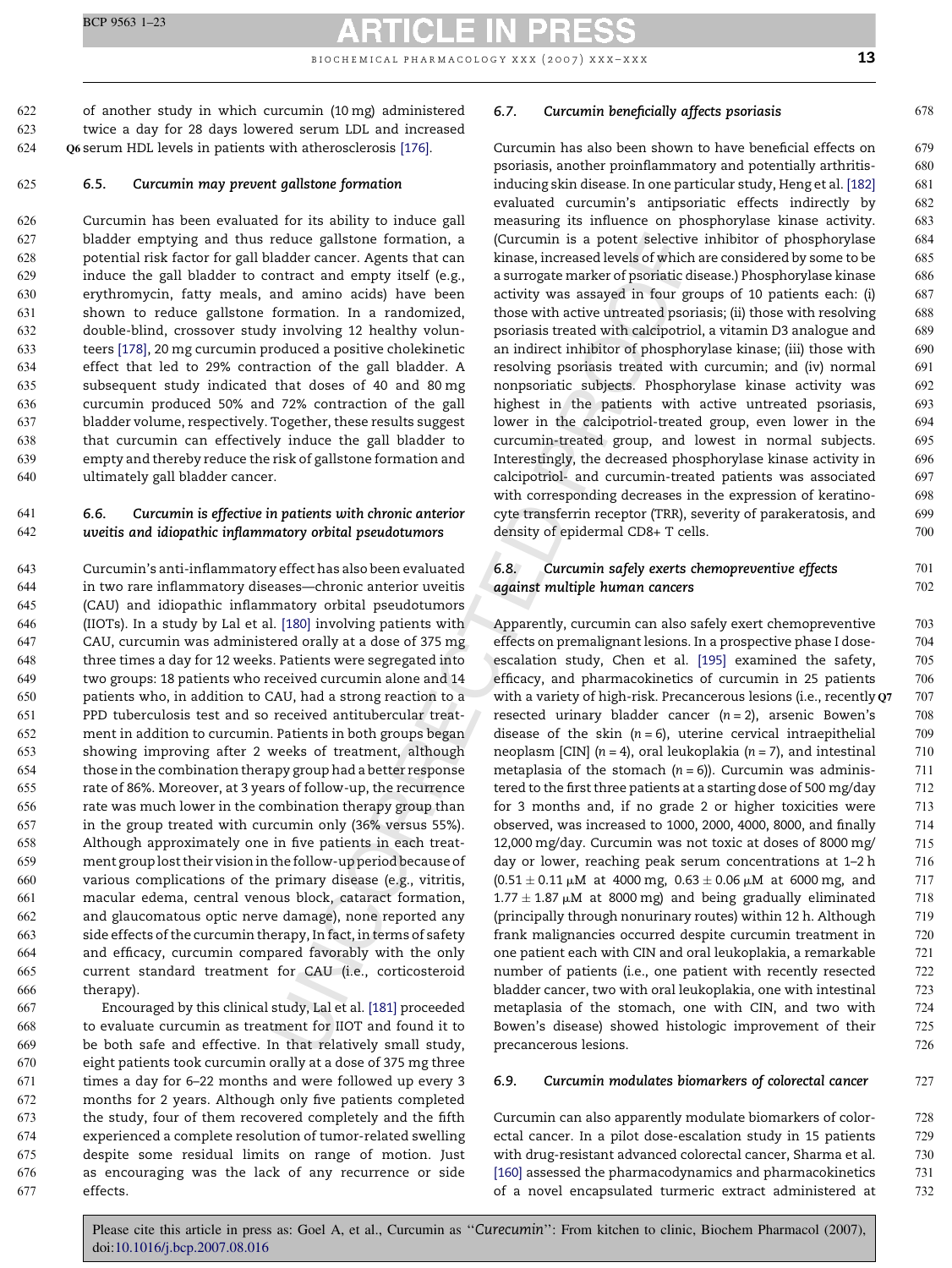doses ranging from 440 to 2200 mg/day for up to 4 months. (Depending on the dose, each capsule contained 36–180 mg of curcumin.) The compound's effects were measured in terms of its effects on two surrogate biomarkers (i.e., glutathione-Stransferase [GST] activity and DNA adducts formed between M(1)G and malondialdehyde) in blood cells. The compound was deemed safe and effective after the investigators observed no dose-limiting toxicity and a significant (59%) decrease in GST activity at the lowest dose (440 mg) but none at higher doses and clinically effective, and radiologically stable disease in 33% (5/15) of patients after 2–4 months of treatment. 733 734 735 736 737 738 739 740 741 742 743

In a subsequent dose-escalation study in a similar population, Sharma et al. [\[183\]](#page-21-0) further explored the pharmacology of curcumin administered in capsules at daily doses ranging from 0.45 to 3.6 g daily for up to 4 months. This time, the compound's effects on leukocytes were measured in terms of three potential biomarkers: GST activity, deoxyguanosine adduct M(1)G levels, and PGE<sub>2</sub> production ex vivo. In a comparison of inducible  $PGE_2$  production immediately before and 1 h after dosing on days 1 and 29, the highest dose (3.6 g) elicited significant decreases (62% and 57%, respectively). Consequently, the investigators chose the 3.6 g dose for further evaluation in a phase II trial in cancers outside the gastrointestinal tract. 744 745 746 747 748 749 750 751 752 753 754 755 756

In a subsequent and similar study, the same investigators asked whether pharmacologically active levels of curcumin could be achieved in the colorectum of colorectal cancer patients [\[161\]](#page-21-0). Encapsulated curcumin was administered orally at three different daily doses (3600, 1800, or 450 mg) for 7 days. Its biodistribution was then assayed by comparing curcumin levels in biopsied specimens of normal and malignant colorectal tissue obtained at diagnosis and 6–7 h after the last curcumin dose, measuring the levels of M(1)G and COX-2 protein in blood samples obtained 1 h after the last curcumin dose, and quantitating blood levels of curcumin and its metabolites by high-performance liquid chromatography and UV spectrophotometry or mass spectrometry. At the highest dose (3600 mg), the concentrations of curcumin differed between normal and malignant tissues (12.7  $\pm$  5.7 versus 7.7  $\pm$  1.8 nmol/g). However, both normal and malignant tissues from patients so treated contained curcumin sulfate and curcumin glucuronide, and their peripheral circulation contained trace amounts of curcumin. Furthermore, the DNA adduct M(1)G was 2.5 times more abundant in cancerous tissues than in normal tissues. At the highest dose (3600 mg), curcumin lowered  $M_1G$  levels (from  $4.8 \pm 2.9$  to  $2.0 \pm 1.8$ adducts per  $10^7$  nucleotides) but not COX-2 protein levels in Q8 cancerous tissues. Together, these results suggested that curcumin orally administered at a dose of 3600 mg could reach pharmacologically efficacious levels in the colorectum while at the same time being negligibly distributed outside the gut [\[161\]](#page-21-0). 757 758 759 760 761 762 763 764 765 766 767 768 769 770 771 772 773 774 775 776 777 778 779 780 781 782 783 784

## 6.10. Curcumin helps reduce symptoms of irritable bowel syndrome 785 786

There is evidence that curcumin may help relieve symptoms of the extremely common gastric disorder known as irritable bowel syndrome (IBS). This chronic condition is characterized by abdominal pain, alterations in bowel habits and stool 787 788 789 790

frequency, and poor quality of life and appears to be causally associated with antibiotic use and inflammatory infection. In a partially blinded, randomized, pilot study in which 207 healthy adults were randomly assigned to receive either one or two tablets of a standardized turmeric extract daily for 8 weeks, IBS symptoms improved significantly after treatment [\[184\]](#page-21-0).

810

837 838

In a study by another group of investigators, oral curcumin was administered in daily doses ranging from 450 to 3600 mg to 12 patients about to undergo surgery for hepatic metastases of colorectal cancer to determine whether enough of the curcumin would reach normal and malignant human liver tissue in concentrations sufficient to elicit pharmacologic activity [156]. The compound's resulting poor bioavailability (as indicated by low nanomolar levels of the parent compound and its glucuronide and sulfate conjugates in the peripheral or portal circulation) led the investigators to conclude that achieving pharmacologically effective concentrations of curcumin in the liver is not feasible.

# 6.11. Curcumin improves early renal graft function

significant (59%) decrease in an study by another group of the studient and study and the hystomic (440 mg) but none at higher was administered in adjly doess to radiologically stable disease to 12 patients about to under Curcumin has also been shown to beneficially influence early kidney graft function, presumably due to its known ability to induce the activity of the antioxidant hemoxygenase-1. In a randomized, placebo-controlled trial, a combination of curcumin 480 mg and quercetin 20 mg was administered orally in capsule form to cadaveric kidney transplant recipients for 1 month, starting immediately after transplantation. The trial's 43 subjects were randomly assigned to placebo (control), lowdose (one capsule + one placebo), or high dose (two capsule) regimens [185]. Graft function was assessed in terms of delayed graft function (i.e., the need for dialysis in the first week after transplantation) and slowed graft function (i.e., serum creatinine >2.5 mg/dL by post-transplantation day 10). The investigators consequently observed much better early graft function in treated patients than in controls (71% [lowdose] versus 93% [high-dose] versus 43% [controls]), no delayed graft function in any treated patients but delayed function in 14% (2/14) of controls, and significantly lower serum creatinine levels in treated patients after 2 and 30 days of treatment. They also noted significantly higher levels of urinary HO-1 in the two active treatment groups. Interestingly, however, when compared with both the low-dose and control regimens, only the high-dose regimen appeared to lower the incidence of acute graft rejection at 6 months posttransplantation (0% versus 14.3%) and reduce the incidence of tremors (13% versus 46%).

# 6.12. Curcumin improves clinical outcome in patients with tropical pancreatitis

Curcumin appears to improve the clinical outcomes of patients suffering from chronic pancreatitis, an intensely painful inflammatory condition induced by oxidative stress, by reversing lipid peroxidation. As shown in a randomized, placebo-controlled pilot study involving 20 patients with tropical pancreatitis, an oral combination of curcumin 500 mg and piperine 5 mg provided effective pain relief and beneficially modulated a pair of markers of oxidative stress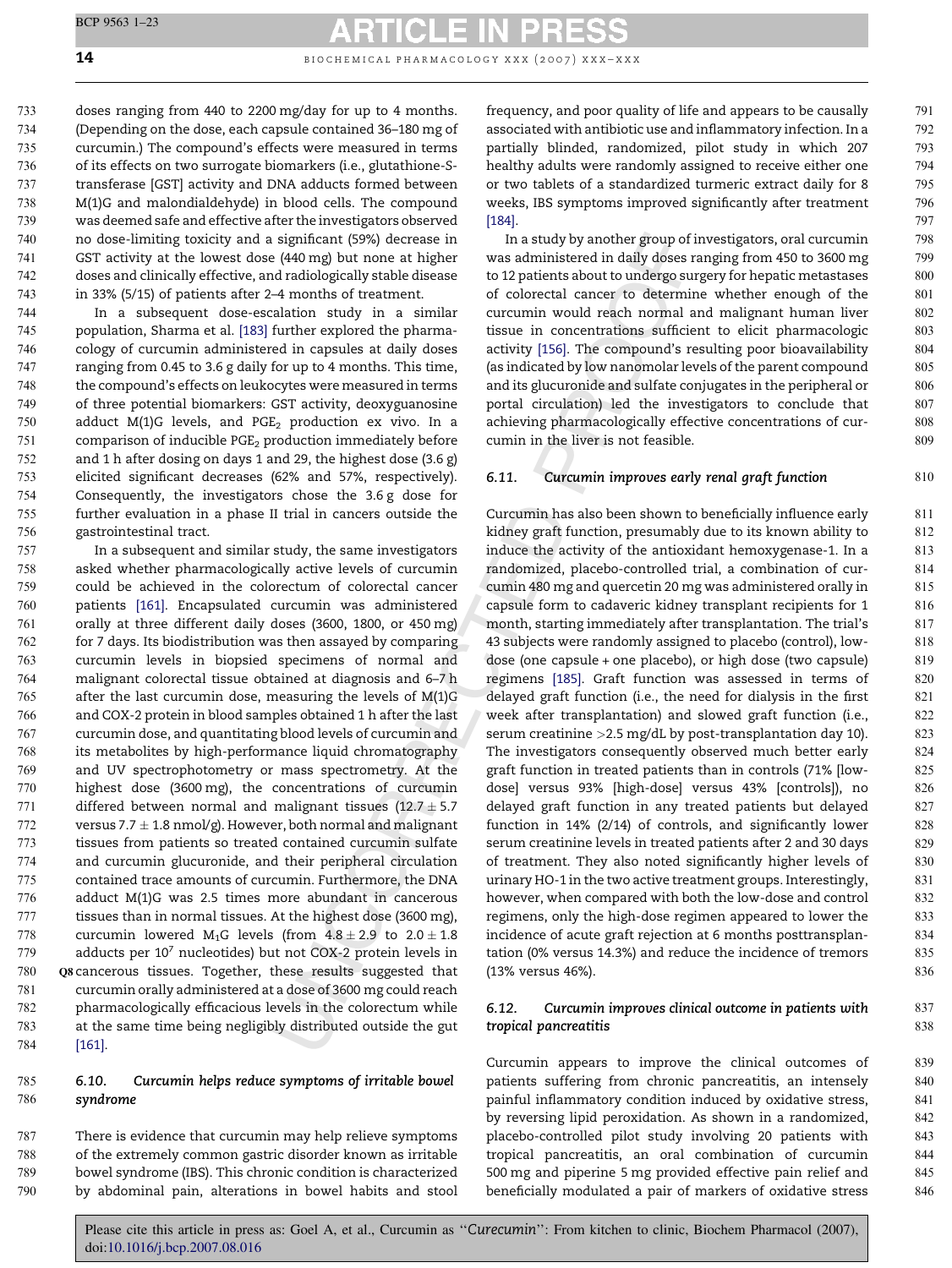# CT.

biochemical pharmacology xxx (2007) xxx–xxx 15

905 906

907 908

924 925

937 938

950 951

(i.e., significantly reduced malonyldialdehyde levels and increased glutathione levels in erythrocytes) [\[186\]](#page-22-0). 847 848

## 6.13. Curcumin is therapeutic in patients with inflammatory bowel disease 849 850

se. Marked by chronic inflam-<br>npassing both ulcrentive colitis acterized by the formation of h<br>anysising both ulcrentive colitis acterized by the formation of h<br>anysising both ulcrentive colitis acterized by the formation Curcumin also appears to have beneficial therapeutic effects on inflammatory bowel disease. Marked by chronic inflammation of the colon and encompassing both ulcerative colitis and Crohn's disease, inflammatory bowel disease is a frequent complication of and risk factor for colorectal cancer in humans. In a preliminary open-label study based on its preclinically established anti-inflammatory and antioxidant properties, curcumin was administered to a small population of patients with previously treated ulcerative proctitis  $(n = 5)$  or Crohn's disease  $(n = 5)$  [187]. The five patients with ulcerative proctitis, who had been previously treated with 5 aminosalicyclic acid (5ASA) compounds and (in four cases) corticosteroids, received curcumin orally at a dose of 550 mg twice daily for 1 month and then three times daily for another month. The five patients with Crohn's disease received curcumin orally at a dose of 360 mg (one capsule) three times daily for 1 month and then 360 mg (four capsules) four times daily for another 2 months. By study's end, all five cases of ulcerative proctitis had significantly improved to the point that two patients stopped taking 5ASAs and two others (including one who stopped taking prednisone) reduced their 5ASA dosages, This improvement was documented in terms of a return to normal limits of the inflammatory indices of sedimentation rate and C-reactive protein (CRP) level. Meanwhile, although only four of five Crohn's disease patients completed the study, those four experienced also marked clinical improvement after curcumin treatment, as evidenced by reductions in several indices including Crohn's disease activity index (CDAI) scores, sedimentation rate (i.e., a mean reduction of 10 mm/h, and CRP (i.e., a mean reduction of 0.1 mg/dL). Moreover, these four patients continued to show significant symptomatic improvement (i.e., more formed stools, less frequent bowel movements, and less abdominal pain and cramping) at monthly follow-up visits. In light of these extremely encouraging findings, the investigators concluded that double-blind placebo-controlled follow-up studies were warranted. 851 852 853 854 855 856 857 858 859 860 861 862 863 864 865 866 867 868 869 870 871 872 873 874 875 876 877 878 879 880 881 882 883 884 885 886 887 888

In a subsequent randomized, double-blind, placebo-controlled multicenter trial [\[188\]](#page-22-0), Hanai et al. demonstrated curcumin's ability to safely and effectively prevent the relapse of quiescent ulcerative colitis when delivered as maintenance therapy. The 89 patients enrolled in the trial were randomly assigned to a 6-month regimen of either placebo ( $n = 44$ ) or curcumin 1000 mg after breakfast and 1000 mg after dinner  $(n = 45)$  in combination with sulfasalazine or mesalamine. After 6 months of treatment, the relapse rate among evaluable patients ( $n = 82$ ) was significantly higher in the placebo group (20.5% [8/39]) than in the curcumin-treated group (4.7% [2/43]). Curcumin also appeared to suppress disease-associated morbidity, as assessed in terms of clinical activity index (CAI) and endoscopic index (EI) scores. After an additional 6 month follow-up period, during which patients in both groups took sulfasalazine or mesalamine, another 8 curcumin-889 890 891 892 893 894 895 896 897 898 899 900 901 902 903 904

treated patients and another 6 placebo-treated patients experienced a disease relapse.

# 6.14. Curcumin reduces polyp numbers in patients with familial adenomatous polyposis

Curcumin also appears to safely exert beneficial effects in patients with FAP, an autosomal-dominant disorder characterized by the formation of hundreds of colorectal adenomas and eventually the development of colorectal cancer. Typically, the growth of the adenomatous polyps is controlled in part by treatment with nonsteroidal anti-inflammatory drugs and COX-2 inhibitors, despite the considerable side effects. Therefore, in a very small clinical trial, Cruz-Correa et al. [189] evaluated curcumin's ability to induce adenoma regression in previously colectomized patients with FAP, In all five cases, combination treatment with curcumin 480 mg and quercetin 20 mg orally three times a day for a mean duration of 6 months significantly decreased mean polyp number and size by 60.4% and 50.9%, respectively, without producing any noticeable toxic side effects.

## 6.15. Curcumin may improve cognitive function in the elderly

Despite preclinical evidence of curcumin's ability to bind bamyloids and thereby reduce plaque burdens [\[51\]](#page-17-0), there has been little, if any, supporting epidemiologic evidence of this. However, in a recent large, population-based study of 1010 elderly nondemented Asians, those who consumed curry ''occasionally'' and ''often or very often'' scored significantly better on the Mini-Mental State Examination (MMSE), a established measure of cognitive function, than did those who ''never or rarely'' consumed curry [\[190\].](#page-22-0) At the least, this finding warrants further investigation of curcumin's cognitive effects.

# 6.16. Curcumin may beneficially influence several cancer precursor conditions

In addition to the published studies reviewed above, several other trials have been investigating curcumin's therapeutic and chemopreventive potential in certain cancer precursor conditions. One of them, a small 18-month study involving 24 human subjects and still in progress, is investigating curcumin's effect on prostatic intraepithelial neoplasia (PIN), a precursor of prostate cancer, when given in combination with a herbal product called zyflamend [\[191\].](#page-22-0) Another study, recently reported, found curcumin to exert beneficial effects in patients with H. pylori infection, a precursor of gastric cancer [192].

# 6.17. Curcumin has potential in advanced pancreatic cancer

Curcumin has also been examined as a single-agent in patients with advanced pancreatic cancer [\[196\].](#page-22-0) A dose of 8 g curcumin per day was administered for 2 months. The results of this study showed that curcumin is well tolerated and a sign of biological activity found in most patients.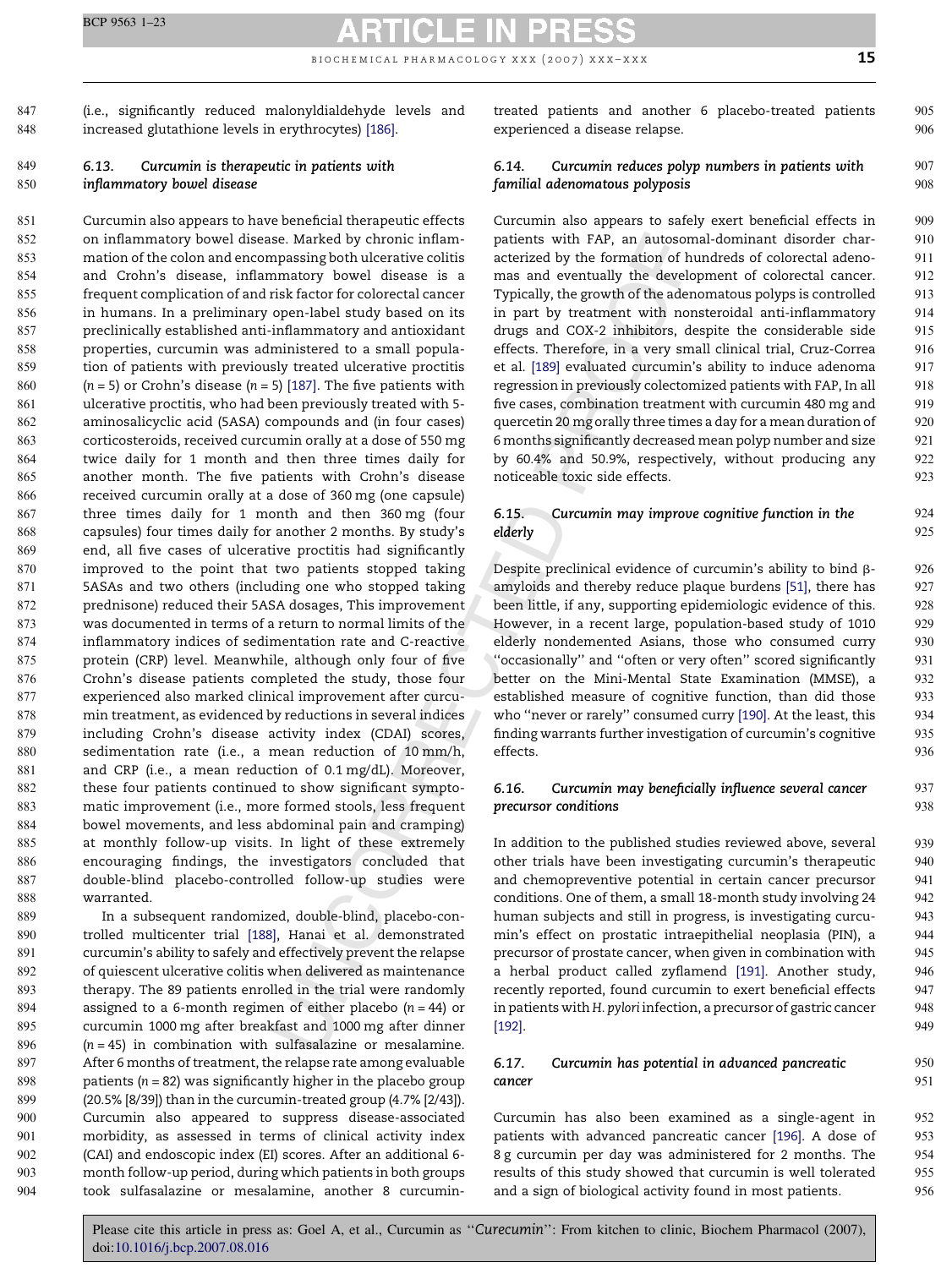|                                                     | Table 7 - A list of ongoing clinical trials with curcumin in patients with different diseases |                          |                                    |                                                                                                                                                                                                                                                                                                 |
|-----------------------------------------------------|-----------------------------------------------------------------------------------------------|--------------------------|------------------------------------|-------------------------------------------------------------------------------------------------------------------------------------------------------------------------------------------------------------------------------------------------------------------------------------------------|
| Disease                                             | Study type/design                                                                             | Patients #               | Start date                         | Trial site                                                                                                                                                                                                                                                                                      |
| Colon cancer<br>Colorectal cancer, ACF <sup>1</sup> | Phase-I, randomized<br>Phase-I, randomized <sup>2</sup>                                       | 24<br>-                  | Completed<br>Suspended             | University of Michigan, Ann Arbor, USA<br>Rockefeller University Hospital, New York,<br><b>USA</b>                                                                                                                                                                                              |
| Colon cancer                                        | Phase-III, randomized                                                                         | 100                      | March 2006                         | Tel-Aviv Sourasky Medical Center,<br>Tel-Aviv, Israel                                                                                                                                                                                                                                           |
| Colorectal cancer, ACF <sup>1</sup><br>FAP          | Phase-II, non-randomized<br>Phase-II, randomized <sup>4</sup>                                 | 48<br>68                 | September 2006<br><b>July 2005</b> | University of Illinois, Chicago, USA<br>University of Pennsylvania, Philadelphia,<br>USA                                                                                                                                                                                                        |
| FAP                                                 | Phase-II, non-randomized                                                                      | $\overline{\phantom{a}}$ | November 2005                      | Johns Hopkins University, Baltimore, USA                                                                                                                                                                                                                                                        |
| Aberrant crypt foci                                 | Prevention, randomized <sup>5</sup>                                                           | 60                       | April 2004                         | Cancer Institute of New Jersey,<br>New Brunswick, USA                                                                                                                                                                                                                                           |
| Pancreatic cancer<br>Pancreatic cancer              | Phase-II, non-randomized <sup>6</sup><br>Phase-II, non-randomized                             | 45<br>50                 | July 2004<br>November 2004         | Rambam Medcial Center, Haifa, Israel<br>M.D. Anderson Cancer Center, Houston,                                                                                                                                                                                                                   |
|                                                     |                                                                                               |                          |                                    | <b>USA</b>                                                                                                                                                                                                                                                                                      |
| Pharmacokinetics                                    | Treatment, non-randomized                                                                     | 6                        | August 2005                        | Massachusetts General Hospital, Boston,<br><b>USA</b>                                                                                                                                                                                                                                           |
| Myelodysplastic syndrome                            | Phase II                                                                                      | 30                       |                                    | University Massachusetts, Worcester,<br>USA (Raza A.)                                                                                                                                                                                                                                           |
| Alzheimer's disease                                 | Phase-II, randomized                                                                          | 33                       | July 2003                          | University of California Los Angeles,<br>Los Angeles, USA                                                                                                                                                                                                                                       |
| Alzheimer's disease                                 | Phase-I and II, randomized <sup>7</sup>                                                       | 30                       | Completed                          | Chinese University of Hong Kong,<br>Shatin, Hong Kong                                                                                                                                                                                                                                           |
| Multiple myeloma                                    | Randomized <sup>8</sup>                                                                       | 30                       | November 2004                      | M.D. Anderson Cancer Center,<br>Houston, USA                                                                                                                                                                                                                                                    |
| Myelodysplastic syndrome                            | Phase-I and II,<br>non-randomized <sup>9</sup>                                                | 50                       | December 2006                      | Hadassah Medical Organization,<br>Jerusalem, Israel                                                                                                                                                                                                                                             |
| Psoriasis                                           | Phase-II, non-randomized <sup>10</sup>                                                        | $\overline{\phantom{0}}$ | October 2005                       | University of Pennsylvania, Philadelphia,<br>USA                                                                                                                                                                                                                                                |
| Epilepsy                                            | Phase 1                                                                                       | ?                        | ?                                  | AIIMS, Delhi, India (Gupta Y.K.)                                                                                                                                                                                                                                                                |
| <b>Advanced HNSCC</b>                               | Phase II (1-8 g/day; 56 days)                                                                 | 40                       | ?                                  | Himalyan Institute of Medical Sciences,<br>India (Saini S.)                                                                                                                                                                                                                                     |
| <b>HNSCC</b>                                        | Phase II/III DBRPC<br>$(3.6 \text{ g/day}, \text{bid})$                                       | 300                      | ?                                  | AIIMS, Delhi, India (Bahadur S./Ranju<br>R./Rath G.K./Julka P.K.)                                                                                                                                                                                                                               |
| Cervical cancer<br>(Stage IIb, IIIb)                | Phase II/III DBRPC<br>(2 g/day, bid, 1 year)                                                  | 100                      | ?                                  | AIIMS, Delhi, India (Singh N./Jain<br>S.K./Rath G.K./Julka P.K.)                                                                                                                                                                                                                                |
| Oral premalignant lesions                           | Phase II/III DBRPC<br>(4 g/day, bid $\times$ 28 days)                                         | 90                       | ?                                  | Tata Memorial Cancer Center, India<br>(D'Cruz A.)                                                                                                                                                                                                                                               |
| Oral premalignant lesions                           | Phase II/III DBRPC<br>(3.6 g/day, bid)                                                        | 96                       | November 2006                      | Amrita Institute, Kochi, India<br>(Kuriakose M.A.)                                                                                                                                                                                                                                              |
| Oral leukoplakia                                    | Phase II (curcumin gel,<br>$3\times$ /day, 6 month)                                           | 100                      | ?                                  | Regional Cancer Center, India<br>(Ramadas K., Pillai M.R.)                                                                                                                                                                                                                                      |
| Gall bladder cancer                                 | Phase II (2-8 $g$ /day)                                                                       | 60                       | ?                                  | BHU, India (Shukla V.K.)                                                                                                                                                                                                                                                                        |
| Pancreatic cancer                                   | Phase II (8 $g$ /day)                                                                         | 40                       | August 2007                        | Kyoto University, Japan<br>(Kanai M., Guha S.)                                                                                                                                                                                                                                                  |
| PSC                                                 | Phase I (8 g/day)                                                                             | 20                       | August 2007                        | Amsterdam Medical Center<br>(Krishnadath K., Guha S.)                                                                                                                                                                                                                                           |
| Ulcerative colitis                                  | Phase I (8 $g$ /day)                                                                          | 20                       | August 2007                        | Amsterdam Medical Center<br>(Krishnadath K., Guha S.)                                                                                                                                                                                                                                           |
| Barretts Metaplasia                                 | Phase I $(8 g/day)$                                                                           | 20                       | August 2007                        | Amsterdam Medical Center<br>(Krishnadath K., Guha S.)                                                                                                                                                                                                                                           |
| <b>MGUS</b>                                         | Phase 1 (3.4 g/day)                                                                           |                          |                                    | St. George Hospital, Sydney<br>(Terrance Diamond)                                                                                                                                                                                                                                               |
|                                                     |                                                                                               |                          |                                    | ACF, abrerrant crypt foci; DBRPC, double-blind randomized placebo-controlled; clinical trials were performed with curcumin in combination<br>with 2 quercetin <sup>2</sup> sulindar: 2 celecoxojh: 3 4 curcuminoids: 5 NSAIDs: 6 gemcitabine: 6 ginkgo extract: 7 bionerine: 8 coenzume 010: 10 |

ACF, abrerrant crypt foci; DBRPC, double-blind randomized placebo-controlled; clinical trials were performed with curcumin in combination with 2. quercetin<sup>2</sup>, sulindac; 2, celecoxoib; 3, 4, curcuminoids; 5, NSAIDs; 6, gemcitabine; 6, ginkgo extract; 7, bioperine; 8, coenzyme Q10; 10, curcuminoids C3 complex; 11, gemcitabine + S-1; PSC: Primary Sclerosing Cholangitis. Website: [www.clinicaltrial.gov.](http://www.clinicaltrial.gov/)

957

# 7. Ongoing clinical trials of curcumin

Enthusiasm for further studies of curcumin's chemopreventive and therapeutic effects continues to grow. Three 958 959

trials of curcumiun have recently concluded, although their results have yet to be published. At least 12 active clinical trials of curcumin are ongoing in the United States, Israel, and Hong Kong (Table 7). Curcumin is being used alone in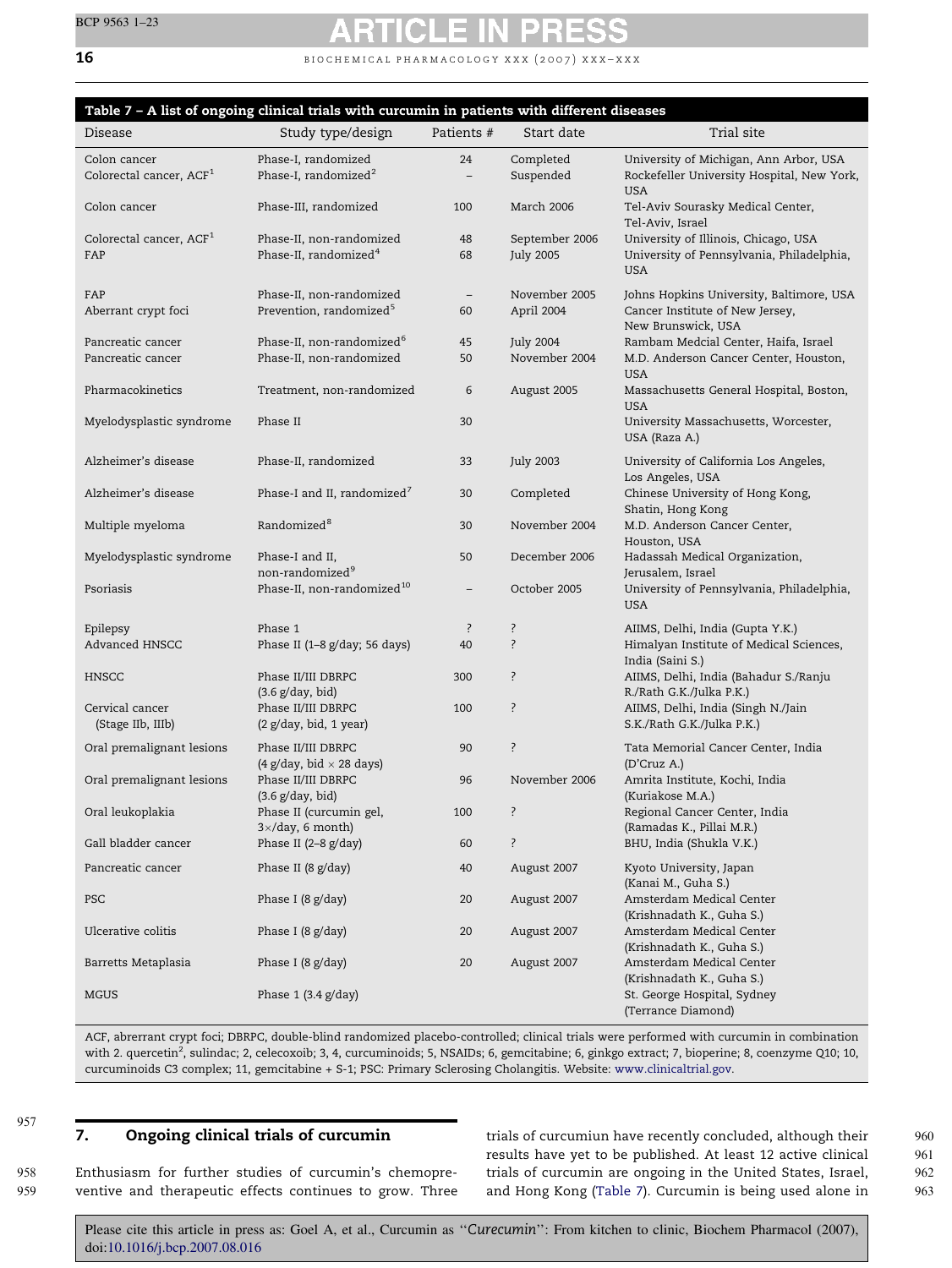1021

1039

1040

1041

1049

<span id="page-16-0"></span>most of these trials and in combination with quercetin or sulindac in one. Meanwhile, chemoprevention trials of curcumin in hepatocellular carcinoma, gastric cancer, and colon cancer are ongoing in Japan. Here in the United States, several randomized and nonrandomized phase I/II trials ([www.ClinicalTrials.gov\)](http://www.clinicaltrials.gov/) are investigating curcumin's effects on a range of human malignancies (e.g., colorectal cancer, aberrant crypt foci, FAP, pancreatic cancer, multiple myeloma, Alzheimer's disease, myelodysplastic syndrome, and psoriasis) when given alone or in conjunction with other natural substances or nonsteroidal anti-inflammatory drugs (NSAIDs). 964 965 966 967 968 969 970 971 972 973 974 975

Five ongoing phase I/II trials are studying curcumin's preventive and therapeutic effects on colorectal cancers in patients with FAP and ACF. Two-phase II trials are interrogating the effects of curcumin in advanced pancreatic cancers. An Israeli trial is investigating the combined effects of curcumin and gemcitabine in patients with chemotherapy-naïve, locally advanced or metastatic adenocarcinomas of the pancreas, while an exploratory clinical trial in the United States is testing the efficacy of curcumin alone in patients with unresectable or metastatic pancreatic cancers. 976 977 978 979 980 981 982 983 984 985 986

Two double-blind, placebo-controlled phase II trials are evaluating the efficacy, safety, and tolerability of two doses of curcumin C3 complex versus placebo in patients with mild to moderate Alzheimer's disease. An Israeli clinical trial is investigating the clinical efficacy of curcumin alone or in combination with coenzyme Q10 in patients with myelodysplastic syndrome (MDS). At M.D. Anderson Cancer Center, a pilot trial of curcumin alone or in combination with bioprine (a black pepper extract) is underway in patients with asymptomatic multiple myeloma. 987 988 989 990 991 992 993 994 995 996 997

# 8. Adverse effects of curcumin

998

**F**, pancetaic cancer, multiple segents that can modulate multiple and<br>  $\alpha$ , myelodysplastic syndrome, attractive objects of research.<br>
Anone or in conjunction with currentin is one such agent and<br>
the or in conjunction Though curcumin is demonstrably bioactive and nontoxic, there are rare anecdotal reports of its deleterious side effects under certain conditions. Frank et al. [197] reported that copper-bound curcumin loses its ability to inhibit liver and kidney tumors in Cinnamon rats. Others have noted that curcumin can exhibit some blood-thinning properties such as suppression of platelet aggregation, although it remains to be established whether curcumin interacts in any way with blood-thinning drugs. Although several published studies suggest that curcumin may beneficially induce apoptosis in part through its induction of p53 expression [198], at least two other studies suggest that curcumin may instead have a deleterious, antiapoptotic effect by downregulating p53 [\[199,200\]](#page-22-0). Similarly, although dozens of studies indicate that curcumin potentiates the effect of chemotherapeutic agents, at least one study done in mice suggests that a curcuminsupplemented diet may inhibit the antiproliferative effects of cyclophosphamide on breast cancer growth (the investigators in that study, however, monitored tumor growth for only Q9 3 days) [\[201\]](#page-22-0). There have also been reports of curcumininduced allergic contact dermatitis [\[202,203\]](#page-22-0) and urticaria in humans. 999 1000 1001 1002 1003 1004 1005 1006 1007 1008 1009 1010 1011 1012 1013 1014 1015 1016 1017 1018 1019 1020

## 9. Conclusions

Extensive research over the last half century has made clear that most chronic illnesses can only be cured by multitargeted, as opposed to mono-targeted, therapy [\[204–206\]](#page-22-0) and that promiscuous targeting of a disease cell's multiple bypass mechanisms is a therapeutic virtue [\[207\]](#page-22-0). Consequently, agents that can modulate multiple cellular targets are now attractive objects of research. As this review has shown, curcumin is one such agent and has the potential to treat a variety of diseases. More extensive, well-controlled clinical trials are now needed to fully evaluate its potential in terms of optimal dose, route of administration, and disease targets and potential interactions with other drugs. In light of the long and established experience with curcumin as a foodstuff and as a natural medicine in humans, its low cost, its proven chemopreventive and therapeutic potential, and its pharmacological safety, curcumin is moving rapidly from the kitchen shelf toward the clinic.

## Uncited reference  $Q10$

[63].

# Acknowledgements

We would like to thank Jude Richard, ELS, for carefully editing the manuscript and providing valuable comments. Dr. Aggarwal is the Ransom Horne, Jr, Professor of Cancer Research. This work was supported by grants from the Clayton Foundation for Research and from cancer center support grant 5P30 CA016672-32 from National Institute of Health.

## references

- [1] Newman DJ, Cragg GM, Snader KM. Natural products as sources of new drugs over the period 1981–2002. J Nat Prod 2003;66:1022–37. [2] Butler MS. The role of natural product chemistry in drug discovery. J Nat Prod 2004;67:2141–53. [3] Balunas MJ, Kinghorn AD. Drug discovery from medicinal plants. Life Sci 2005;78:431–41. [4] Gurib-Fakim A. Medicinal plants: traditions of yesterday and drugs of tomorrow. Mol Aspects Med 2006;27:1–93. [5] Newman DJ, Cragg GM. Natural products as sources of new drugs over the last 25 years. J Nat Prod 2007;70:461–77. [6] Mukherjee PK, Wahile A. Integrated approaches towards drug development from Ayurveda and other Indian system of medicines. J Ethnopharmacol 2006;103:25–35. [7] Kiuchi F, Goto Y, Sugimoto N, Akao N, Kondo K, Tsuda Y. Nematocidal activity of turmeric: synergistic action of curcuminoids. Chem Pharm Bull (Tokyo) 1993;41:1640–3. [8] Ravindran PN. Turmeric—the golden spice of life. Turmeric: The genus Curcuma. Taylor and Francis Group; 2006. p. 1–14. 1050 1051 1052 1053 1054 1055 1056 1057 1058 1059 1060 1061 1062 1063 1064 1065 1066 1067 1068 1069
- [9] Vogel and Pelletier. J Pharm 1818; 2:50. Q11 [10] Daybe FV. Uber Curcumin. den Farbstoff der 1070 1071
- Curcumawurzzel Ber 1870;3:609. Q12 1072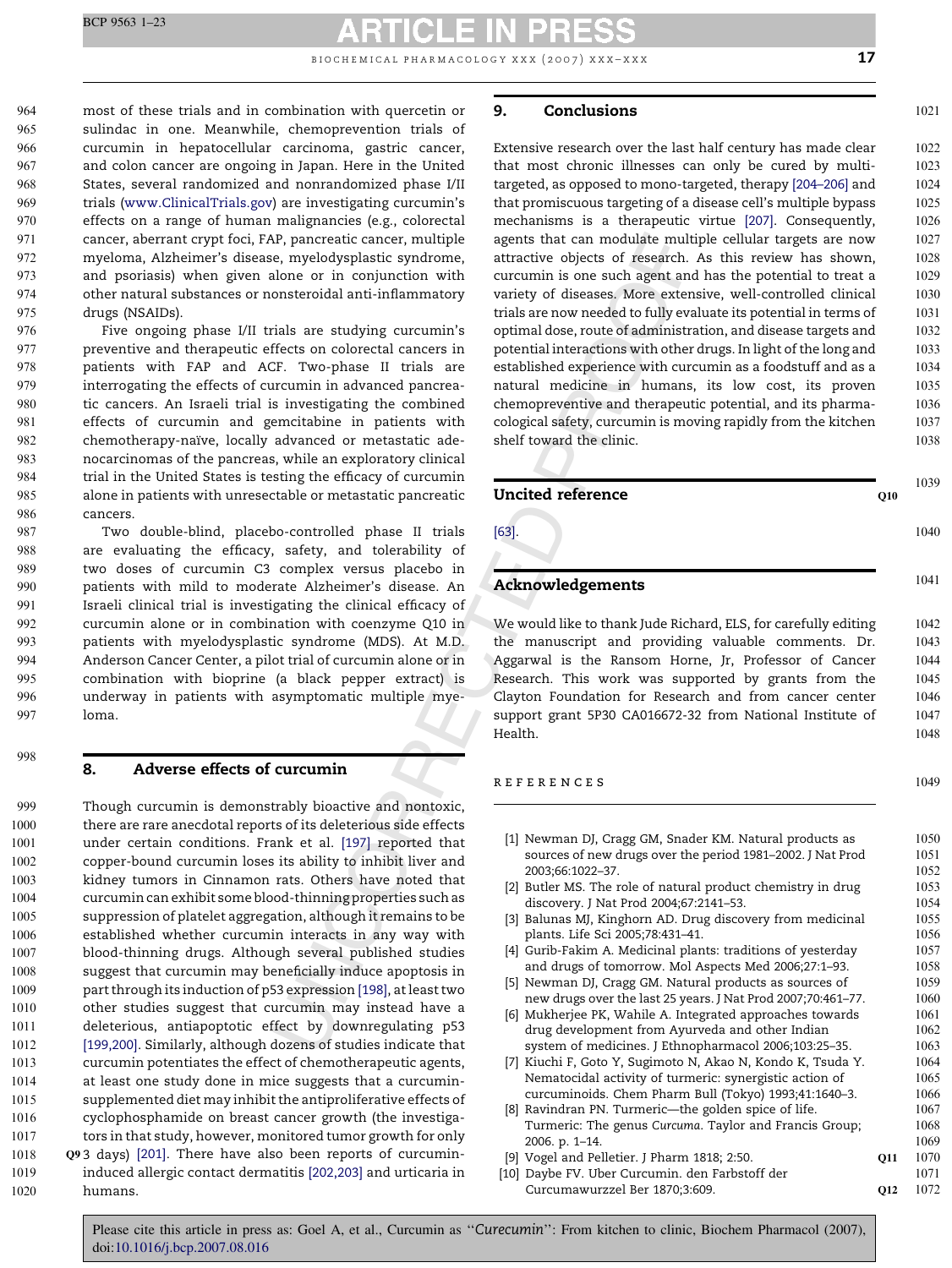<span id="page-17-0"></span>18 **biochemical pharmacology xxx** (2007) xxx–xxx

- [11] Lampe V. Milobedzka. J Ver Dtsch Chem Ges 1913;46:2235. [12] Aggarwal BB, Kumar A, Bharti AC. Anticancer potential of
- curcumin: preclinical and clinical studies. Anticancer Res 2003;23:363–98.
- [13] Shen L, Ji HF. Theoretical study on physicochemical properties of curcumin. Spectrochim Acta A Mol Biomol Spectrosc 2007;67:619–23.
- [14] Bernabe-Pineda M, Ramirez-Silva MT, Romero-Romo M, Gonzalez-Vergara E, Rojas-Hernandez A. Determination of acidity constants of curcumin in aqueous solution and apparent rate constant of its decomposition. Spectrochim Acta A Mol Biomol Spectrosc 2004;60:1091–7.
- [15] Wang YJ, Pan MH, Cheng AL, Lin LI, Ho YS, Hsieh CY, et al. Stability of curcumin in buffer solutions and characterization of its degradation products. J Pharm Biomed Anal 1997;15:1867–76.
- [16] Tonnesen HH, Karlsen J. Studies on curcumin and curcuminoids. VI. Kinetics of curcumin degradation in aqueous solution. Z Lebensm Unters Forsch 1985;180: 402–4.
	- [17] Oetari S, Sudibyo M, Commandeur JN, Samhoedi R, Vermeulen NP. Effects of curcumin on cytochrome P450 and glutathione-S-transferase activities in rat liver. Biochem Pharmacol 1996;51:39–45.
- [18] Pan MH, Huang TM, Lin JK. Biotransformation of curcumin through reduction and glucuronidation in mice. Drug Metab Dispos 1999;27:486–94.
	- [19] Somparn P, Phisalaphong C, Nakornchai S, Unchern S, Morales NP. Comparative antioxidant activities of curcumin and its demethoxy and hydrogenated derivatives. Biol Pharm Bull 2007;30:74–8.
	- [20] Pari L, Murugan P. Tetrahydrocurcumin prevents brain lipid peroxidation in streptozotocin-induced diabetic rats. J Med Food 2007;10:323–9.
	- [21] Murugan P, Pari L. Antioxidant effect of tetrahydrocurcumin in streptozotocin–nicotinamide induced diabetic rats. Life Sci 2006;79:1720–8.
- Fermandez A. Determination of [35] Venkatean M. Curcumin attends the accomposition. Spectrochim (36) Similar and Effect of accumulation in a quodis CV in the CNC of the CNC in the CNC of the CNC in the CNC of the CNC in t [22] Tomren MA, Masson M, Loftsson T, Tonnesen HH. Studies on curcumin and curcuminoids XXXI. Symmetric and asymmetric curcuminoids: stability, activity and complexation with cyclodextrin. Int J Pharm 2007;338:27– 34.
	- [23] Govindarajan VS. Turmeric–chemistry, technology, and quality. Crit Rev Food Sci Nutr 1980;12:199–301.
	- [24] Ammon HP, Wahl MA. Pharmacology of Curcuma longa. Planta Med 1991;57:1–7.
	- [25] Araujo CC, Leon LL. Biological activities of Curcuma longa L.. Mem Inst Oswaldo Cruz 2001;96:723–8.
	- [26] Aggarwal BB, Takada Y, Oommen OV. From chemoprevention to chemotherapy: common targets and common goals. Expert Opin Investig Drugs 2004;13:
	- 1327–38. [27] Sreejayan, Rao MN. Nitric oxide scavenging by curcuminoids. J Pharm Pharmacol 1997;49:105–7.
	- [28] Brouet I, Ohshima H. Curcumin, an anti-tumour promoter and anti-inflammatory agent, inhibits induction of nitric oxide synthase in activated macrophages. Biochem Biophys Res Commun 1995;206:533–40.
	- [29] Dikshit M, Rastogi L, Shukla R, Srimal RC. Prevention of ischaemia-induced biochemical changes by curcumin & quinidine in the cat heart. Indian J Med Res 1995;101: 31–5.
- [30] Rao CV, Rivenson A, Simi B, Reddy BS. Chemoprevention of colon carcinogenesis by dietary curcumin, a naturally occurring plant phenolic compound. Cancer Res 1995;55:259–66.
- [31] Limtrakul P, Lipigorngoson S, Namwong O, Apisariyakul A, Dunn FW. Inhibitory effect of dietary curcumin on skin carcinogenesis in mice. Cancer Lett 1997;116:197–203.

[32] Kiso Y, Suzuki Y, Watanabe N, Oshima Y, Hikino H. Antihepatotoxic principles of Curcuma longa rhizomes. Planta Med 1983;49:185–7.

- [33] Srivastava R, Dikshit M, Srimal RC, Dhawan BN. Antithrombotic effect of curcumin. Thromb Res 1985;40:413–7.
- [34] Nirmala C, Puvanakrishnan R. Protective role of curcumin against isoproterenol induced myocardial infarction in rats. Mol Cell Biochem 1996;159:85–93.
- [35] Venkatesan N. Curcumin attenuation of acute adriamycin myocardial toxicity in rats. Br J Pharmacol 1998;124:425–7.
- [36] Srinivasan M. Effect of curcumin on blood sugar as seen in a diabetic subject. Indian J Med Sci 1972;26:269–70.
- [37] Babu PS, Srinivasan K. Influence of dietary curcumin and cholesterol on the progression of experimentally induced diabetes in albino rat. Mol Cell Biochem 1995;152:13–21.
- [38] Arun N, Nalini N. Efficacy of turmeric on blood sugar and polyol pathway in diabetic albino rats. Plant Foods Hum Nutr 2002;57:41–52.
- [39] Deodhar SD, Sethi R, Srimal RC. Preliminary study on antirheumatic activity of curcumin (diferuloyl methane). Indian J Med Res 1980;71:632–4.
- [40] Shankar TN, Shantha NV, Ramesh HP, Murthy IA, Murthy VS. Toxicity studies on turmeric (Curcuma longa): acute toxicity studies in rats, guineapigs & monkeys. Indian J Exp Biol 1980;18:73–5.
- [41] Qureshi S, Shah AH, Ageel AM. Toxicity studies on Alpinia galanga and Curcuma longa. Planta Med 1992;58:124–7.
- [42] Lao CD, Ruffin MTt, Normolle D, Heath DD, Murray SI, Bailey JM, et al. Dose escalation of a curcuminoid formulation. BMC Complement Altern Med 2006;6:10.
- [43] Aggarwal BB, Bhatt ID, Ichikawa H, Ahn KS, Sethi G, Sandur SK, et al. Curcumin–boiological and medicinal properties. Turmeric: the genus Curcuma. Taylor and Francis Group; 2006. p. 297–368.
- [44] Shishodia S, Singh T, Chaturvedi MM. Modulation of transcription factors by curcumin. Adv Exp Med Biol 2007;595:127–48.
- [45] Pulla Reddy AC, Sudharshan E, Appu Rao AG, Lokesh BR. Interaction of curcumin with human serum albumin–a spectroscopic study. Lipids 1999;34:1025–9.
- [46] Zsila F, Bikadi Z, Simonyi M. Unique, pH-dependent biphasic band shape of the visible circular dichroism of curcumin–serum albumin complex. Biochem Biophys Res Commun 2003;301:776–82.
- [47] Barik A, Priyadarsini KI, Mohan H. Photophysical studies on binding of curcumin to bovine serum albumins. Photochem Photobiol 2003;77:597–603.
- [48] Wang F, Yang J, Wu X, Liu S. Study of the interaction of proteins with curcumin and SDS and its analytical application. Spectrochim Acta A Mol Biomol Spectrosc 2005;61:2650–6.
- [49] Kunwar A, Barik A, Pandey R, Priyadarsini KI. Transport of liposomal and albumin loaded curcumin to living cells: an absorption and fluorescence spectroscopic study. Biochim Biophys Acta 2006;1760:1513–20.
- [50] Zsila F, Bikadi Z, Simonyi M. Induced circular dichroism spectra reveal binding of the antiinflammatory curcumin to human alpha1-acid glycoprotein. Bioorg Med Chem 2004;12:3239–45.
- [51] Yang F, Lim GP, Begum AN, Ubeda OJ, Simmons MR, Ambegaokar SS, et al. Curcumin inhibits formation of amyloid beta oligomers and fibrils, binds plaques, and reduces amyloid in vivo. J Biol Chem 2005;280:5892–901.
- [52] Logan-Smith MJ, Lockyer PJ, East JM, Lee AG. Curcumin, a molecule that inhibits the  $Ca<sup>2+</sup>$ -ATPase of sarcoplasmic reticulum but increases the rate of accumulation of  $Ca<sup>2+</sup>$ . J Biol Chem 2001;276:46905–11.
- [53] Bilmen JG, Khan SZ, Javed MH, Michelangeli F. Inhibition of the SERCA  $Ca^{2+}$  pumps by curcumin. Curcumin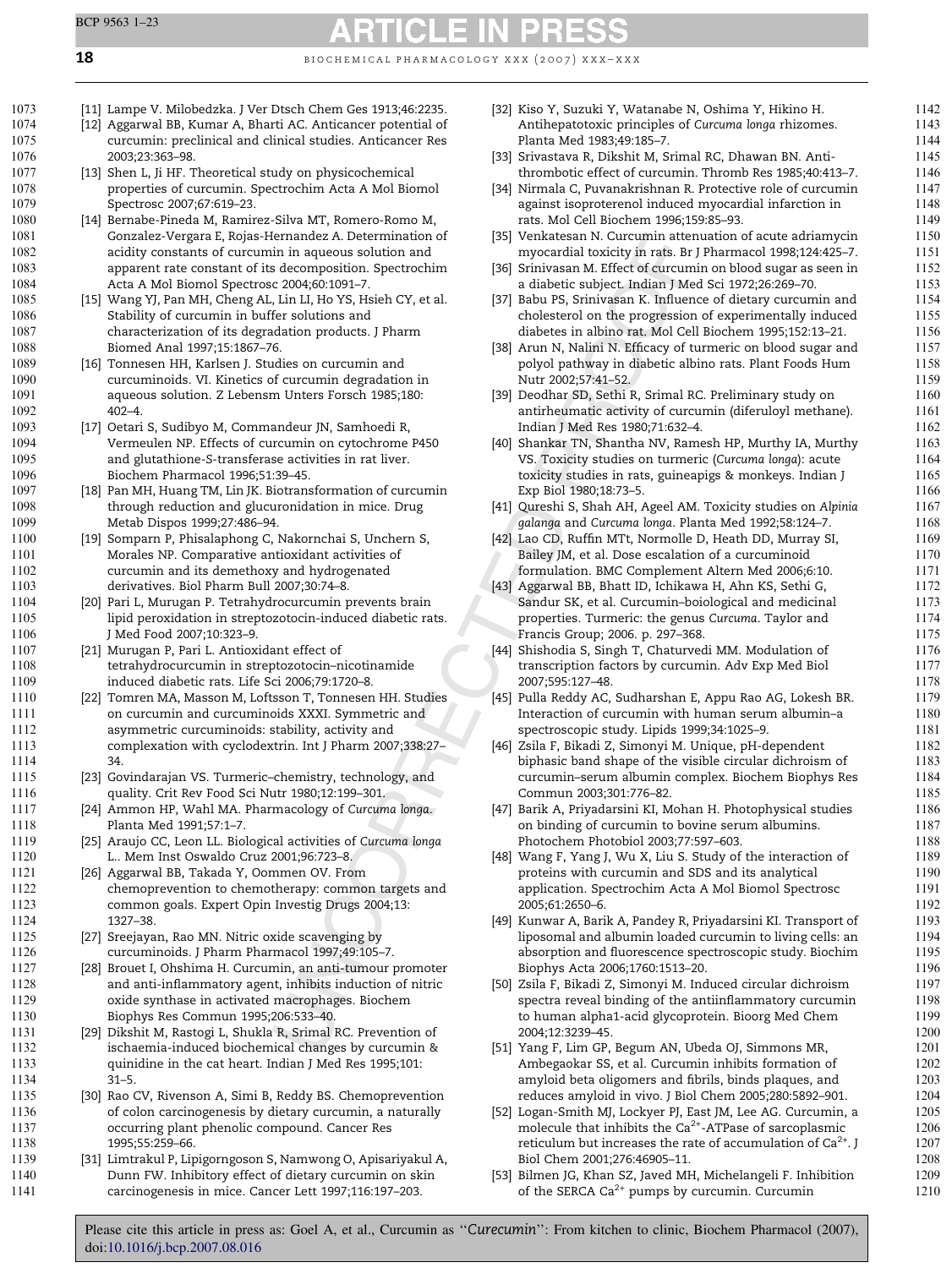biochemical pharmacology xxx (2007) xxx–xxx 19

<span id="page-18-0"></span>putatively stabilizes the interaction between the nucleotide-binding and phosphorylation domains in the absence of ATP. Eur J Biochem 2001;268:6318–27.

- [54] Reddy S, Aggarwal BB. Curcumin is a non-competitive and selective inhibitor of phosphorylase kinase. FEBS Lett 1994;341:19–22.
- [55] Shim JS, Kim JH, Cho HY, Yum YN, Kim SH, Park HJ, et al. Irreversible inhibition of CD13/aminopeptidase N by the antiangiogenic agent curcumin. Chem Biol 2003;10: 695–704.
- [56] Takeuchi T, Ishidoh T, Iijima H, Kuriyama I, Shimazaki N, Koiwai O, et al. Structural relationship of curcumin derivatives binding to the BRCT domain of human DNA polymerase lambda. Genes Cells 2006;11:223–35.
- [57] Leu TH, Su SL, Chuang YC, Maa MC. Direct inhibitory effect of curcumin on Src and focal adhesion kinase activity. Biochem Pharmacol 2003;66:2323–31.
- [58] Awasthi S, Pandya U, Singhal SS, Lin JT, Thiviyanathan V, Seifert Jr WE, et al. Curcumin–glutathione interactions and the role of human glutathione-Stransferase P1-1. Chem Biol Interact 2000;128:19–38.
- [59] Wortelboer HM, Usta M, van der Velde AE, Boersma MG, Spenkelink B, van Zanden JJ, et al. Interplay between MRP inhibition and metabolism of MRP inhibitors: the case of curcumin. Chem Res Toxicol 2003;16:1642–51.
- 1min. Chem Biol 2003;10:<br>
2008;280:3284-30.<br>
1723 Martin. Cordero C, Lopez-Laz<br>
relationship of currunin a sales a DMA topoison and H, Kuriyaman DNA<br>
ERERU domain of human DNA (Discussion-31, 1791) Mullally JE, Fitzgartic [60] Iersel ML, Ploemen JP, Struik I, van Amersfoort C, Keyzer AE, Schefferlie JG, et al. Inhibition of glutathione-Stransferase activity in human melanoma cells by alpha,beta-unsaturated carbonyl derivatives. Effects of acrolein, cinnamaldehyde, citral, crotonaldehyde, curcumin, ethacrynic acid, and trans-2-hexenal. Chem Biol Interact 1996;102:117–32.
- [61] Jung Y, Xu W, Kim H, Ha N, Neckers L. Curcumin-induced degradation of ErbB2: a role for the E3 ubiquitin ligase CHIP and the Michael reaction acceptor activity of curcumin. Biochim Biophys Acta 2007;1773:383–90.
- [62] Baum L, Ng A. Curcumin interaction with copper and iron suggests one possible mechanism of action in Alzheimer's disease animal models. J Alzheimers Dis 2004;6:367–77. discussion 443–9.
- [63] Ishihara M, Sakagami H. Re-evaluation of cytotoxicity and iron chelation activity of three beta-diketones by semiempirical molecular orbital method. In Vivo 2005;19:119–23.
- [64] Jankun J, Aleem AM, Malgorzewicz S, Szkudlarek M, Zavodszky MI, Dewitt DL, et al. Synthetic curcuminoids modulate the arachidonic acid metabolism of human platelet 12-lipoxygenase and reduce sprout formation of human endothelial cells. Mol Cancer Ther 2006;5:1371–82.
- [65] Skrzypczak-Jankun E, Zhou K, McCabe NP, Selman SH, Jankun J. Structure of curcumin in complex with lipoxygenase and its significance in cancer. Int J Mol Med 2003;12:17–24.
- [66] Gupta KK, Bharne SS, Rathinasamy K, Naik NR, Panda D. Dietary antioxidant curcumin inhibits microtubule assembly through tubulin binding. FEBS J 2006;273:5320– 32.
- [67] Zsila F, Bikadi Z, Simonyi M. Circular dichroism spectroscopic studies reveal pH dependent binding of curcumin in the minor groove of natural and synthetic nucleic acids. Org Biomol Chem 2004;2:2902–10.
- [68] Romiti N, Tongiani R, Cervelli F, Chieli E. Effects of curcumin on P-glycoprotein in primary cultures of rat hepatocytes. Life Sci 1998;62:2349–58.
- [69] Anuchapreeda S, Leechanachai P, Smith MM, Ambudkar SV, Limtrakul PN. Modulation of P-glycoprotein expression and function by curcumin in multidrugresistant human KB cells. Biochem Pharmacol 2002;64:573–82.
- [70] Chearwae W, Anuchapreeda S, Nandigama K, Ambudkar SV, Limtrakul P. Biochemical mechanism of modulation of human P-glycoprotein (ABCB1) by curcumin I, II, and III purified from Turmeric powder. Biochem Pharmacol 2004;68:2043–52.
- [71] Fang J, Lu J, Holmgren A. Thioredoxin reductase is irreversibly modified by curcumin: a novel molecular mechanism for its anticancer activity. J Biol Chem 2005;280:25284–90.
- [72] Martin-Cordero C, Lopez-Lazaro M, Galvez M, Ayuso MJ. Curcumin as a DNA topoisomerase II poison. J Enzyme Inhib Med Chem 2003;18:505–9.
- [73] Mullally JE, Fitzpatrick FA. Pharmacophore model for novel inhibitors of ubiquitin isopeptidases that induce p53-independent cell death. Mol Pharmacol 2002;62:351–8.
- [74] Began G, Sudharshan E, Appu Rao AG. Inhibition of lipoxygenase 1 by phosphatidylcholine micelles-bound curcumin. Lipids 1998;33:1223–8.
- [75] Lengyel E, Sawada K, Salgia R. Tyrosine kinase mutations in human cancer. Curr Mol Med 2007;7:77–84.
- [76] Tikhomirov O, Carpenter G. Identification of ErbB-2 kinase domain motifs required for geldanamycin-induced degradation. Cancer Res 2003;63:39–43.
- [77] Aoki H, Takada Y, Kondo S, Sawaya R, Aggarwal B, Kondo Y. Evidence that curcumin suppresses the growth of malignant gliomas in vitro and in vivo through induction of autophagy: role of Akt and ERK signaling pathways. Mol Pharmacol 2007.
- [78] Grosser T. The pharmacology of selective inhibition of COX-2. Thromb Haemost 2006;96:393–400.
- [79] Mitra A, Chakrabarti J, Banerji A, Chatterjee A, Das BR. Curcumin, a potential inhibitor of MMP-2 in human laryngeal squamous carcinoma cells HEp2. J Environ Pathol Toxicol Oncol 2006;25:679–90.
- [80] Cho JW, Lee KS, Kim CW. Curcumin attenuates the expression of IL-1beta, IL-6, and TNF-alpha as well as cyclin E in TNF-alpha-treated HaCaT cells; NF-kappaB and MAPKs as potential upstream targets. Int J Mol Med 2007;19:469–74.
- [81] Aggarwal S, Ichikawa H, Takada Y, Sandur SK, Shishodia S, Aggarwal BB. Curcumin (diferuloylmethane) downregulates expression of cell proliferation and antiapoptotic and metastatic gene products through suppression of IkappaBalpha kinase and Akt activation. Mol Pharmacol 2006;69:195–206.
- [82] Li M, Zhang Z, Hill DL, Wang H, Zhang R. Curcumin, a dietary component, has anticancer, chemosensitization, and radiosensitization effects by down-regulating the MDM2 oncogene through the PI3K/mTOR/ETS2 pathway. Cancer Res 2007;67:1988–96.
- [83] Song G, Mao YB, Cai QF, Yao LM, Ouyang GL, Bao SD. Curcumin induces human HT-29 colon adenocarcinoma cell apoptosis by activating p53 and regulating apoptosisrelated protein expression. Braz J Med Biol Res 2005;38:1791–8.
- [84] Liontas A, Yeger H. Curcumin and resveratrol induce apoptosis and nuclear translocation and activation of p53 in human neuroblastoma. Anticancer Res 2004;24: 987–98.
- [85] Gaedeke J, Noble NA, Border WA. Curcumin blocks fibrosis in anti-Thy 1 glomerulonephritis through up-regulation of heme oxygenase 1. Kidney Int 2005;68:2042–9.
- [86] McNally SJ, Harrison EM, Ross JA, Garden OJ, Wigmore SJ. Curcumin induces heme oxygenase 1 through generation of reactive oxygen species, p38 activation and phosphatase inhibition. Int J Mol Med 2007;19:165–72.
- [87] Rao CV, Simi B, Reddy BS. Inhibition by dietary curcumin of azoxymethane-induced ornithine decarboxylase, tyrosine protein kinase, arachidonic acid metabolism and

Please cite this article in press as: Goel A, et al., Curcumin as "Curecumin": From kitchen to clinic, Biochem Pharmacol (2007), doi:[10.1016/j.bcp.2007.08.016](http://dx.doi.org/10.1016/j.bcp.2007.08.016)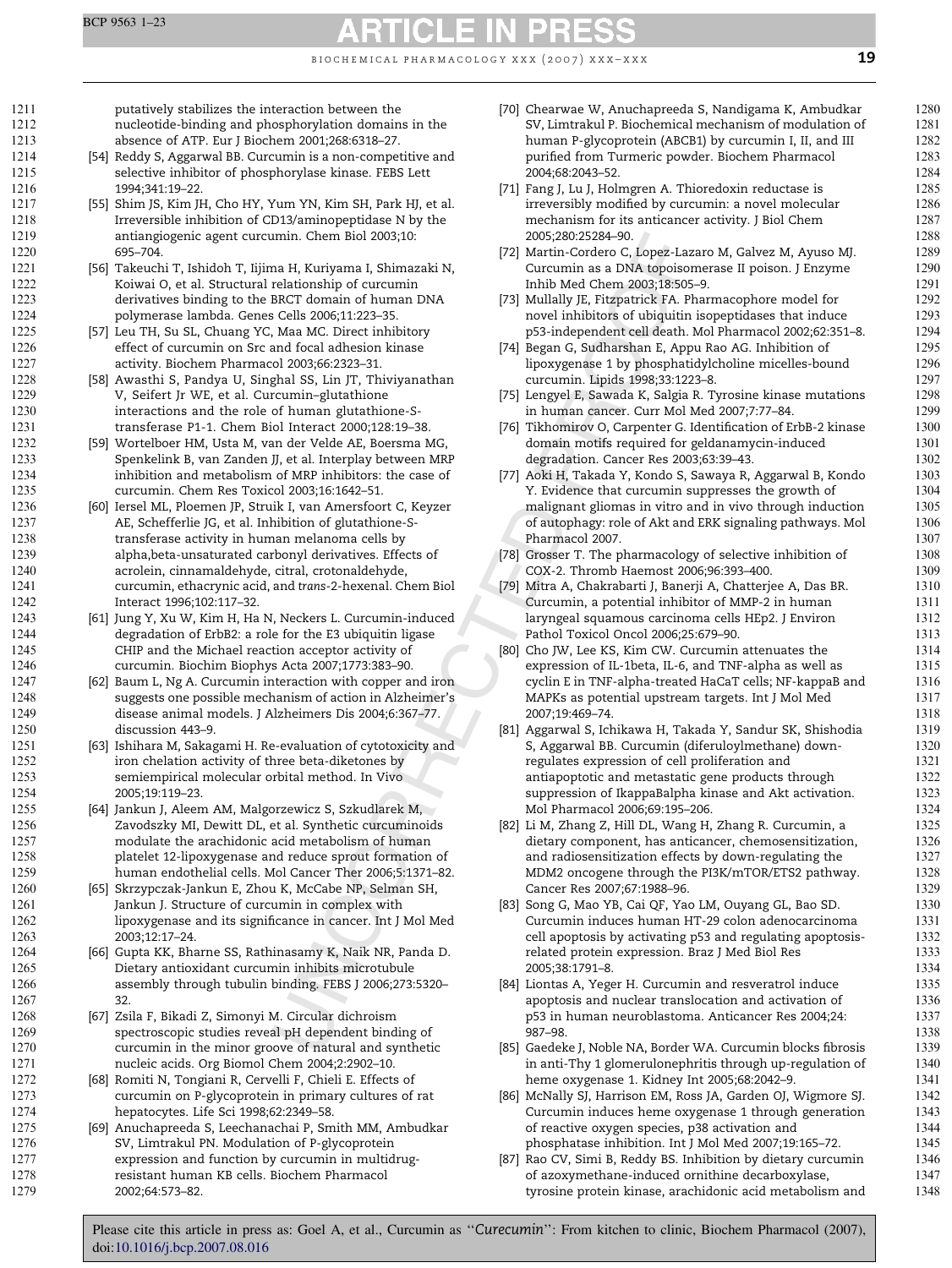# D

20 biochemical pharmacology xxx (2007) xxx–xxx

<span id="page-19-0"></span>

| aberrant crypt foci formation in the rat colon.<br>Carcinogenesis 1993;14:2219-25.                                                                                                                                                           | [103] Azuine MA, Bhide SV. Chemopreventive effect of turmeric<br>against stomach and skin tumors induced by chemical                                                                                   |
|----------------------------------------------------------------------------------------------------------------------------------------------------------------------------------------------------------------------------------------------|--------------------------------------------------------------------------------------------------------------------------------------------------------------------------------------------------------|
| [88] Huang MT, Lou YR, Ma W, Newmark HL, Reuhl KR, Conney<br>AH. Inhibitory effects of dietary curcumin on forestomach,<br>duodenal, and colon carcinogenesis in mice. Cancer Res                                                            | carcinogens in Swiss mice. Nutr Cancer 1992;17:77-83.<br>[104] Singh SV, Hu X, Srivastava SK, Singh M, Xia H, Orchard JL,<br>et al. Mechanism of inhibition of benzo[a]pyrene-induced                  |
| 1994;54:5841-7.<br>[89] Kim JM, Araki S, Kim DJ, Park CB, Takasuka N, Baba-                                                                                                                                                                  | forestomach cancer in mice by dietary curcumin.<br>Carcinogenesis 1998;19:1357-60.                                                                                                                     |
| Toriyama H, et al. Chemopreventive effects of carotenoids                                                                                                                                                                                    | [105] Nagabhushan M, Bhide SV. Curcumin as an inhibitor of                                                                                                                                             |
| and curcumins on mouse colon carcinogenesis after 1,2-<br>dimethylhydrazine initiation. Carcinogenesis 1998;19:                                                                                                                              | cancer. J Am Coll Nutr 1992;11:192-8.<br>[106] Ikezaki S, Nishikawa A, Furukawa F, Kudo K, Nakamura H,                                                                                                 |
| $81 - 5.$<br>[90] Rao CV, Rivenson A, Simi B, Reddy BS. Chemoprevention<br>of colon cancer by dietary curcumin. Ann N Y Acad Sci                                                                                                             | Tamura K, et al. Chemopreventive effects of curcumin on<br>glandular stomach carcinogenesis induced by N-methyl-<br>N'-nitro-N-nitrosoguanidine and sodium chloride in rats.                           |
| 1995;768:201-4.<br>[91] Kawamori T, Lubet R, Steele VE, Kelloff GJ, Kaskey RB, Rao<br>CV, et al. Chemopreventive effect of curcumin, a naturally<br>occurring anti-inflammatory agent, during the promotion/                                 | Anticancer Res 2001;21:3407-11.<br>[107] Chuang SE, Cheng AL, Lin JK, Kuo ML. Inhibition by<br>curcumin of diethylnitrosamine-induced hepatic<br>hyperplasia, inflammation, cellular gene products and |
| progression stages of colon cancer. Cancer Res<br>1999;59:597-601.                                                                                                                                                                           | cell-cycle-related proteins in rats. Food Chem Toxicol<br>2000;38:991-5.                                                                                                                               |
| [92] Collett GP, Robson CN, Mathers JC, Campbell FC. Curcumin<br>modifies Apc(min) apoptosis resistance and inhibits 2-                                                                                                                      | [108] Hecht SS, Kenney PM, Wang M, Trushin N, Agarwal S, Rao<br>AV, et al. Evaluation of butylated hydroxyanisole, myo-                                                                                |
| amino 1-methyl-6-phenylimidazo[4,5-b]pyridine (PhIP)<br>induced tumour formation in Apc(min) mice.<br>Carcinogenesis 2001;22:821-5.                                                                                                          | inositol, curcumin, esculetin, resveratrol and lycopene as<br>inhibitors of benzo[a]pyrene plus 4-(methylnitrosamino)-<br>1-(3-pyridyl)-1-butanone-induced lung tumorigenesis in                       |
| [93] Pereira MA, Grubbs CJ, Barnes LH, Li H, Olson GR, Eto I,<br>et al. Effects of the phytochemicals, curcumin and                                                                                                                          | A/J mice. Cancer Lett 1999;137:123-30.<br>[109] Huang MT, Lou YR, Xie JG, Ma W, Lu YP, Yen P, et al. Effect                                                                                            |
| quercetin, upon azoxymethane-induced colon cancer and<br>7,12-dimethylbenz[a]anthracene-induced mammary<br>cancer in rats. Carcinogenesis 1996;17:1305-11.                                                                                   | of dietary curcumin and dibenzoylmethane on formation<br>of 7,12-dimethylbenz[a]anthracene-induced mammary<br>tumors and lymphomas/leukemias in Sencar mice.                                           |
| [94] Kwon Y, Malik M, Magnuson BA. Inhibition of colonic<br>aberrant crypt foci by curcumin in rats is affected by age.                                                                                                                      | Carcinogenesis 1998;19:1697-700.<br>[110] Singletary K, MacDonald C, Wallig M, Fisher C. Inhibition                                                                                                    |
| Nutr Cancer 2004;48:37-43.<br>[95] Shpitz B, Giladi N, Sagiv E, Lev-Ari S, Liberman E, Kazanov                                                                                                                                               | of 7,12-dimethylbenz[a]anthracene (DMBA)-induced<br>mammary tumorigenesis and DMBA-DNA adduct                                                                                                          |
| D, et al. Celecoxib and curcumin additively inhibit the<br>growth of colorectal cancer in a rat model. Digestion<br>2006;74:140-4.                                                                                                           | formation by curcumin. Cancer Lett 1996;103:137-41.<br>[111] Deshpande SS, Ingle AD, Maru GB. Chemopreventive<br>efficacy of curcumin-free aqueous turmeric extract in                                 |
| [96] Sugimoto K, Hanai H, Tozawa K, Aoshi T, Uchijima M,<br>Nagata T, et al. Curcumin prevents and ameliorates                                                                                                                               | 7,12-dimethylbenz[a]anthracene-induced rat mammary<br>tumorigenesis. Cancer Lett 1998;123:35-40.                                                                                                       |
| trinitrobenzene sulfonic acid-induced colitis in mice.<br>Gastroenterology 2002;123:1912-22.<br>[97] Salh B, Assi K, Templeman V, Parhar K, Owen D, Gomez-                                                                                   | [112] Inano H, Onoda M, Inafuku N, Kubota M, Kamada Y,<br>Osawa T, et al. Chemoprevention by curcumin during the<br>promotion stage of tumorigenesis of mammary gland in                               |
| Munoz A, et al. Curcumin attenuates DNB-induced murine<br>colitis. Am J Physiol Gastrointest Liver Physiol                                                                                                                                   | rats irradiated with gamma-rays. Carcinogenesis<br>1999;20:1011-8.                                                                                                                                     |
| 2003;285:G235-43.<br>[98] Ukil A, Maity S, Karmakar S, Datta N, Vedasiromoni JR, Das<br>PK. Curcumin, the major component of food flavour                                                                                                    | [113] Inano H, Onoda M. Radioprotective action of curcumin<br>extracted from Curcuma longa LINN: inhibitory effect on<br>formation of urinary 8-hydroxy-2'-deoxyguanosine,                             |
| turmeric, reduces mucosal injury in trinitrobenzene<br>sulphonic acid-induced colitis. Br J Pharmacol                                                                                                                                        | tumorigenesis, but not mortality, induced by gamma-ray<br>irradiation. Int J Radiat Oncol Biol Phys 2002;53:735-43.                                                                                    |
| 2003;139:209-18.<br>[99] Venkataranganna MV, Rafiq M, Gopumadhavan S, Peer G,<br>Babu UV, Mitra SK. NCB-02 (standardized Curcumin                                                                                                            | [114] Lin CC, Ho CT, Huang MT. Mechanistic studies on the<br>inhibitory action of dietary dibenzoylmethane, a beta-<br>diketone analogue of curcumin, on 7,12-                                         |
| preparation) protects dinitrochlorobenzene-induced<br>colitis through down-regulation of NFkappa-B and iNOS.<br>World J Gastroenterol 2007;13:1103-7.                                                                                        | dimethylbenz[a]anthracene-induced mammary<br>tumorigenesis. Proc Natl Sci Counc Repub China B<br>2001;25:158-65.                                                                                       |
| [100] Ushida J, Sugie S, Kawabata K, Pham QV, Tanaka T, Fujii K,<br>et al. Chemopreventive effect of curcumin on N-<br>nitrosomethylbenzylamine-induced esophageal                                                                           | [115] Lin CC, Lu YP, Lou YR, Ho CT, Newmark HH, MacDonald C,<br>et al. Inhibition by dietary dibenzoylmethane of<br>mammary gland proliferation, formation of DMBA-DNA                                 |
| carcinogenesis in rats. Jpn J Cancer Res 2000;91:<br>$893 - 8.$                                                                                                                                                                              | adducts in mammary glands, and mammary<br>tumorigenesis in Sencar mice. Cancer Lett 2001;168:                                                                                                          |
| [101] Huang MT, Deschner EE, Newmark HL, Wang ZY, Ferraro<br>TA, Conney AH. Effect of dietary curcumin and ascorbyl<br>palmitate on azoxymethanol-induced colonic epithelial<br>cell proliferation and focal areas of dysplasia. Cancer Lett | 125-32.<br>[116] Azuine MA, Bhide SV. Protective single/combined<br>treatment with betel leaf and turmeric against methyl<br>(acetoxymethyl) nitrosamine-induced hamster oral                          |
| 1992;64:117-21.<br>[102] Perkins S, Verschoyle RD, Hill K, Parveen I, Threadgill MD,<br>Sharma RA, et al. Chemopreventive efficacy and                                                                                                       | carcinogenesis. Int J Cancer 1992;51:412-5.<br>[117] Tanaka T, Makita H, Ohnishi M, Hirose Y, Wang A, Mori H,<br>et al. Chemoprevention of 4-nitroquinoline 1-oxide-                                   |
| pharmacokinetics of curcumin in the min/+ mouse, a<br>model of familial adenomatous polyposis. Cancer                                                                                                                                        | induced oral carcinogenesis by dietary curcumin and<br>hesperidin: comparison with the protective effect of beta-                                                                                      |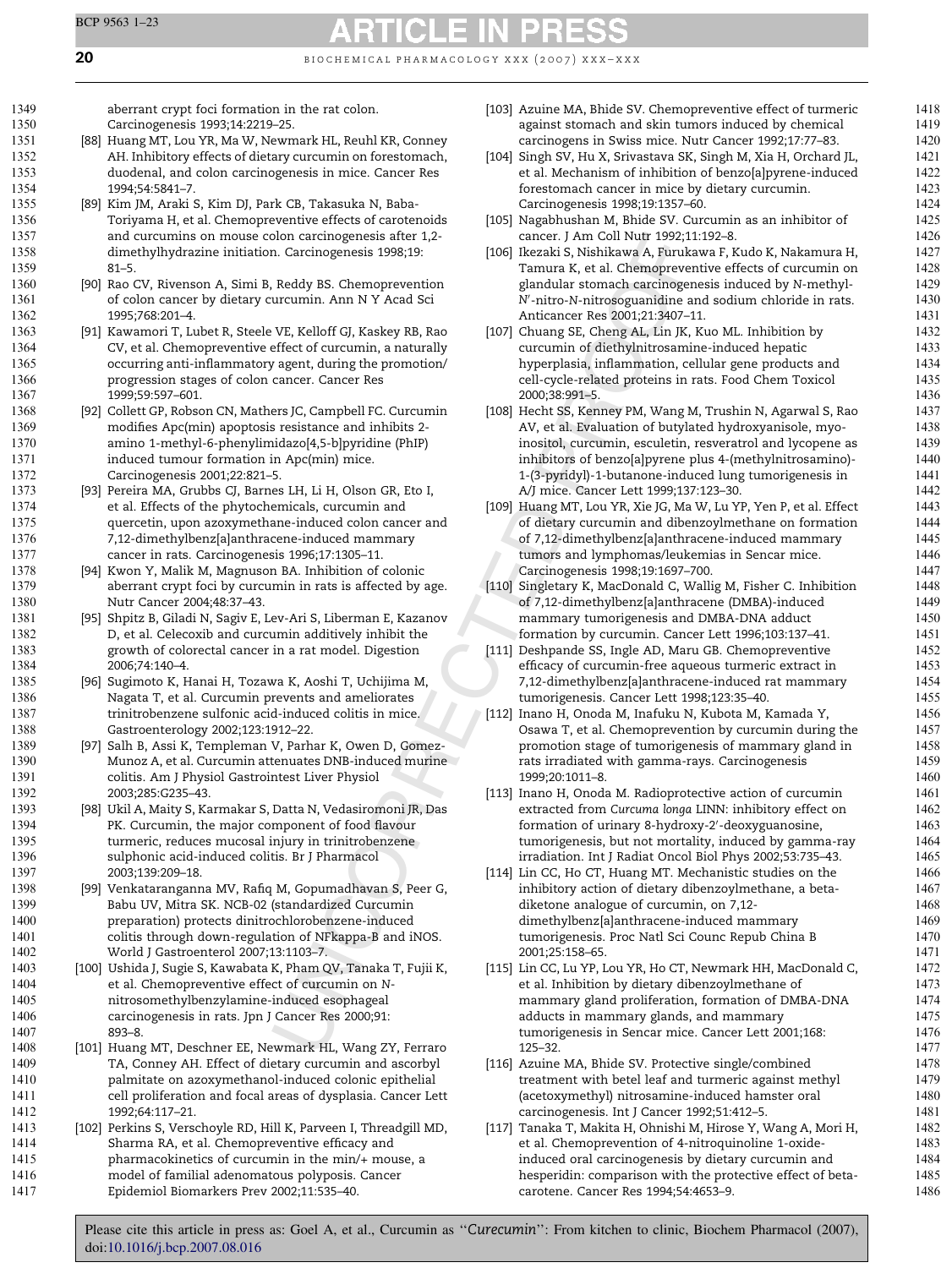1541

1554 1555

 $BIOCHEMICAL PHARMACOLOGY XXX (2007) XXX-XXX$ 

- <span id="page-20-0"></span>[118] Imaida K, Tamano S, Kato K, Ikeda Y, Asamoto M, Takahashi S, et al. Lack of chemopreventive effects of lycopene and curcumin on experimental rat prostate carcinogenesis. Carcinogenesis 2001;22:467–72. 1487 1488 1489 1490
- [119] Ishizaki C, Oguro T, Yoshida T, Wen CQ, Sueki H, Iijima M. Enhancing effect of ultraviolet A on ornithine decarboxylase induction and dermatitis evoked by 12-otetradecanoylphorbol-13-acetate and its inhibition by curcumin in mouse skin. Dermatology 1996;193:311–7. 1491 1492 1493 1494 1495
- [120] Huang MT, Smart RC, Wong CQ, Conney AH. Inhibitory effect of curcumin, chlorogenic acid, caffeic acid, and ferulic acid on tumor promotion in mouse skin by 12-Otetradecanoylphorbol-13-acetate. Cancer Res 1988;48:5941–6. 1496 1497 1498 1499 1500
	- [121] Lu YP, Chang RL, Huang MT, Conney AH. Inhibitory effect of curcumin on 12-O-tetradecanoylphorbol-13-acetateinduced increase in ornithine decarboxylase mRNA in mouse epidermis. Carcinogenesis 1993;14:293–7.
- [122] Huang MT, Ma W, Lu YP, Chang RL, Fisher C, Manchand PS, et al. Effects of curcumin, demethoxycurcumin, bisdemethoxycurcumin and tetrahydrocurcumin on 12-Otetradecanoylphorbol-13-acetate-induced tumor promotion. Carcinogenesis 1995;16:2493–7. 1505 1506 1507 1508 1509
	- [123] Huang MT, Ma W, Yen P, Xie JG, Han J, Frenkel K, et al. Inhibitory effects of topical application of low doses of curcumin on 12-O-tetradecanoylphorbol-13-acetateinduced tumor promotion and oxidized DNA bases in mouse epidermis. Carcinogenesis 1997;18:83–8.
		- [124] Soudamini KK, Kuttan R. Inhibition of chemical carcinogenesis by curcumin. J Ethnopharmacol 1989;27:227–33.
	- [125] Takaba K, Hirose M, Yoshida Y, Kimura J, Ito N, Shirai T. Effects of n-tritriacontane-16,18-dione, curcumin, chlorphyllin, dihydroguaiaretic acid, tannic acid and phytic acid on the initiation stage in a rat multi-organ carcinogenesis model. Cancer Lett 1997;113:39–46.
	- [126] Huang MT, Lysz T, Ferraro T, Abidi TF, Laskin JD, Conney AH. Inhibitory effects of curcumin on in vitro lipoxygenase and cyclooxygenase activities in mouse epidermis. Cancer Res 1991;51:813–9.
		- [127] Mahmoud NN, Carothers AM, Grunberger D, Bilinski RT, Churchill MR, Martucci C, et al. Plant phenolics decrease intestinal tumors in an animal model of familial adenomatous polyposis. Carcinogenesis 2000;21:921–7.
		- [128] Kwon Y, Magnuson BA. Effect of azoxymethane and curcumin on transcriptional levels of cyclooxygenase-1 and -2 during initiation of colon carcinogenesis. Scand J Gastroenterol 2007;42:72–80.
	- [129] Sreepriya M, Bali G. Chemopreventive effects of embelin and curcumin against N-nitrosodiethylamine/ phenobarbital-induced hepatocarcinogenesis in Wistar rats. Fitoterapia 2005;76:549–55.
- [130] Sreepriya M, Bali G. Effects of administration of Embelin and Curcumin on lipid peroxidation, hepatic glutathione antioxidant defense and hematopoietic system during Nnitrosodiethylamine/phenobarbital-induced hepatocarcinogenesis in Wistar rats. Mol Cell Biochem 2006;284:49–55. 1539 1540 1542 1543 1544
- [131] Kalpana C, Rajasekharan KN, Menon VP. Modulatory effects of curcumin and curcumin analog on circulatory lipid profiles during nicotine-induced toxicity in Wistar rats. J Med Food 2005;8:246–50. 1545 1546 1547 1548
- [132] Mahady GB, Pendland SL, Yun G, Lu ZZ. Turmeric (Curcuma longa) and curcumin inhibit the growth of Helicobacter pylori, a group 1 carcinogen. Anticancer Res 2002;22:4179– 81. 1549 1550 1551 1552 1553
	- [133] Kuttan R, Bhanumathy P, Nirmala K, George MC. Potential anticancer activity of turmeric (Curcuma longa). Cancer Lett 1985;29:197–202.
- [134] Ruby AJ, Kuttan G, Babu KD, Rajasekharan KN, Kuttan R. Anti-tumour and antioxidant activity of natural curcuminoids. Cancer Lett 1995;94:79–83.
- [135] Aggarwal BB, Shishodia S, Takada Y, Baneriee S, Newman RA, Bueso-Ramos CE, et al. Curcumin suppresses the paclitaxel-induced nuclear factor-kappaB pathway in breast cancer cells and inhibits lung metastasis of human breast cancer in nude mice. Clin Cancer Res 2005;11:7490– 8.
- [136] Bachmeier B, Nerlich AG, Iancu CM, Cilli M, Schleicher E, Vene R, et al. The chemopreventive polyphenol curcumin prevents hematogenous breast cancer metastases in immunodeficient mice. Cell Physiol Biochem 2007;19:137– 52.
- [137] Li L, Ahmed B, Mehta K, Kurzrock R. Liposomal curcumin with and without oxaliplatin: effects on cell growth, apoptosis, and angiogenesis in colorectal cancer. Mol Cancer Ther 2007;6:1276–82.
- [138] Cui SX, Qu XJ, Xie YY, Zhou L, Nakata M, Makuuchi M, et al. Curcumin inhibits telomerase activity in human cancer cell lines. Int J Mol Med 2006;18:227–31.
- [139] Ohashi Y, Tsuchiya Y, Koizumi K, Sakurai H, Saiki I. Prevention of intrahepatic metastasis by curcumin in an orthotopic implantation model. Oncology 2003;65:250–8.
- [140] LoTempio MM, Veena MS, Steele HL, Ramamurthy B, Ramalingam TS, Cohen AN, et al. Curcumin suppresses growth of head and neck squamous cell carcinoma. Clin Cancer Res 2005;11:6994–7002.
- [141] Odot J, Albert P, Carlier A, Tarpin M, Devy J, Madoulet C. In vitro and in vivo anti-tumoral effect of curcumin against melanoma cells. Int J Cancer 2004;111:381–7.
- [142] Lin YG, Kunnumakkara AB, Nair A, Merritt WM, Han LY, Armaiz-Pena GN, et al. Curcumin inhibits tumor growth and angiogenesis in ovarian carcinoma by targeting the nuclear factor—{kappa}B pathway. Clin Cancer Res 2007;13:3423–30.
- [143] Li L, Braiteh FS, Kurzrock R. Liposome-encapsulated curcumin: in vitro and in vivo effects on proliferation, apoptosis, signaling, and angiogenesis. Cancer 2005;104:1322–31.
- Sematology 1996;<br>1986; 1996; 1996; 1996; 1996; 1996; 1996; 1996; 1996; 1996; 1996; 1996; 1996; 1996; 1996; 1996; 1996; 1996; 1996; 1996; 1997, 1997, 1997, 1997, 1997, 1997, 1997, 1997, 1997, 1997, 1997, 1997, 1997, 1997, [144] Kunnumakkara AB, Guha S, Krishnan S, Diagaradjane P, Gelovani J, Aggarwal BB. Curcumin potentiates antitumor activity of gemcitabine in an orthotopic model of pancreatic cancer through suppression of proliferation, angiogenesis, and inhibition of nuclear factor-kappaBregulated gene products. Cancer Res 2007;67:3853–61.
	- [145] Dorai T, Cao YC, Dorai B, Buttyan R, Katz AE. Therapeutic potential of curcumin in human prostate cancer. III. Curcumin inhibits proliferation, induces apoptosis, and inhibits angiogenesis of LNCaP prostate cancer cells in vivo. Prostate 2001;47:293–303.
	- [146] Hong JH, Ahn KS, Bae E, Jeon SS, Choi HY. The effects of curcumin on the invasiveness of prostate cancer in vitro and in vivo. Prostate Cancer Prostatic Dis 2006;9:147–52.
	- [147] Menon LG, Kuttan R, Kuttan G. Inhibition of lung metastasis in mice induced by B16F10 melanoma cells by polyphenolic compounds. Cancer Lett 1995;95:221–5.
	- [148] Yoysungnoen P, Wirachwong P, Bhattarakosol P, Niimi H, Patumraj S. Effects of curcumin on tumor angiogenesis and biomarkers, COX-2 and VEGF, in hepatocellular carcinoma cell-implanted nude mice. Clin Hemorheol Microcirc 2006;34:109–15.
	- [149] Busquets S, Carbo N, Almendro V, Quiles MT, Lopez-Soriano FJ, Argiles JM. Curcumin, a natural product present in turmeric, decreases tumor growth but does not behave as an anticachectic compound in a rat model. Cancer Lett 2001;167:33–8.
	- [150] Wahlstrom B, Blennow G. A study on the fate of curcumin in the rat. Acta Pharmacol Toxicol (Copenh) 1978;43:86–92.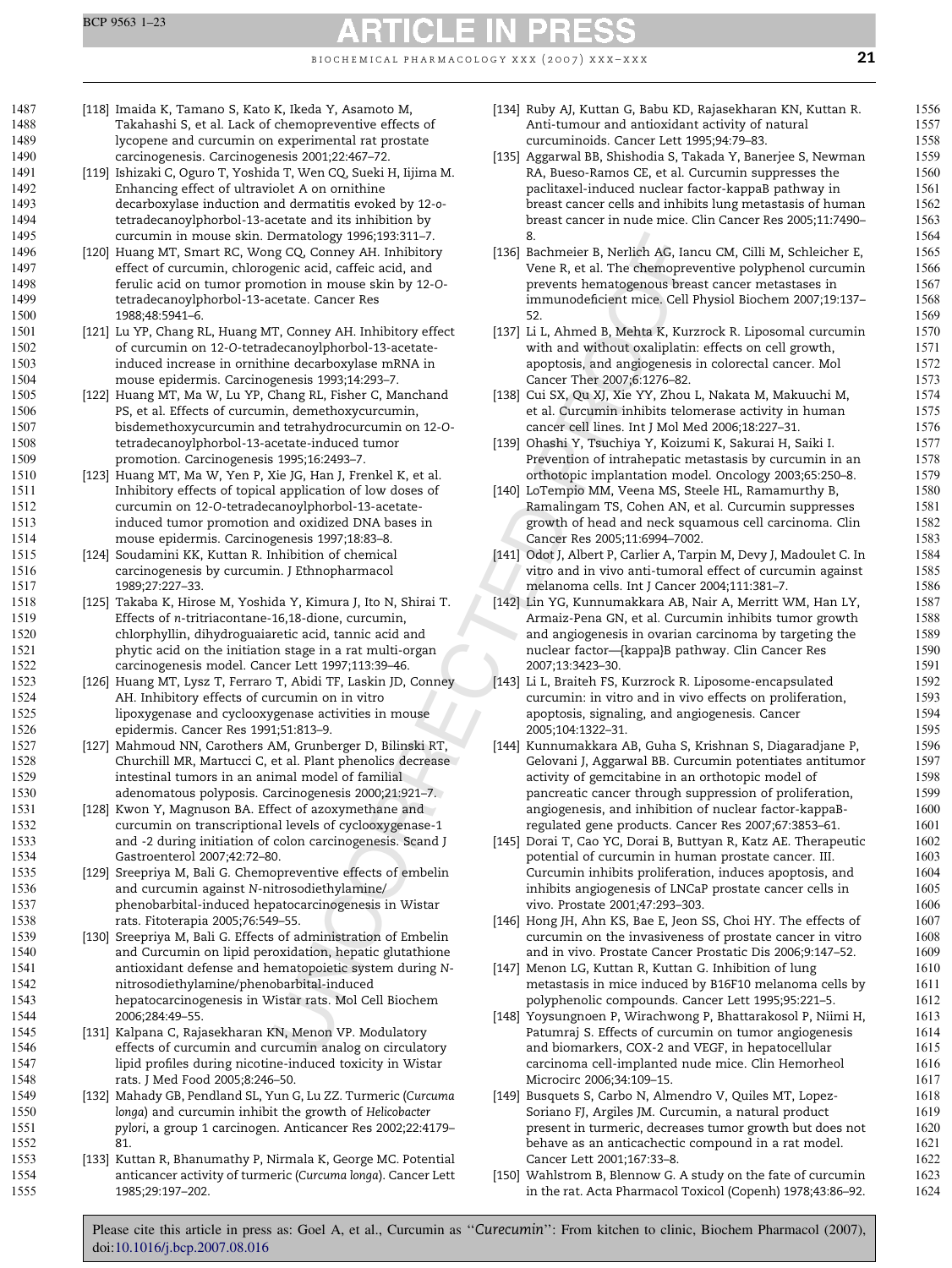<span id="page-21-0"></span>

| 1625         |     | [151] Holder GM, Plummer JL, Ryan AJ. The metabolism and                                                                       |
|--------------|-----|--------------------------------------------------------------------------------------------------------------------------------|
| 1626         |     | excretion of curcumin (1,7-bis-(4-hydroxy-3-                                                                                   |
| 1627         |     | methoxyphenyl)-1,6-heptadiene-3,5-dione) in the rat.                                                                           |
| 1628         |     | Xenobiotica 1978;8:761-8.                                                                                                      |
| 1629<br>1630 |     | [152] Ravindranath V, Chandrasekhara N. Absorption and<br>tissue distribution of curcumin in rats. Toxicology                  |
| 1631         |     | 1980;16:259-65.                                                                                                                |
| 1632         |     | [153] Ravindranath V, Chandrasekhara N. Metabolism of                                                                          |
| 1633         |     | curcumin-studies with [3H]curcumin. Toxicology                                                                                 |
| 1634         |     | 1981;22:337-44.                                                                                                                |
| 1635         |     | [154] Ireson C, Orr S, Jones DJ, Verschoyle R, Lim CK, Luo JL,<br>et al. Characterization of metabolites of the                |
| 1636<br>1637 |     | chemopreventive agent curcumin in human and rat                                                                                |
| 1638         |     | hepatocytes and in the rat in vivo, and evaluation of their                                                                    |
| 1639         |     | ability to inhibit phorbol ester-induced prostaglandin E2                                                                      |
| 1640         |     | production. Cancer Res 2001;61:1058-64.                                                                                        |
| 1641         |     | [155] Ireson CR, Jones DJ, Orr S, Coughtrie MW, Boocock DJ,                                                                    |
| 1642         |     | Williams ML, et al. Metabolism of the cancer                                                                                   |
| 1643<br>1644 |     | chemopreventive agent curcumin in human and rat<br>intestine. Cancer Epidemiol Biomarkers Prev 2002;11:105-                    |
| 1645         |     | 11.                                                                                                                            |
| 1646         |     | [156] Garcea G, Jones DJ, Singh R, Dennison AR, Farmer PB,                                                                     |
| 1647         |     | Sharma RA, et al. Detection of curcumin and its                                                                                |
| 1648         |     | metabolites in hepatic tissue and portal blood of patients                                                                     |
| 1649         |     | following oral administration. Br J Cancer 2004;90:1011-5.<br>[157] Hoehle SI, Pfeiffer E, Solyom AM, Metzler M. Metabolism of |
| 1650<br>1651 |     | curcuminoids in tissue slices and subcellular fractions                                                                        |
| 1652         |     | from rat liver. J Agric Food Chem 2006;54:756-64.                                                                              |
| 1653         |     | [158] Ryu EK, Choe YS, Lee KH, Choi Y, Kim BT. Curcumin and                                                                    |
| 1654         |     | dehydrozingerone derivatives: synthesis, radiolabeling,                                                                        |
| 1655         |     | and evaluation for beta-amyloid plaque imaging. J Med                                                                          |
| 1656         |     | Chem 2006;49:6111-9.                                                                                                           |
| 1657<br>1658 |     | [159] Cheng AL, Hsu CH, Lin JK, Hsu MM, Ho YF, Shen TS, et al.<br>Phase I clinical trial of curcumin, a chemopreventive        |
| 1659         |     | agent, in patients with high-risk or pre-malignant lesions.                                                                    |
| 1660         |     | Anticancer Res 2001;21:2895-900.                                                                                               |
| 1661         |     | [160] Sharma RA, McLelland HR, Hill KA, Ireson CR, Euden SA,                                                                   |
| 1662         |     | Manson MM, et al. Pharmacodynamic and                                                                                          |
| 1663<br>1664 |     | pharmacokinetic study of oral Curcuma extract in patients<br>with colorectal cancer. Clin Cancer Res 2001;7:1894-900.          |
| 1665         |     | [161] Garcea G, Berry DP, Jones DJ, Singh R, Dennison AR,                                                                      |
| 1666         |     | Farmer PB, et al. Consumption of the putative                                                                                  |
| 1667         |     | chemopreventive agent curcumin by cancer patients:                                                                             |
| 1668         |     | assessment of curcumin levels in the colorectum and                                                                            |
| 1669         |     | their pharmacodynamic consequences. Cancer Epidemiol                                                                           |
| 1670<br>1671 |     | Biomarkers Prev 2005;14:120-5.<br>[162] Shoba G, Joy D, Joseph T, Majeed M, Rajendran R, Srinivas                              |
| 1672         |     | PS. Influence of piperine on the pharmacokinetics of                                                                           |
| 1673         |     | curcumin in animals and human volunteers. Planta Med                                                                           |
| 1674         |     | 1998;64:353-6.                                                                                                                 |
| 1675         |     | [163] Marczylo TH, Verschoyle RD, Cooke DN, Morazzoni P,                                                                       |
| 1676         |     | Steward WP, Gescher AJ. Comparison of systemic<br>availability of curcumin with that of curcumin formulated                    |
| 1677<br>1678 |     | with phosphatidylcholine. Cancer Chemother Pharmacol                                                                           |
| 1679         |     | 2007;60:171-7.                                                                                                                 |
| 1680         |     | [164] Bisht S, Feldmann G, Soni S, Ravi R, Karikar C, Maitra A.                                                                |
| 1681         |     | Polymeric nanoparticle-encapsulated curcumin                                                                                   |
| 1682         |     | ("nanocurcumin"): a novel strategy for human cancer                                                                            |
| 1683         |     | therapy. J Nanobiotechnol 2007;5:3.                                                                                            |
| 1684<br>1685 |     | [165] Sun A, Shoji M, Lu YJ, Liotta DC, Snyder JP. Synthesis of<br>EF24-tripeptide chloromethyl ketone: a novel curcumin-      |
| 1686         |     | related anticancer drug delivery system. J Med Chem                                                                            |
| 1687         |     | 2006;49:3153-8.                                                                                                                |
| 1688         |     | [166] Sandur SK, Pandey MK, Sung B, Ahn KS, Murakami A,                                                                        |
| 1689         |     | Sethi G, et al. Curcumin, demethoxycurcumin,                                                                                   |
| 1690         |     | bisdemothoxycurcumin, tetrahydrocurcumin, and                                                                                  |
| 1691<br>1692 |     | turmerones differentially regulate anti-inflammatory and<br>antiproliferative responses through a ROS-independent              |
| 1693         | Q13 | mechanism. Carcinogenesis 2007.                                                                                                |
|              |     |                                                                                                                                |

| an AJ. The metabolism and                       | [167] Pfeiffer E, Hoehle SI, Walch SG, Riess A, Solyom AM,                                                                 | 1694         |
|-------------------------------------------------|----------------------------------------------------------------------------------------------------------------------------|--------------|
| bis-(4-hydroxy-3-                               | Metzler M. Curcuminoids form reactive glucuronides in                                                                      | 1695         |
| iene-3,5-dione) in the rat.                     | vitro. J Agric Food Chem 2007;55:538-44.                                                                                   | 1696         |
|                                                 | [168] Sugiyama Y, Kawakishi S, Osawa T. Involvement of the                                                                 | 1697         |
| khara N. Absorption and                         | beta-diketone moiety in the antioxidative mechanism of                                                                     | 1698         |
| nin in rats. Toxicology                         | tetrahydrocurcumin. Biochem Pharmacol 1996;52:519-25.                                                                      | 1699         |
|                                                 | [169] Okada K, Wangpoengtrakul C, Tanaka T, Toyokuni S,                                                                    | 1700         |
| khara N. Metabolism of                          | Uchida K, Osawa T. Curcumin and especially                                                                                 | 1701         |
| curcumin. Toxicology                            | tetrahydrocurcumin ameliorate oxidative stress-induced<br>renal injury in mice. J Nutr 2001;131:2090-5.                    | 1702<br>1703 |
| rschoyle R, Lim CK, Luo JL,                     | [170] Naito M, Wu X, Nomura H, Kodama M, Kato Y, Osawa T.                                                                  | 1704         |
| etabolites of the                               | The protective effects of tetrahydrocurcumin on oxidative                                                                  | 1705         |
| cumin in human and rat                          | stress in cholesterol-fed rabbits. J Atheroscler Thromb                                                                    | 1706         |
| n vivo, and evaluation of their                 | 2002;9:243-50.                                                                                                             | 1707         |
| er-induced prostaglandin E2:                    | [171] Pari L, Amali DR. Protective role of tetrahydrocurcumin                                                              | 1708         |
| l;61:1058–64.                                   | (THC) an active principle of turmeric on chloroquine                                                                       | 1709         |
| oughtrie MW, Boocock DJ,                        | induced hepatotoxicity in rats. J Pharm Pharm Sci                                                                          | 1710         |
| ism of the cancer                               | 2005;8:115-23.                                                                                                             | 1711         |
| cumin in human and rat                          | [172] Murugan P, Pari L. Effect of tetrahydrocurcumin on                                                                   | 1712         |
| Biomarkers Prev 2002;11:105-                    | plasma antioxidants in streptozotocin-nicotinamide                                                                         | 1713         |
|                                                 | experimental diabetes. J Basic Clin Physiol Pharmacol                                                                      | 1714         |
| Dennison AR, Farmer PB,<br>of curcumin and its  | 2006;17:231-44.<br>[173] Satoskar RR, Shah SJ, Shenoy SG. Evaluation of anti-                                              | 1715<br>1716 |
| e and portal blood of patients                  | inflammatory property of curcumin (diferuloyl methane)                                                                     | 1717         |
| n. Br J Cancer 2004;90:1011–5.                  | in patients with postoperative inflammation. Int J Clin                                                                    | 1718         |
| AM, Metzler M. Metabolism of                    | Pharmacol Ther Toxicol 1986;24:651-4.                                                                                      | 1719         |
| s and subcellular fractions:                    | [174] Kuttan R, Sudheeran PC, Josph CD. Turmeric and                                                                       | 1720         |
| Chem 2006;54:756–64.                            | curcumin as topical agents in cancer therapy. Tumori                                                                       | 1721         |
| hoi Y, Kim BT. Curcumin and                     | 1987;73:29-31.                                                                                                             | 1722         |
| es: synthesis, radiolabeling,                   | [175] Soni KB, Kuttan R. Effect of oral curcumin administration                                                            | 1723         |
| yloid plaque imaging. J Med                     | on serum peroxides and cholesterol levels in human                                                                         | 1724         |
|                                                 | volunteers. Indian J Physiol Pharmacol 1992;36:273-5.                                                                      | 1725         |
| lsu MM, Ho YF, Shen TS, et al.                  | [176] Ramirez Bosca A, Soler A, Carrion-Gutierrez MA, Pamies                                                               | 1726         |
| umin, a chemopreventive                         | Mira D, Pardo Zapata J, Diaz-Alperi J, et al. An                                                                           | 1727         |
| risk or pre-malignant lesions.<br>-900.         | hydroalcoholic extract of Curcuma longa lowers the<br>abnormally high values of human-plasma fibrinogen.                   | 1728<br>1729 |
| Hill KA, Ireson CR, Euden SA,                   | Mech Ageing Dev 2000;114:207-10.                                                                                           | 1730         |
| odynamic and:                                   | [177] James JS. Curcumin: clinical trial finds no antiviral effect.                                                        | 1731         |
| al Curcuma extract in patients                  | AIDS Treat News 1996;1-2.                                                                                                  | 1732         |
| Cancer Res 2001;7:1894-900.                     | [178] Rasyid A, Lelo A. The effect of curcumin and placebo on                                                              | 1733         |
| J, Singh R, Dennison AR,                        | human gall-bladder function: an ultrasound study.                                                                          | 1734         |
| ion of the putative                             | Aliment Pharmacol Ther 1999;13:245-9.                                                                                      | 1735         |
| cumin by cancer patients:                       | [179] Rasyid A, Rahman AR, Jaalam K, Lelo A. Effect of different                                                           | 1736         |
| els in the colorectum and                       | curcumin dosages on human gall bladder. Asia Pac J Clin                                                                    | 1737<br>1738 |
| isequences. Cancer Epidemiol<br><sup>-5.</sup>  | Nutr 2002;11:314–8.<br>[180] Lal B, Kapoor AK, Asthana OP, Agrawal PK, Prasad R,                                           | 1739         |
| ijeed M, Rajendran R, Srinivas                  | Kumar P, et al. Efficacy of curcumin in the management of                                                                  | 1740         |
| the pharmacokinetics of                         | chronic anterior uveitis. Phytother Res 1999;13:318-22.                                                                    | 1741         |
| uman volunteers. Planta Med                     | [181] Lal B, Kapoor AK, Agrawal PK, Asthana OP, Srimal RC. Role                                                            | 1742         |
|                                                 | of curcumin in idiopathic inflammatory orbital                                                                             | 1743         |
| ), Cooke DN, Morazzoni P,                       | pseudotumours. Phytother Res 2000;14:443-7.                                                                                | 1744         |
| mparison of systemic                            | [182] Heng MC, Song MK, Harker J, Heng MK. Drug-induced                                                                    | 1745         |
| n that of curcumin formulated                   | suppression of phosphorylase kinase activity correlates                                                                    | 1746         |
| Cancer Chemother Pharmacol                      | with resolution of psoriasis as assessed by clinical,                                                                      | 1747         |
|                                                 | histological and immunohistochemical parameters. Br J                                                                      | 1748         |
| , Ravi R, Karikar C, Maitra A.                  | Dermatol 2000;143:937-49.                                                                                                  | 1749         |
| apsulated curcumin<br>strategy for human cancer | [183] Sharma RA, Euden SA, Platton SL, Cooke DN, Shafayat A,<br>Hewitt HR, et al. Phase I clinical trial of oral curcumin: | 1750<br>1751 |
| 007;5:3.                                        | biomarkers of systemic activity and compliance. Clin                                                                       | 1752         |
| DC, Snyder JP. Synthesis of                     | Cancer Res 2004;10:6847-54.                                                                                                | 1753         |
| tl ketone: a novel curcumin-                    | [184] Bundy R, Walker AF, Middleton RW, Booth J. Turmeric                                                                  | 1754         |
| very system. J Med Chem                         | extract may improve irritable bowel syndrome                                                                               | 1755         |
|                                                 | symptomology in otherwise healthy adults: a pilot study. J                                                                 | 1756         |
| g B, Ahn KS, Murakami A,                        | Altern Complement Med 2004;10:1015-8.                                                                                      | 1757         |
| methoxycurcumin,                                | [185] Shoskes D, Lapierre C, Cruz-Correa M, Muruve N, Rosario                                                              | 1758         |
| rahydrocurcumin, and                            | R, Fromkin B, et al. Beneficial effects of the bioflavonoids                                                               | 1759         |
| gulate anti-inflammatory and                    | curcumin and quercetin on early function in cadaveric                                                                      | 1760         |
| through a ROS-independent<br>2007.              | renal transplantation: a randomized placebo controlled<br>trial. Transplantation 2005;80:1556-9.                           | 1761<br>1762 |
|                                                 |                                                                                                                            |              |